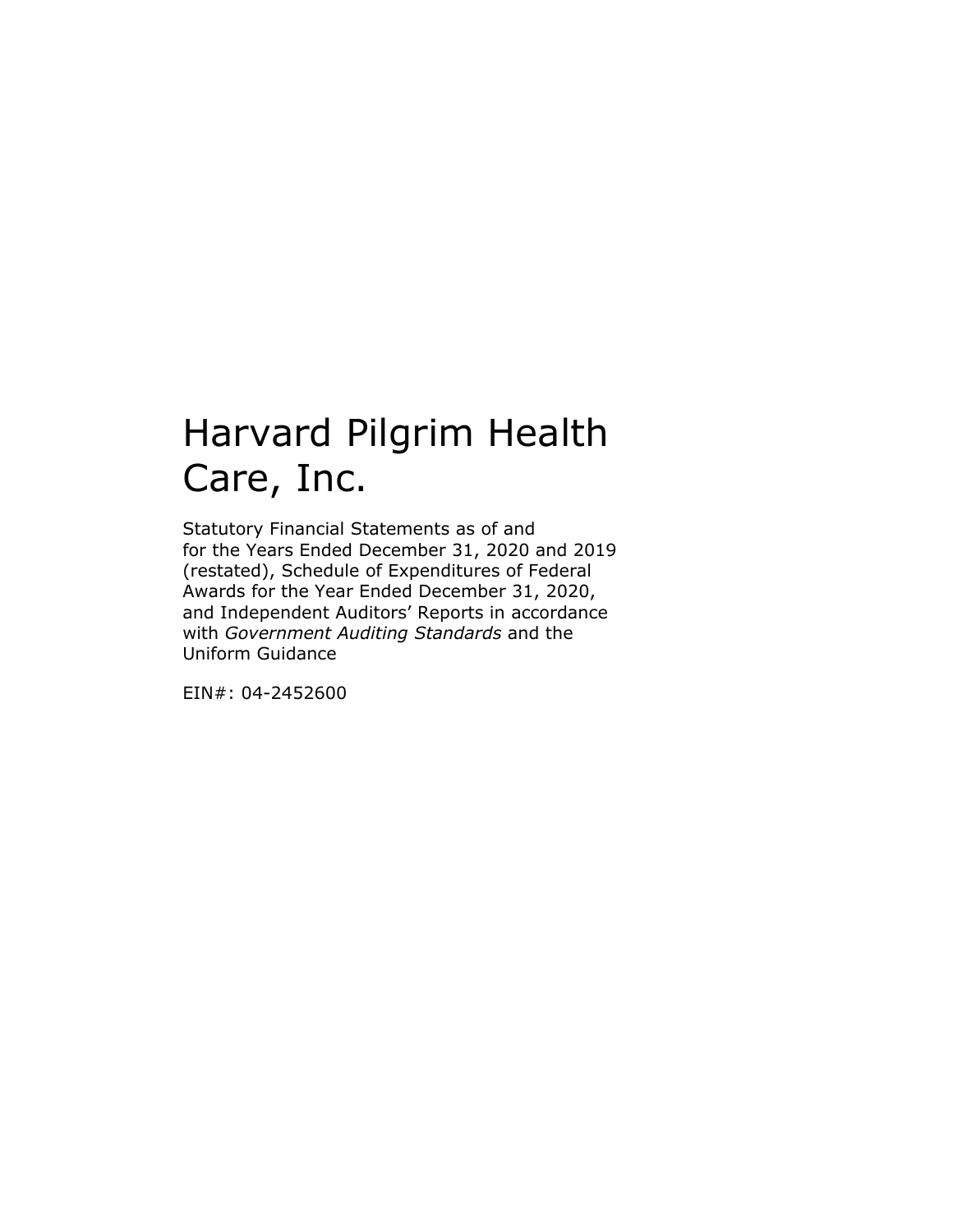### **TABLE OF CONTENTS**

|                                                                                                                                                                                                                                       | Page                     |
|---------------------------------------------------------------------------------------------------------------------------------------------------------------------------------------------------------------------------------------|--------------------------|
| INDEPENDENT AUDITORS' REPORT                                                                                                                                                                                                          | $1 - 2$                  |
| STATUTORY FINANCIAL STATEMENTS AS OF AND FOR THE<br>YEARS ENDED DECEMBER 31, 2020 AND 2019 (RESTATED):                                                                                                                                |                          |
| Statements of Admitted Assets, Liabilities, and Statutory Net Worth                                                                                                                                                                   | 3                        |
| <b>Statements of Operations</b>                                                                                                                                                                                                       | $\overline{\mathcal{L}}$ |
| Statements of Changes in Statutory Net Worth                                                                                                                                                                                          | 5                        |
| <b>Statements of Cash Flows</b>                                                                                                                                                                                                       | 6                        |
| Notes to Statutory Financial Statements                                                                                                                                                                                               | $7 - 34$                 |
| SCHEDULE OF EXPENDITURES OF FEDERAL AWARDS<br>FOR THE YEAR ENDED DECEMBER 31, 2020                                                                                                                                                    | $35 - 42$                |
| NOTES TO SCHEDULE OF EXPENDITURES OF FEDERAL AWARDS<br>FOR THE YEAR ENDED DECEMBER 31, 2020                                                                                                                                           | 43                       |
| INDEPENDENT AUDITORS' REPORT ON INTERNAL CONTROL OVER<br>FINANCIAL REPORTING AND ON COMPLIANCE AND OTHER MATTERS<br>BASED ON AN AUDIT OF STATUTORY FINANCIAL STATEMENTS<br>PERFORMED IN ACCORDANCE WITH GOVERNMENT AUDITING STANDARDS | $44 - 45$                |
| INDEPENDENT AUDITORS' REPORT ON COMPLIANCE FOR EACH MAJOR<br>FEDERAL PROGRAM, REPORT ON INTERNAL CONTROL OVER<br>COMPLIANCE, AND REPORT ON SCHEDULE OF EXPENDITURES OF<br>FEDERAL AWARDS REQUIRED BY THE UNIFORM GUIDANCE             | $46 - 48$                |
| SCHEDULE OF FINDINGS AND QUESTIONED COSTS FOR THE<br>YEAR ENDED DECEMBER 31, 2020                                                                                                                                                     | $49 - 50$                |
| SUMMARY SCHEDULE OF PRIOR-YEAR AUDIT FINDINGS FOR THE<br>YEAR ENDED DECEMBER 31, 2020                                                                                                                                                 | 51                       |
| STATUS OF PRIOR-YEAR AUDIT FINDINGS FOR THE<br>YEAR ENDED DECEMBER 31, 2020                                                                                                                                                           | 52                       |

<u> 1989 - Johann Stoff, deutscher Stoffen und der Stoffen und der Stoffen und der Stoffen und der Stoffen und der</u>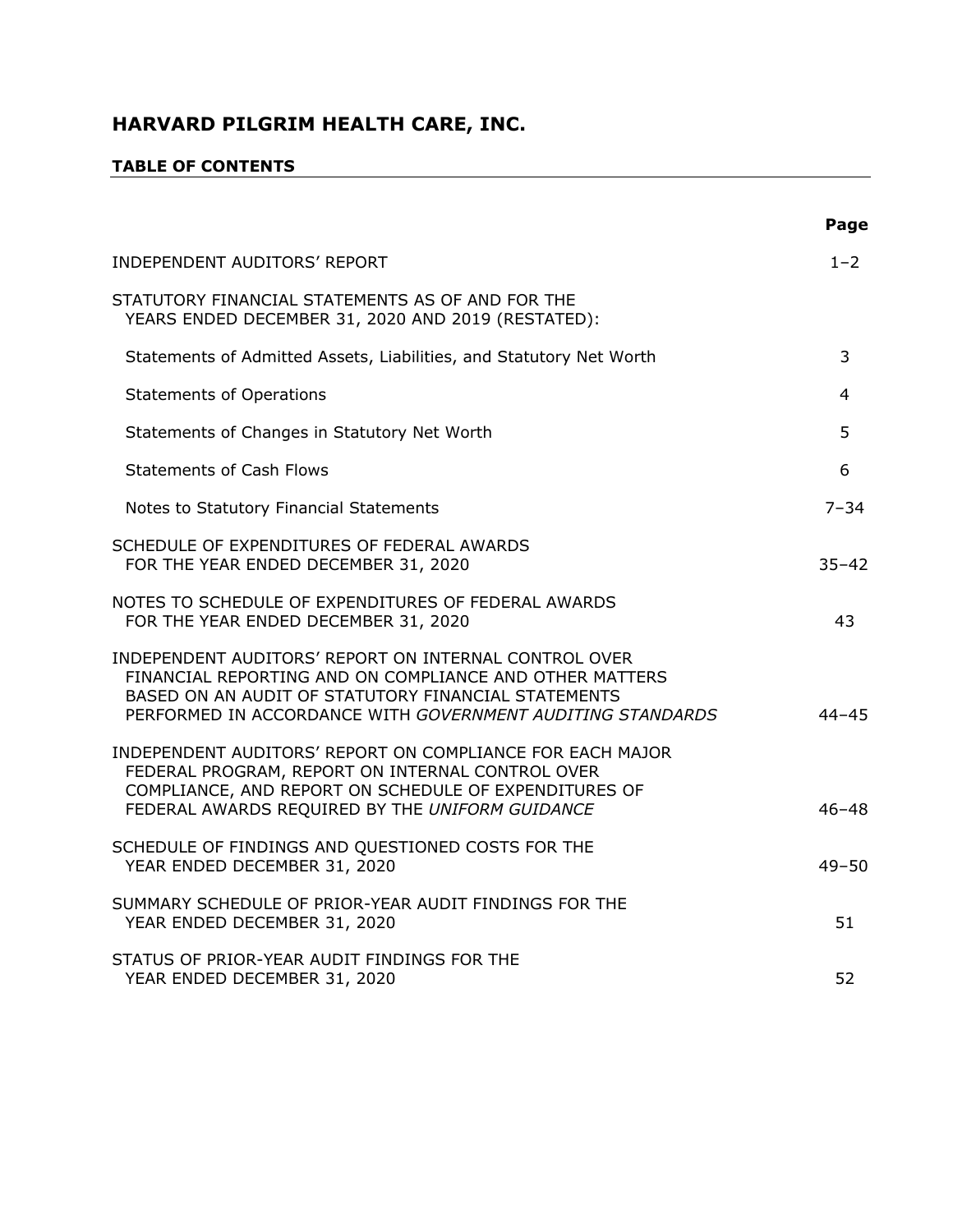

Deloitte & Touche LLP 200 Berkeley Street 10th Floor Boston, MA 02116 **USA** 

Tel: +1 617 437 2000 Fax: +1 617 437 2111 www.deloitte.com

### **INDEPENDENT AUDITORS' REPORT**

To the Board of Directors of Harvard Pilgrim Health Care, Inc. Wellesley, Massachusetts

We have audited the accompanying statutory financial statements of Harvard Pilgrim Health Care, Inc. (the "Company"), which comprise the statutory statements of admitted assets, liabilities, and statutory net worth as of December 31, 2020 and 2019 (restated), and the related statutory statements of operations, changes in statutory net worth, and cash flows for the years then ended, and the related notes to the statutory financial statements.

#### **Management's Responsibility for the Statutory Financial Statements**

Management is responsible for the preparation and fair presentation of these statutory financial statements in accordance with accounting practices prescribed or permitted by the Division of Insurance of the Commonwealth of Massachusetts. Management is also responsible for the design, implementation, and maintenance of internal control relevant to the preparation and fair presentation of statutory financial statements that are free from material misstatement, whether due to fraud or error.

#### **Auditors' Responsibility**

Our responsibility is to express an opinion on these statutory financial statements based on our audits. We conducted our audits in accordance with auditing standards generally accepted in the United States of America and the standards applicable to financial audits contained in *Government Auditing Standards*, issued by the Comptroller General of the United States. Those standards require that we plan and perform the audit to obtain reasonable assurance about whether the statutory financial statements are free from material misstatement.

An audit involves performing procedures to obtain audit evidence about the amounts and disclosures in the statutory financial statements. The procedures selected depend on the auditor's judgment, including the assessment of the risks of material misstatement of the statutory financial statements, whether due to fraud or error. In making those risk assessments, the auditor considers internal control relevant to the Company's preparation and fair presentation of the statutory financial statements in order to design audit procedures that are appropriate in the circumstances, but not for the purpose of expressing an opinion on the effectiveness of the Company's internal control. Accordingly, we express no such opinion. An audit also includes evaluating the appropriateness of accounting policies used and the reasonableness of significant accounting estimates made by management, as well as evaluating the overall presentation of the statutory financial statements.

We believe that the audit evidence we have obtained is sufficient and appropriate to provide a basis for our audit opinion.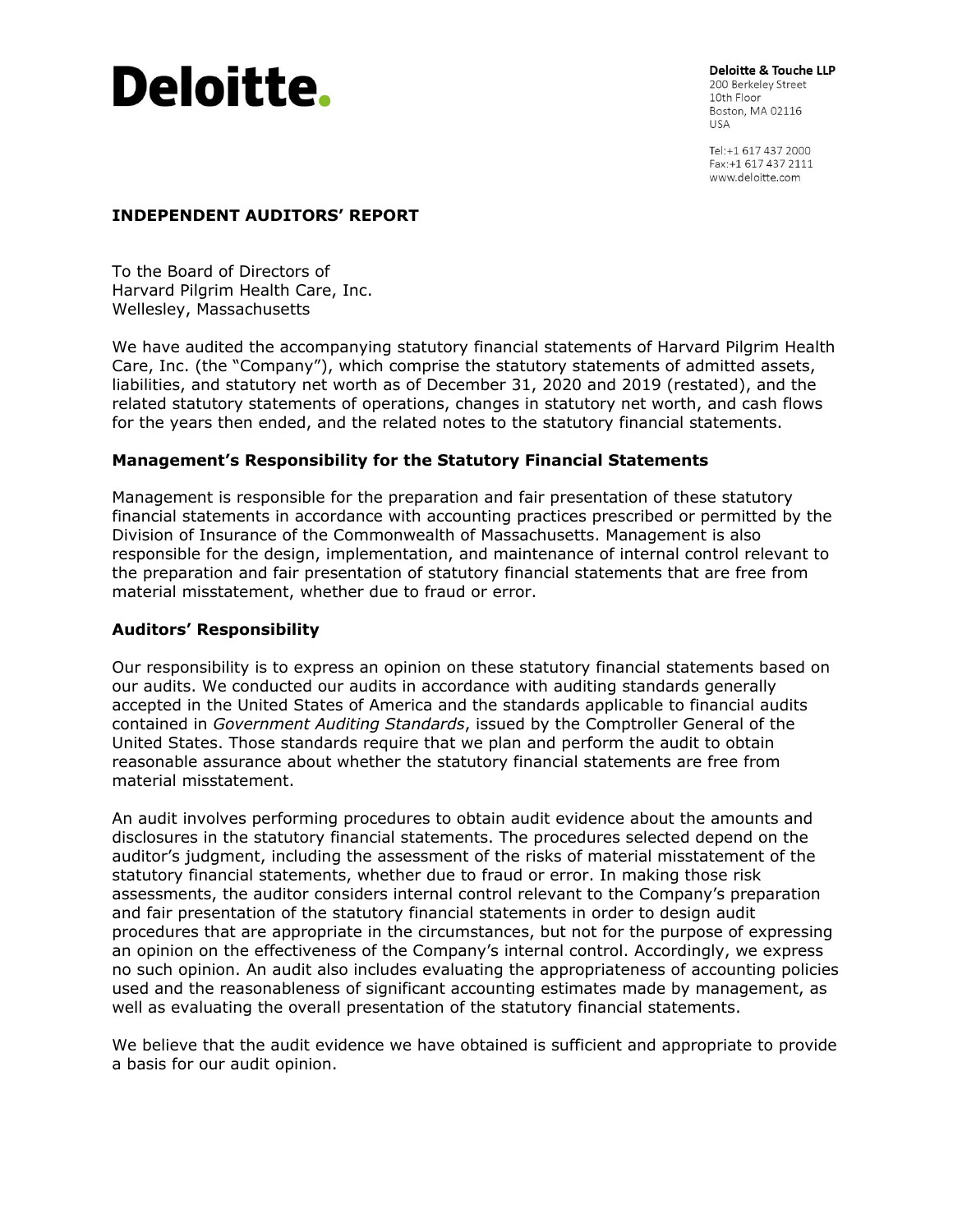### **Opinion**

In our opinion, the statutory financial statements referred to above present fairly, in all material respects, the admitted assets, liabilities, and statutory net worth of Harvard Pilgrim Health Care, Inc. as of December 31, 2020 and 2019 (restated), and the results of its operations and its cash flows for the years then ended in accordance with accounting practices prescribed or permitted by the Division of Insurance of the Commonwealth of Massachusetts as described in Note 2 to the statutory financial statements.

### **Basis of Accounting**

We draw attention to Note 2 of the statutory financial statements, which describes the basis of accounting. As described in Note 2 to the statutory financial statements, the statutory financial statements are prepared by the Company using accounting practices prescribed or permitted by the Division of Insurance of the Commonwealth of Massachusetts, which is a basis of accounting other than accounting principles generally accepted in the United States of America, to meet the requirements of the Division of Insurance of the Commonwealth of Massachusetts. Our opinion is not modified with respect to this matter.

### **Other Reporting Required by** *Government Auditing Standards*

In accordance with *Government Auditing Standards*, we have also issued our report dated April 19, 2021 on our consideration of the Company's internal control over financial reporting and on our tests of its compliance with certain provisions of laws, regulations, contracts, and grant agreements and other matters. The purpose of that report is solely to describe the scope of our testing of internal control over financial reporting and compliance and the results of that testing, and not to provide an opinion on the effectiveness of the Company's internal control over financial reporting or on compliance. That report is an integral part of an audit performed in accordance with *Government Auditing Standards* in considering the Company's internal control over financial reporting and compliance.

#### **Restriction on Use**

Our report is intended solely for the information and use of the Board of Directors and the management of the Company, federal awarding agencies, and pass-through entities and is not intended to be, and should not be, used by anyone other than these specified parties.

Deloitte + Touche LLP

April 19, 2021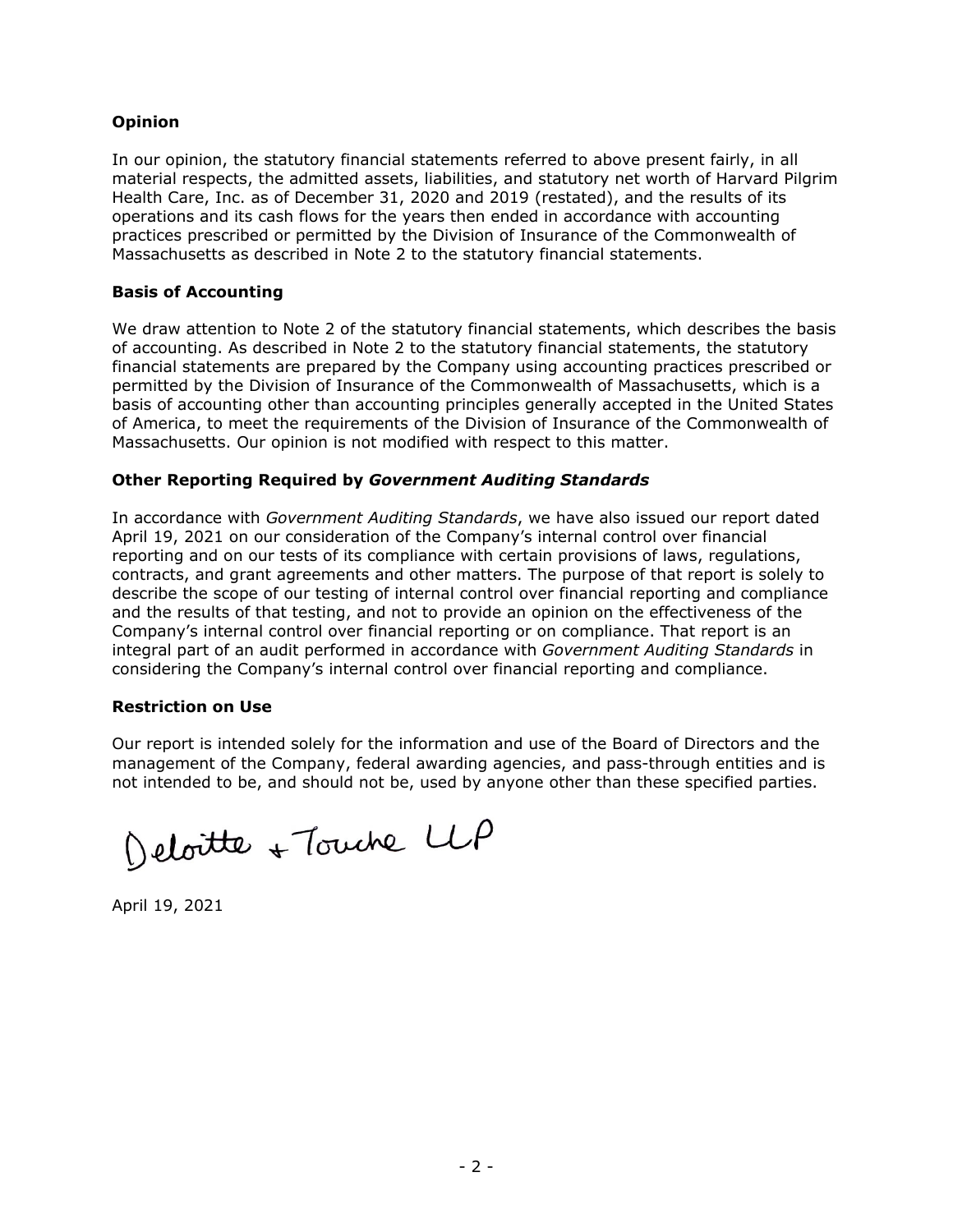### **STATUTORY STATEMENTS OF ADMITTED ASSETS, LIABILITIES, AND STATUTORY NET WORTH AS OF DECEMBER 31, 2020 AND 2019 (RESTATED) (Amounts in thousands)**

|                                                                                                                                                                                                                                                                                                                                                                                                                          | 2020                                                                                        | 2019<br><b>Restated</b>                                                                       |
|--------------------------------------------------------------------------------------------------------------------------------------------------------------------------------------------------------------------------------------------------------------------------------------------------------------------------------------------------------------------------------------------------------------------------|---------------------------------------------------------------------------------------------|-----------------------------------------------------------------------------------------------|
| <b>ADMITTED ASSETS</b>                                                                                                                                                                                                                                                                                                                                                                                                   |                                                                                             |                                                                                               |
| CASH AND CASH EQUIVALENTS                                                                                                                                                                                                                                                                                                                                                                                                | 138,967<br>\$                                                                               | 1,403<br>\$                                                                                   |
| <b>BONDS</b>                                                                                                                                                                                                                                                                                                                                                                                                             | 320,413                                                                                     | 345,780                                                                                       |
| <b>COMMON STOCK</b>                                                                                                                                                                                                                                                                                                                                                                                                      | 191,270                                                                                     | 160,101                                                                                       |
| PREMIUM AND HEALTH CARE RECEIVABLES-Net                                                                                                                                                                                                                                                                                                                                                                                  | 39,956                                                                                      | 57,718                                                                                        |
| UNINSURED PLAN RECEIVABLES                                                                                                                                                                                                                                                                                                                                                                                               | 33,377                                                                                      | 55,039                                                                                        |
| REINSURANCE RECOVERABLE                                                                                                                                                                                                                                                                                                                                                                                                  | 2,460                                                                                       | 6,872                                                                                         |
| INVESTMENTS IN AFFILIATES                                                                                                                                                                                                                                                                                                                                                                                                | 305,644                                                                                     | 282,156                                                                                       |
| OTHER INVESTED ASSETS                                                                                                                                                                                                                                                                                                                                                                                                    | 92,012                                                                                      | 86,000                                                                                        |
| REAL ESTATE, FURNITURE, AND EDP EQUIPMENT AND SOFTWARE-Net                                                                                                                                                                                                                                                                                                                                                               | 24,537                                                                                      | 27,332                                                                                        |
| INVESTMENT INCOME DUE AND ACCRUED                                                                                                                                                                                                                                                                                                                                                                                        | 2,134                                                                                       | 2,336                                                                                         |
| DUE FROM AFFILIATES                                                                                                                                                                                                                                                                                                                                                                                                      | 8,124                                                                                       | 16,342                                                                                        |
| <b>OTHER ASSETS</b>                                                                                                                                                                                                                                                                                                                                                                                                      | 50,422                                                                                      | 22,241                                                                                        |
| TOTAL ADMITTED ASSETS                                                                                                                                                                                                                                                                                                                                                                                                    | \$1,209,316                                                                                 | \$1,063,320                                                                                   |
| <b>LIABILITIES AND STATUTORY NET WORTH</b>                                                                                                                                                                                                                                                                                                                                                                               |                                                                                             |                                                                                               |
| LIABILITIES:<br>Claims unpaid and accrued medical incentive pool<br>Unpaid claim adjustment expense<br>Premiums received in advance<br>General expenses due or accrued<br>Aggregate health policy reserves<br>Liability for uninsured plans<br>Due to affiliates<br>Other liabilities<br><b>Total liabilities</b><br>COMMITMENTS AND CONTINGENCIES (Note 11)<br>STATUTORY NET WORTH:<br>Special surplus-ACA industry fee | 161,822<br>\$<br>1,760<br>52,159<br>110,089<br>14,601<br>124,551<br>59<br>17,399<br>482,440 | 163,213<br>\$<br>1,708<br>41,744<br>88,877<br>8,955<br>110,564<br>10,252<br>425,313<br>18,302 |
| Unassigned funds and surplus                                                                                                                                                                                                                                                                                                                                                                                             | 726,876                                                                                     | 619,705                                                                                       |
| Total statutory net worth                                                                                                                                                                                                                                                                                                                                                                                                | 726,876                                                                                     | 638,007                                                                                       |
| TOTAL LIABILITIES AND STATUTORY NET WORTH                                                                                                                                                                                                                                                                                                                                                                                | \$1,209,316                                                                                 | \$1,063,320                                                                                   |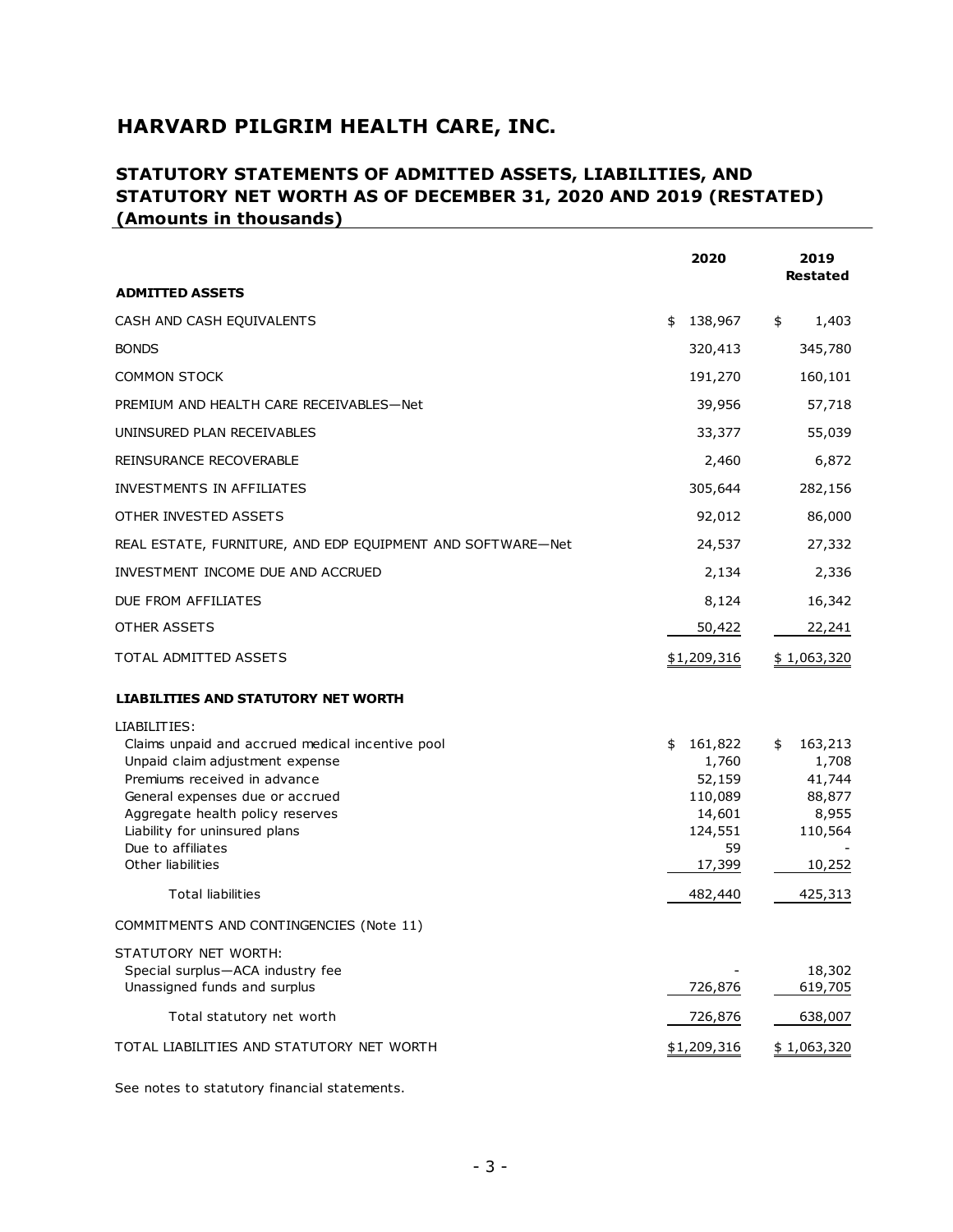### **STATUTORY STATEMENTS OF OPERATIONS FOR THE YEARS ENDED DECEMBER 31, 2020 AND 2019 (RESTATED) (Amounts in thousands)**

|                                                                                                                                      | 2020                         | 2019<br><b>Restated</b>    |
|--------------------------------------------------------------------------------------------------------------------------------------|------------------------------|----------------------------|
| REVENUE-Premium income                                                                                                               | \$1,731,378                  | \$1,696,834                |
| EXPENSES:<br>Medical and hospital<br>Claims adjustment (including \$33,674 and \$30,058<br>of cost containment expenses in 2020 and  | 1,428,223                    | 1,441,365                  |
| 2019, respectively)<br>General administrative<br>Increase in reserves for health contracts                                           | 63,562<br>210,115<br>2,730   | 56,060<br>185,109<br>2,538 |
| Total expenses                                                                                                                       | 1,704,630                    | 1,685,072                  |
| NET UNDERWRITING INCOME                                                                                                              | 26,748                       | 11,762                     |
| <b>OTHER INCOME:</b><br>Net investment income<br>Net realized capital gains<br>Miscellaneous expense<br>Total other (expense) income | 14,895<br>6,038<br>(43, 243) | 16,950<br>919<br>(15, 957) |
|                                                                                                                                      | (22, 310)                    | <u>1,912</u>               |
| <b>NET INCOME</b>                                                                                                                    | 4,438<br>\$                  | 13,674<br>\$               |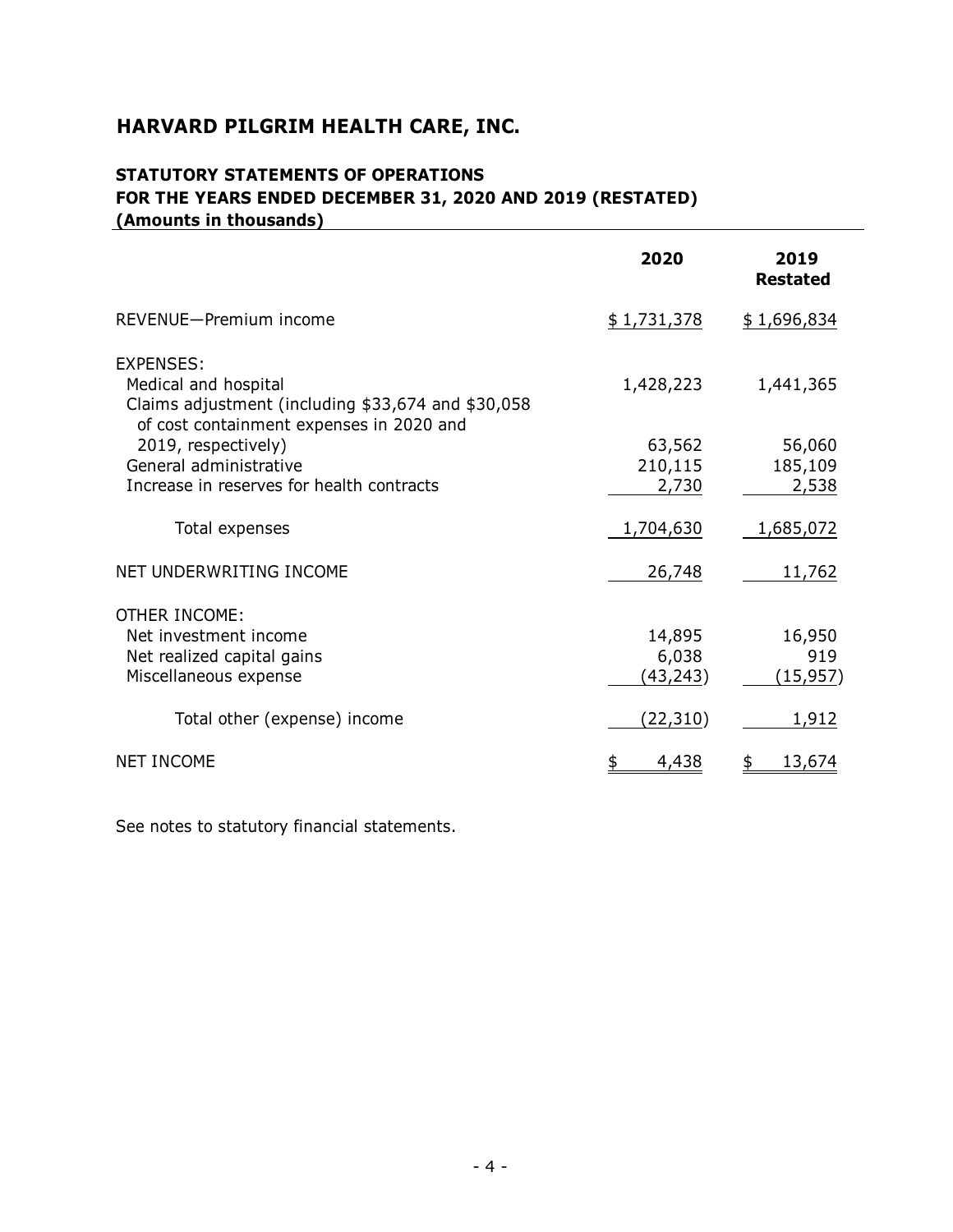### **STATUTORY STATEMENTS OF CHANGES IN STATUTORY NET WORTH FOR THE YEARS ENDED DECEMBER 31, 2020 AND 2019 (RESTATED) (Amounts in thousands)**

|                                                                                          | <b>Special</b><br><b>Surplus</b> | <b>Unassigned</b><br><b>Funds and</b><br><b>Surplus</b> | <b>Total</b><br><b>Statutory</b><br><b>Net Worth</b> |
|------------------------------------------------------------------------------------------|----------------------------------|---------------------------------------------------------|------------------------------------------------------|
| STATUTORY NET WORTH-January 1, 2019 (restated)                                           | \$                               | 552,748<br>\$                                           | 552,748<br>\$                                        |
| Net income                                                                               |                                  | 13,674                                                  | 13,674                                               |
| Increase in nonadmitted assets                                                           |                                  | (560)                                                   | (560)                                                |
| Change in net unrealized gain                                                            |                                  | 72,435                                                  | 72,435                                               |
| Special surplus reclassification                                                         | 18,302                           | (18, 302)                                               |                                                      |
| Change in net prior service costs and recognized loss<br>for postretirement medical plan |                                  | (290)                                                   | (290)                                                |
| STATUTORY NET WORTH-December 31, 2019 (restated)                                         | 18,302                           | 619,705                                                 | 638,007                                              |
| Net income                                                                               |                                  | 4,438                                                   | 4,438                                                |
| Decrease in nonadmitted assets                                                           |                                  | 9,943                                                   | 9,943                                                |
| Change in net unrealized gain                                                            |                                  | 73,529                                                  | 73,529                                               |
| Special surplus reclassification                                                         | (18, 302)                        | 18,302                                                  |                                                      |
| Change in net prior service costs and recognized gain<br>for postretirement medical plan |                                  | 959                                                     | 959                                                  |
| STATUTORY NET WORTH—December 31, 2020                                                    |                                  | 726,876                                                 | 726,876                                              |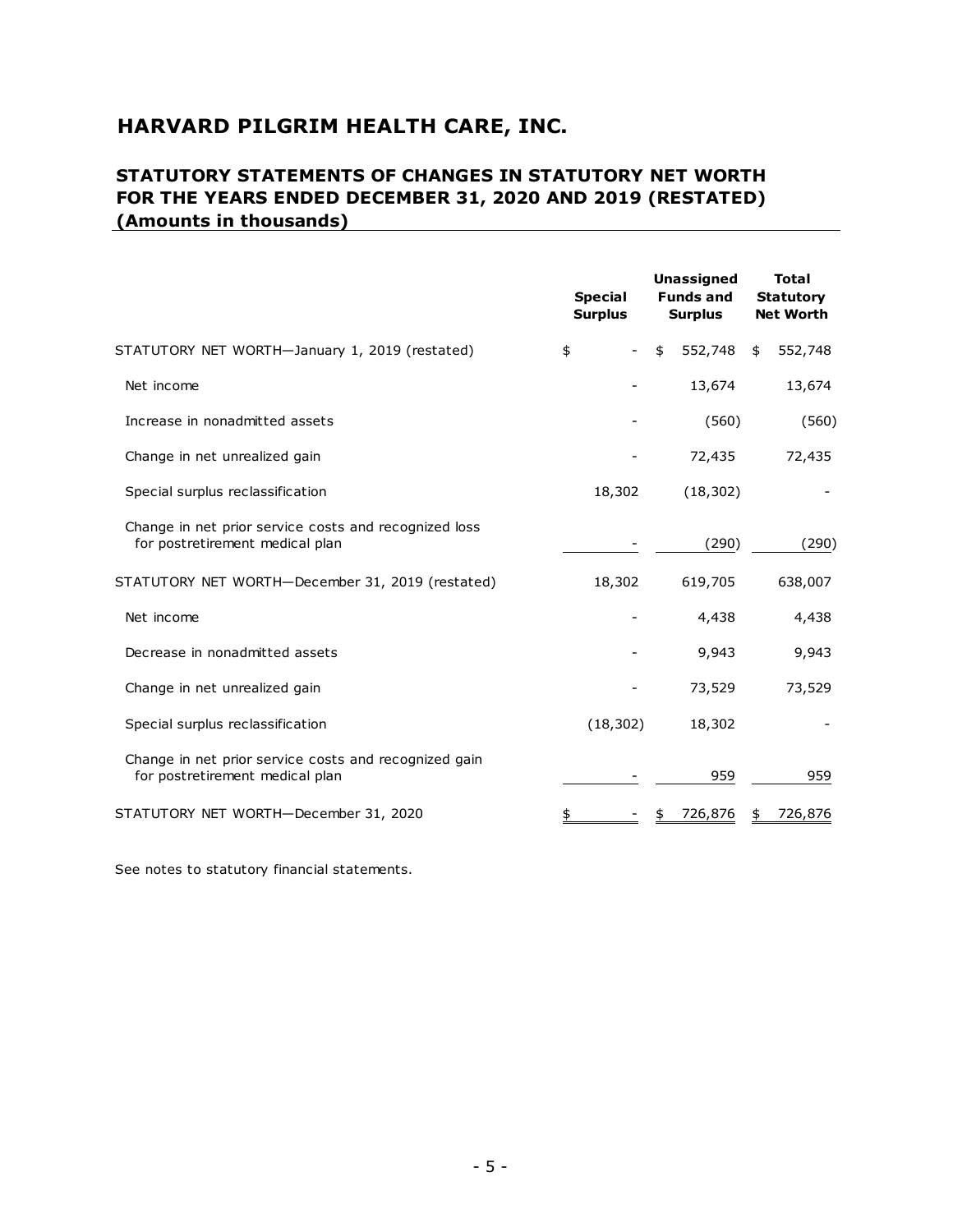### **STATUTORY STATEMENTS OF CASH FLOWS FOR THE YEARS ENDED DECEMBER 31, 2020 AND 2019 (RESTATED) (Amounts in thousands)**

|                                                                                                                                                                                                                           | 2020                                                        | 2019<br><b>Restated</b>                                         |
|---------------------------------------------------------------------------------------------------------------------------------------------------------------------------------------------------------------------------|-------------------------------------------------------------|-----------------------------------------------------------------|
| <b>CASH FROM OPERATIONS:</b><br>Premiums collected-net of reinsurance<br>Benefit and loss-related payments-net of reinsurance<br>Commissions and expenses paid<br>Net investment income<br>Miscellaneous income (expense) | \$1,767,889<br>(1,432,459)<br>(260, 730)<br>16,532<br>6,155 | \$1,692,068<br>(1,459,501)<br>(244, 293)<br>17,926<br>(16, 016) |
| Net cash provided by (used in) operations                                                                                                                                                                                 | 97,387                                                      | (9,816)                                                         |
| CASH FROM INVESTMENTS:<br>Proceeds from investments sold, matured, or repaid:<br><b>Bonds</b><br><b>Stocks</b><br>Other invested assets<br>Miscellaneous proceeds                                                         | 68,797<br>36,449<br>14,408<br>1,500                         | 63,173<br>1,024<br>5,766<br>17                                  |
| Total proceeds from investments sold, matured, or repaid                                                                                                                                                                  | 121,154                                                     | 69,980                                                          |
| Cost of investments acquired:<br>Bonds<br><b>Stocks</b><br>Real estate<br>Other invested assets                                                                                                                           | (44, 849)<br>(14, 546)<br>(228)<br>(18, 404)                | (90, 168)<br>(4,291)<br>(1, 295)<br>(5,900)                     |
| Total cost of investments acquired                                                                                                                                                                                        | (78, 027)                                                   | (101, 654)                                                      |
| Net cash provided by (used in) investments                                                                                                                                                                                | 43,127                                                      | (31, 674)                                                       |
| CASH FROM FINANCING AND MISCELLANEOUS<br>SOURCES-Other cash applied<br>Net cash used in financing and miscellaneous sources                                                                                               | (2,950)<br>(2,950)                                          | (29, 033)<br>(29, 033)                                          |
| INCREASE (DECREASE) IN CASH AND CASH EQUIVALENTS                                                                                                                                                                          | 137,564                                                     | (70, 523)                                                       |
| CASH AND CASH EQUIVALENTS:<br>Beginning of year                                                                                                                                                                           | 1,403                                                       | 71,926                                                          |
| End of year                                                                                                                                                                                                               | 138,967<br>\$                                               | \$<br>1,403                                                     |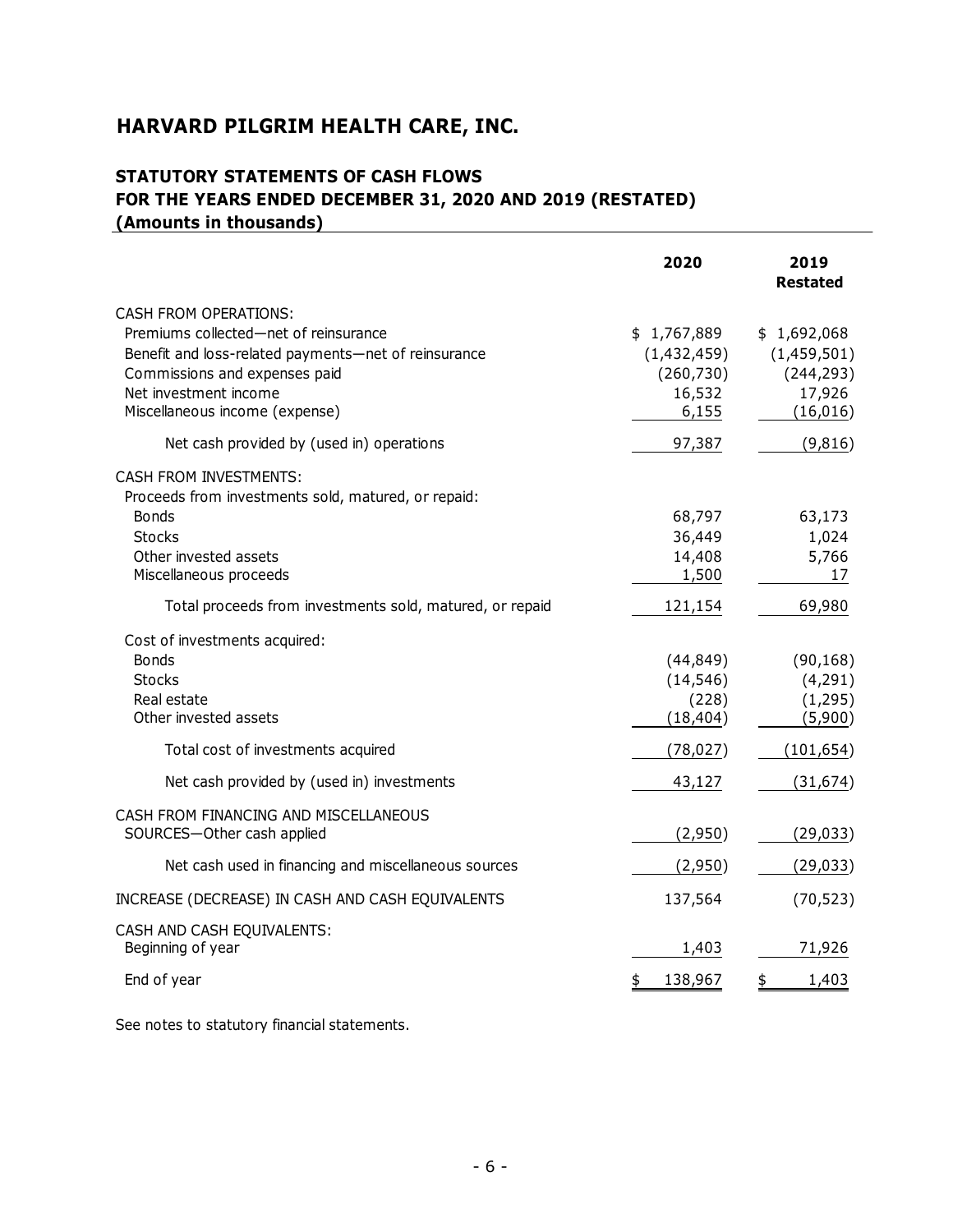### **NOTES TO STATUTORY FINANCIAL STATEMENTS AS OF AND FOR THE YEARS ENDED DECEMBER 31, 2020 AND 2019 (RESTATED)**

### **1. ORGANIZATION AND NATURE OF BUSINESS**

**General**—Harvard Pilgrim Health Care, Inc. ("HPHC, Inc." or the "Company"), a Massachusetts corporation, operates as a not-for-profit health plan providing comprehensive health benefits insurance, access to health care, and other related services in Massachusetts, Maine, and Connecticut to group, individual, and Medicare members through contracts with physicians, established primary care and multispecialty physician groups, hospitals, and other health care providers. HPHC, Inc. also administers comprehensive health benefit plans for certain self-insured employer groups. In February 2020, HPHC, Inc. received its license to begin writing health insurance policies in Connecticut.

Upon receipt of all necessary corporate and regulatory approvals, Harvard Pilgrim Health Care of Connecticut, Inc. ("HPHC of CT") merged with and into HPHC, Inc., effective July 1, 2020, and HPHC of CT was dissolved as of such effective date. The statutory financial statements presented as of and for the year ended December 31, 2020 reflect the merger of HPHC, Inc. and HPHC of CT. The statutory financial statements presented herein as of and for the year ended December 31, 2019 have been restated to reflect the merger of HPHC, Inc. and HPHC of CT.

HPHC, Inc.'s subsidiary, New HPHC Holding Corporation ("NEWCO"), is a wholly owned Delaware C corporation. All of the Company's for-profit subsidiaries are held by NEWCO. NEWCO's board of directors consists entirely of HPHC, Inc. management. The for-profit subsidiaries of NEWCO are as follows:

- HPHC Insurance Company, Inc. (the "Insurance Company"), a Massachusetts forprofit corporation, underwrites individual and group health insurance in Massachusetts, New Hampshire, Maine, and Connecticut and underwrites health risks related to out-of-network coverage for HPHC, Inc. members.
- Health Plans, Inc. ("HPI"), a Massachusetts for-profit corporation, is a third-party administrator providing health, dental and short-term disability benefits administration for self-insured employer groups primarily in the Northeast. HPI has two for-profit subsidiaries: Plan Marketing Insurance Agency, Inc. and Care Management Services, Inc., as well as two subsidiaries that are disregarded entities for tax purposes: TrestleTree LLC and MedWatch LLC ("MedWatch"), which are care management companies.
- HPHC Insurance Agency (the "Agency"), a Massachusetts for-profit corporation, is an insurance broker.

The not-for-profit subsidiaries of HPHC, Inc. are as follows:

• Harvard Pilgrim Health Care of New England, Inc. ("New England"), a Massachusetts not-for-profit corporation, provides comprehensive health insurance, access to health care, and other related services in New Hampshire primarily to group and Medicare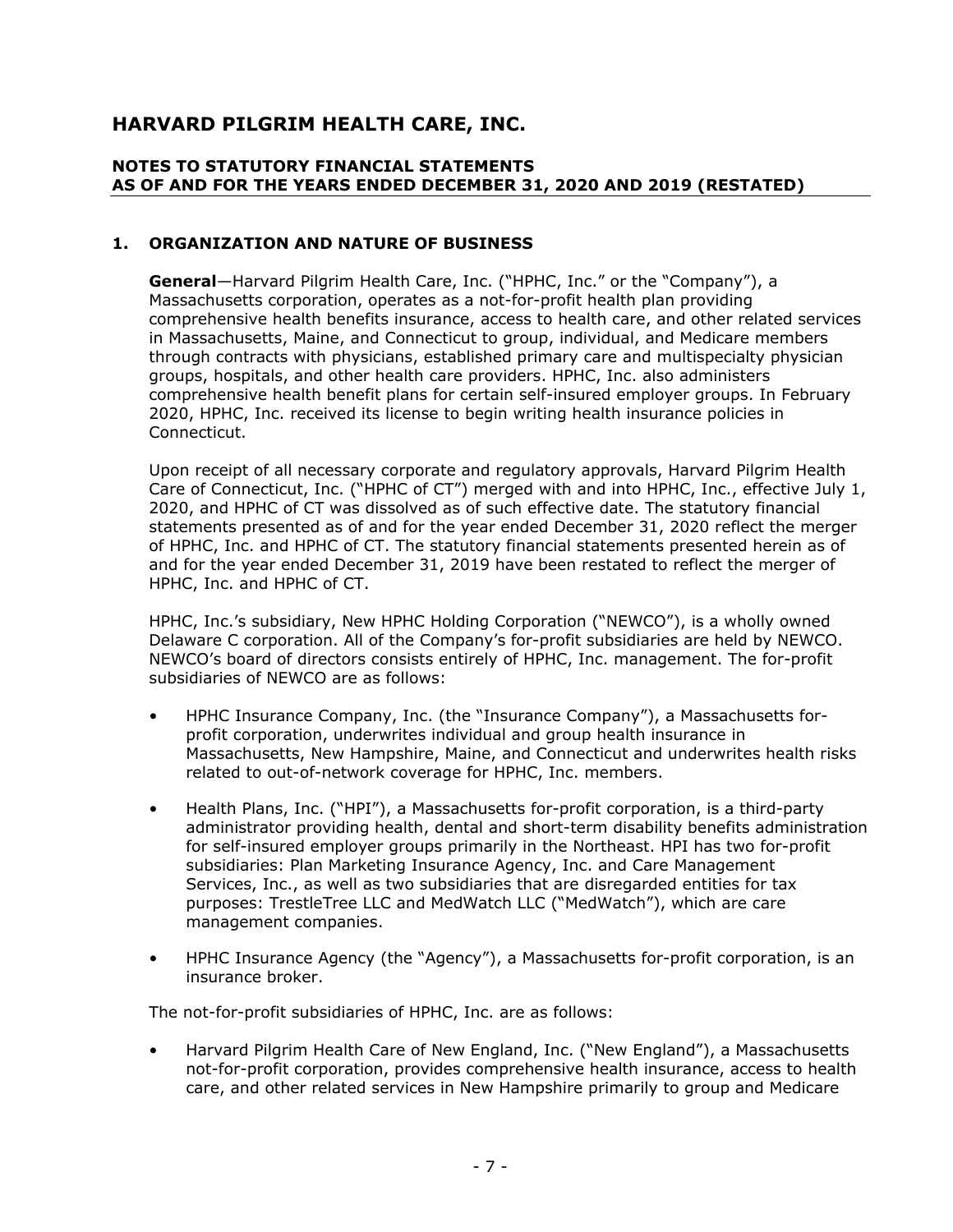members through contracts with physicians, established primary care and multispecialty physician groups, hospitals, and other health care providers.

• Harvard Pilgrim Health Care Institute, LLC (the "Institute") performs research and research administration for grants and contracts awarded to HPHC, Inc.

Harvard Pilgrim Health Care Foundation, Inc. (the "Foundation"), a Massachusetts not-forprofit corporation, is an affiliate of HPHC, Inc. and is not included in these statutory financial statements.

HPHC, Inc., together with NEWCO, the Insurance Company, HPI, the Agency, New England, and the Institute are collectively referred to herein as "Harvard Pilgrim."

The Federal Affordable Care Act (ACA) enacted reforms to various aspects of the U.S. health insurance industry, and had a significant impact on the statutory financial statements of HPHC, Inc. Provisions of the ACA include, but are not limited to, mandated coverage requirements, mandated benefits and guarantee issuance, rebates to policyholders based on minimum benefit ratios, adjustments to Medicare Advantage premiums, the establishment of federally facilitated or state-based exchanges coupled with programs designed to spread risk among insurers, an annual insurance industry premium-based assessment, and a three-year commercial reinsurance fee. Refer to Notes 2, 8, and 15 for the impact of the ACA on the results of operations of the Company.

On August 14, 2019, Harvard Pilgrim and Health Plan Holdings, Inc. ("HPHI", formerly known as Tufts Health Plan, Inc., and the corporate parent of Tufts Associated Health Maintenance Organization, Inc. and Tufts Health Public Plans, Inc.) announced their intent to combine their respective nonprofit organizations. After the parties obtained required federal and state regulatory approvals, the combination became effective on January 1, 2021. As a result of the combination, effective as of January 1, 2021, HPHI became the direct corporate parent of Harvard Pilgrim and ultimate corporate parent for Harvard Pilgrim's affiliates. The Company recorded \$29.0 million and \$9.9 million in transaction costs related to the combination in 2020 and 2019, respectively, which are included in miscellaneous expense on the statutory statements of operations.

### **2. SUMMARY OF SIGNIFICANT ACCOUNTING POLICIES**

**Basis of Presentation**—The accompanying statutory financial statements of HPHC, Inc. have been prepared in accordance with the National Association of Insurance Commissioners' (NAIC) *Accounting Practices and Procedures Manual for Statutory Accounting Principles* ("NAIC SAP"), which do not differ from the accounting practices prescribed or permitted by the Division of Insurance of the Commonwealth of Massachusetts. NAIC SAP does differ from the accounting principles generally accepted in the United States of America (GAAP).

The significant variances from GAAP are as follows:

- GAAP requires classification of aggregate negative cash balances for an individual financial institution as a current liability. For NAIC SAP, these balances are recorded in cash.
- Investments in bonds are carried at fair value for GAAP, whereas for NAIC SAP they are carried at amortized cost or fair value based on the NAIC designation.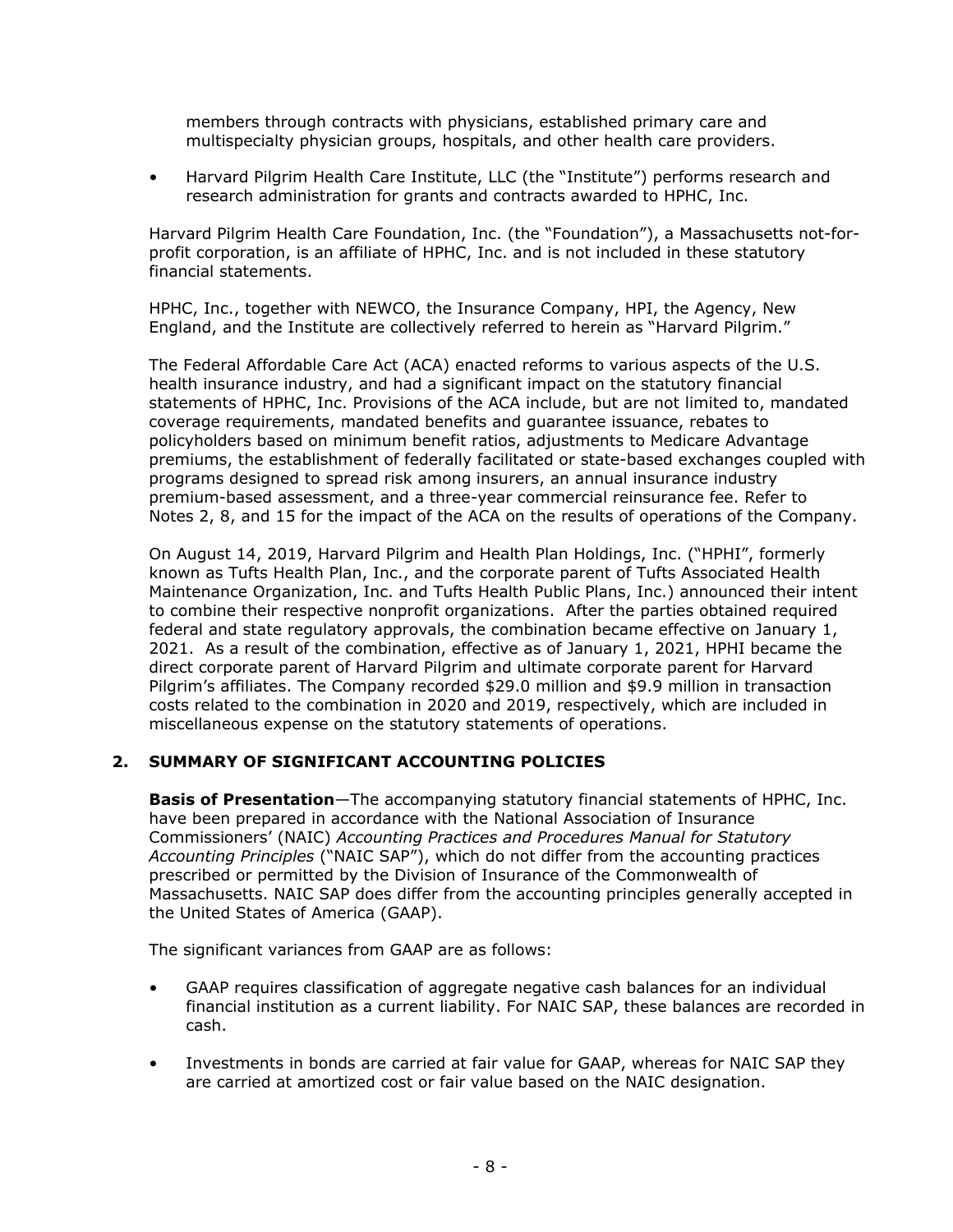- The Company's share of undistributed earnings and losses on its investments in limited partnerships, joint ventures, and common stock are reported in net unrealized gains and losses directly through surplus for NAIC SAP, but are recorded in investment income for GAAP.
- Health care receivables that do not meet the admissibility criteria under Statement of Statutory Accounting Principles (SSAP) No. 84, *Certain Health Care Receivables and Receivables Under Government Insured Plans*, and other accounts receivable over 90 days past due are charged directly to statutory net worth as a nonadmitted asset for NAIC SAP. Under GAAP, a reserve is established based on their estimated collectibility and charged to operations.
- Certain fixed assets that are carried at cost, less accumulated depreciation for GAAP are considered nonadmitted assets and charged against statutory net worth for NAIC SAP.
- Prepaid expenses are capitalized and amortized through operations for GAAP. For NAIC SAP, these amounts are charged directly to statutory net worth as nonadmitted assets.
- The amortization of goodwill is charged directly to statutory net worth for NAIC SAP, but goodwill is not amortized under GAAP.
- The results of HPHC, Inc.'s investment in unconsolidated affiliates are accounted for on the equity method under GAAP, whereas under NAIC SAP the investment is valued at book value with unrealized gains or losses recorded directly to net worth.
- GAAP requires the consolidation of the Foundation and the Agency in the consolidated financial statements. The statutory financial statements do not include the Foundation in statutory net worth and the investment in the Agency is treated as a nonadmitted asset in accordance with SSAP No. 97, *Investments in Subsidiary, Controlled and Affiliated Entities* ("SSAP No. 97").
- Leases are classified as either capital or operating for GAAP. For NAIC SAP, all leases are classified and accounted for as operating leases.
- For NAIC SAP, there is a requirement to restrict surplus for the estimated liability for the following year ACA Section 9010 assessment beginning in the year ended December 31, 2015. GAAP does not require this restriction. Special surplus funds as of December 31, 2019 were recorded due to the estimated ACA Industry Fee to be paid during 2020. There were no amounts recorded as special surplus funds as of December 31, 2020 because 2019 represented the final data year for the ACA Industry Fee and no payment is due in 2021.

The financial statements of the Company prepared in accordance with GAAP would report net income of \$101.4 million and \$110.6 million for the years ended December 31, 2020 and 2019, respectively, and net assets of \$787.1 million and \$685.7 million as of December 31, 2020 and 2019, respectively.

**Cash and Cash Equivalents**—Cash and cash equivalents include amounts on deposit with banks, and government and corporate debt issues with original maturities of three months or less. Money market mutual funds registered under the Investment Company Act of 1940 and regulated under Rule 2a-7 of the Act are accounted for and reported as cash equivalents.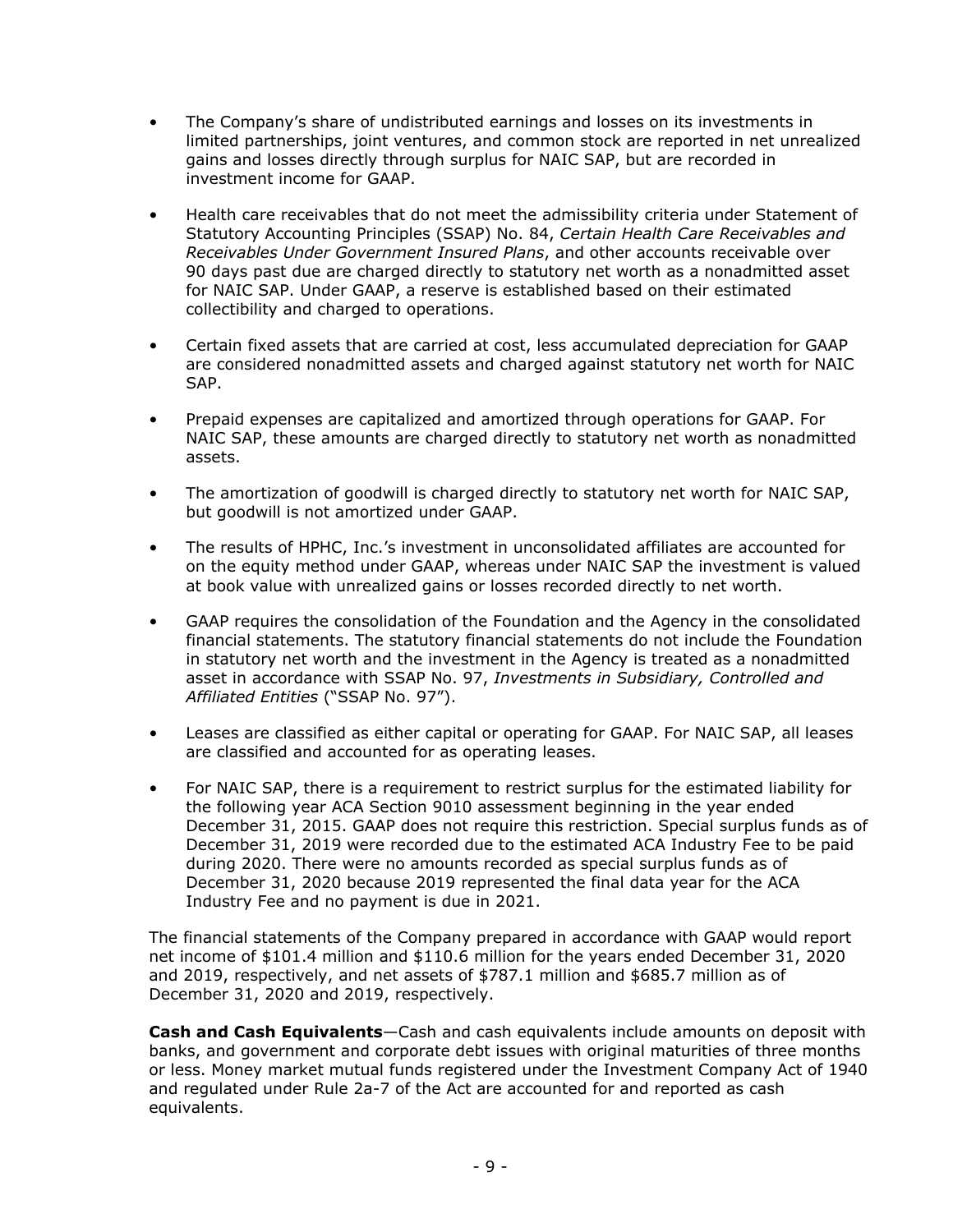**Investments**—Investments in corporate and government agency bonds, asset-backed securities (ABS), and mortgage-backed securities (MBS) are carried at amortized cost, except for those securities that are deemed ineligible to be held at amortized cost by the NAIC Securities Valuation Office (SVO), which instead are carried at the lower of amortized cost or fair value. Amortized cost is determined using the scientific interest method with retrospective adjustments for principal pay downs on ABS and MBS. In addition, the amortized costs for loan backed securities and structured securities take into consideration anticipated prepayments at the date of purchase and significant changes in estimated cash flows from the original purchase assumptions, and are accounted for using the retrospective method. Prepayment speed assumptions for fixed-rate agency MBS are provided by Mortgage Industry Advisory Corporation or Mortgage Industry Medians. Prepayment speed assumptions for other mortgage-backed, loan-backed, and structured securities are provided by Moody's Analytics or Reuters. In all cases, 12-month prepayment assumptions are utilized when available. Investments in common stocks are stated at fair value.

HPHC, Inc. has investments in joint ventures and limited partnerships that invest primarily in certain corporate and real estate assets, and carries these investments based on its ownership interest in the underlying GAAP equity of the investee in accordance with SSAP No. 48, *Joint Ventures, Partnerships and Limited Liability Companies*. Limited partnership interests and joint ventures of \$92.0 million and \$86.0 million are included in other invested assets in the statutory statements of admitted assets, liabilities, and statutory net worth as of December 31, 2020 and 2019, respectively. All changes to the carrying value of these investments are recorded as a component of unrealized gains and losses, which are recorded directly to statutory net worth. Impairment charges were \$0 and \$0.7 million in 2020 and 2019, respectively. As of both December 31, 2020 and 2019, total impairment were \$2.5 million. Total commitments for additional investments in the limited partnerships was \$32.0 million and \$50.8 million as of December 31, 2020 and 2019, respectively.

Unrealized gains and losses on stocks and bonds deemed ineligible to be held at amortized cost by the SVO are recorded directly to statutory net worth, unless that loss is deemed to be an other-than-temporary impairment (OTTI). HPHC, Inc. regularly reviews the portfolio of securities to determine whether an OTTI has occurred. Any identified OTTI is recorded in realized gains or losses in the statutory statements of operations.

Investment income is recognized as income when earned. Investment transactions are accounted for on a trade-date basis with any unsettled transactions recorded as payable or receivable for securities in the statutory statements of admitted assets, liabilities, and statutory net worth. Realized gains and losses on fixed income securities are calculated using the specific identification method and realized gains and losses on common stock are calculated using the first-in first-out method.

**Investments in Affiliates**—Investments in affiliates represents the investments in unconsolidated affiliates. In accordance with SSAP No. 97, NEWCO is considered a lookthrough entity of HPHC, Inc. This treatment allows for admission of the equity of each of the audited downstream entities of NEWCO as an asset to HPHC, Inc. For the Insurance Company, and New England, the investments are based on the statutory net worth of each entity under statutory accounting principles. For HPI and the Institute, the investments are based on the equity of each entity recorded under GAAP. The carrying value of the Agency of \$2.1 million and \$1.1 million as of December 31, 2020 and 2019, respectively, is treated as a nonadmitted asset in accordance with SSAP No. 97. All changes to the carrying value of the admitted subsidiaries are recorded as a component of unrealized gains and losses. Unrealized gains and losses are recorded directly to statutory net worth.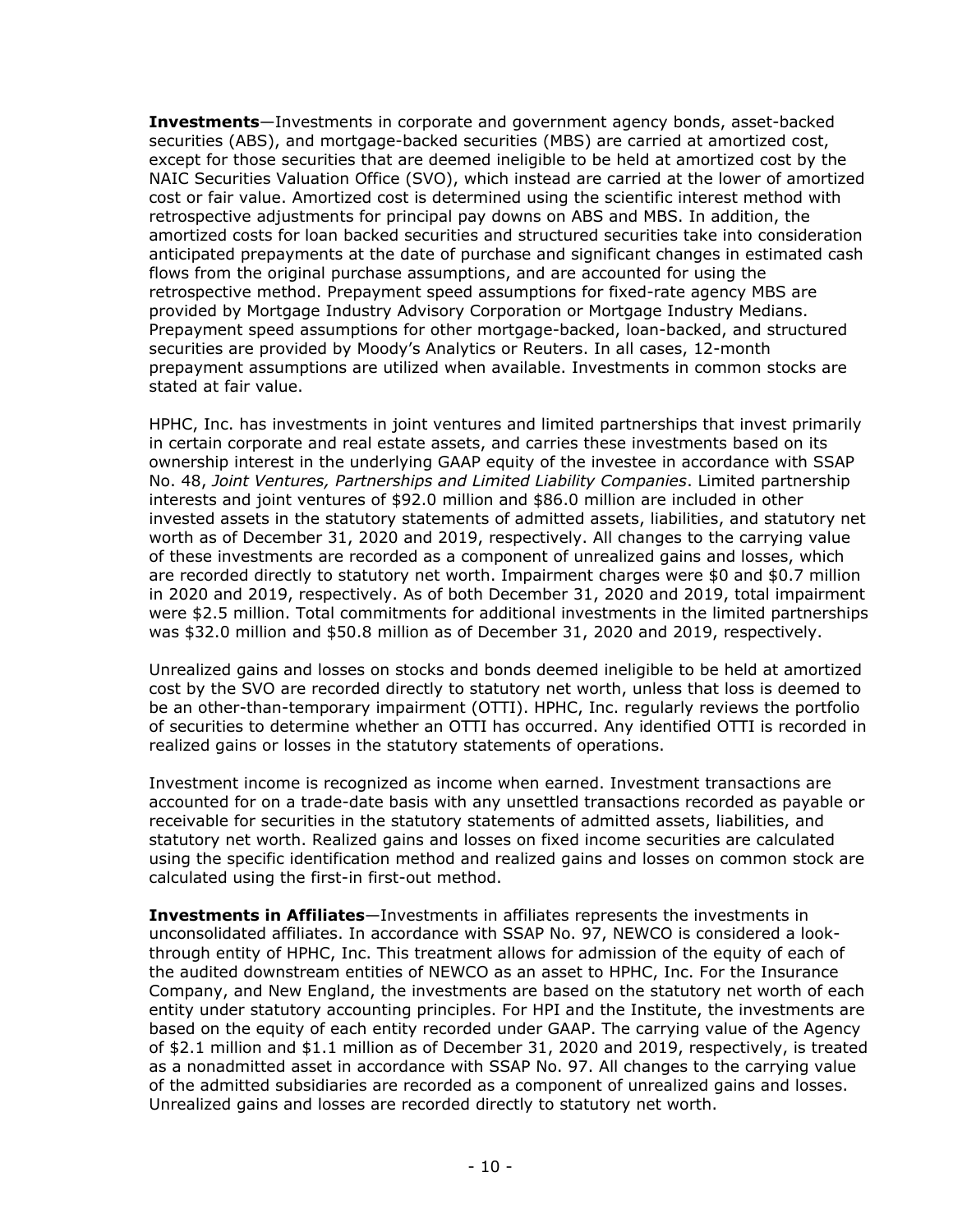**Real Estate, Furniture, and EDP Equipment and Software**—Real estate (including improvements), furniture, and electronic data processing (EDP) equipment and software are carried at depreciated cost. Depreciation is calculated using the straight-line method over the estimated useful lives of the assets as follows:

| Buildings and improvements              | $20-40$ years |
|-----------------------------------------|---------------|
| Equipment, furniture, and fixtures      | 3-20 years    |
| Computer software and operating systems | 3-5 years     |

Amortization of leasehold improvements is calculated using the shorter of the asset's estimated useful life or related lease term.

**Pharmaceutical Rebate Receivables**—HPHC, Inc. contracts with pharmaceutical manufacturers, some of which provide rebates based on use of the manufacturers' products by HPHC, Inc. members. HPHC, Inc. accrues rebates receivable, which are included as a component of premium and health care receivables or uninsured plan receivables in the statutory statements of admitted assets, liabilities, and statutory net worth on a monthly basis based on the terms of the applicable contracts, historical data, and current estimates. HPHC, Inc. bills these rebates to the manufacturers on a quarterly basis. HPHC, Inc. records rebates attributable to fully insured members as a reduction in medical and hospital expenses.

**Nonadmitted Assets**—Certain assets, principally furniture, leasehold improvements, prepaid expenses, past due premium, health care, and uninsured plan receivables, investments in and past due amounts from certain affiliates, EDP equipment, and capitalized software in excess of the admissibility criteria, are nonadmitted and, as such, are not included in statutory net worth.

**Revenue Recognition**—Premiums are recorded as revenue in the month for which members are entitled to service. Premium income collected prior to the month for which the member is entitled to service is recorded as premiums received in advance.

HPHC, Inc.'s government contracts establish monthly rates per member, and there may be additional amounts due to HPHC, Inc. based on items such as age, working status, or specific health issues of the member. The Centers for Medicare & Medicaid Services (CMS) have implemented a risk adjustment formula, which apportions premiums paid to all Medicare Advantage health plans according to the health status of each beneficiary enrolled.

In September 2020, the Company issued \$16.4 million of premium refunds which was reflected on the September invoices. In accordance with INT 20-08: *COVID-19 Premium Refunds, Rate Reductions and Policyholder Dividends*, the Company's accrual for health premium refunds attributable to COVID-19 was recorded as an immediate reduction of earned premium.

**Risk-Sharing Provisions of the Federal Affordable Care Act**—Beginning in 2014, the ACA has included three programs designed to stabilize the health insurance market ("3Rs"): a transitional reinsurance program ("ACA Reinsurance"), a temporary risk corridors program ("Risk Corridor"), and a permanent risk adjustment program ("Risk Adjustment").

**ACA Reinsurance**—The ACA established a temporary three-year reinsurance program, whereby all issuers of major medical commercial insurance products and self-insured plan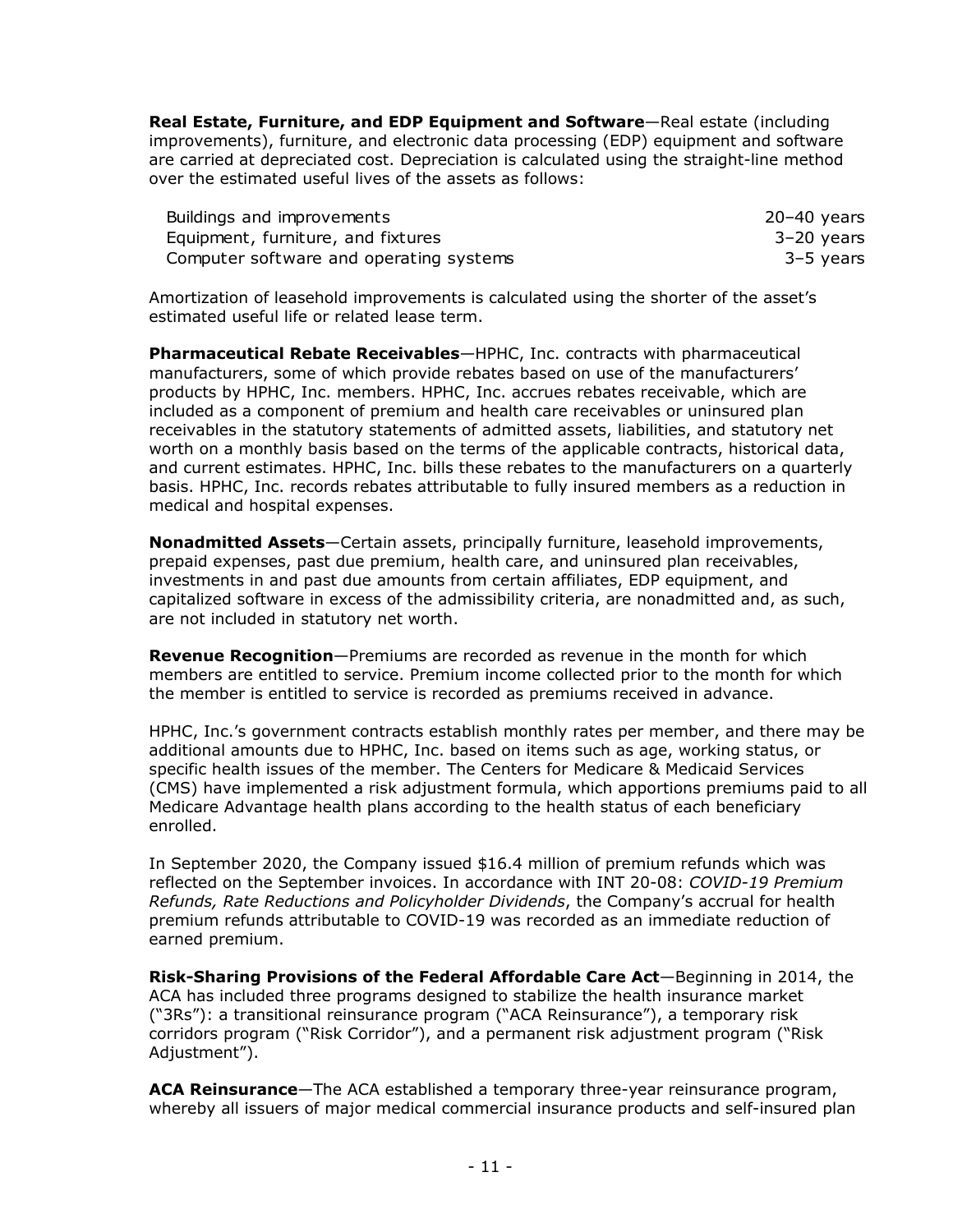sponsors are required to contribute funding in amounts set by HHS. Funds collected will be utilized to reimburse issuers' high-cost claim expense incurred for qualified individual members. The expense related to this required funding is reflected in general administrative expenses for all of HPHC, Inc.'s insurance products with the exception of products associated with qualified individual members; this expense for qualified individual members is reflected as a reduction of premium income. If annual claim costs incurred by HPHC, Inc.'s qualified individual members exceed a specified attachment point, the Company is entitled to certain reimbursements from this program, which are recorded as a reduction in medical and hospital expenses. The ACA Reinsurance program expired at the end of 2016.

*Risk Corridor*—The ACA established a temporary three-year risk-sharing program for qualified individual and small group insurance plans. Under this program, HPHC, Inc. could make or receive payments to or from HHS based on the ratio of allowable costs to target costs as defined by the ACA. HPHC, Inc. records a risk corridor receivable or payable as an adjustment to premium income. When risk corridor collections for a particular year have been insufficient to meet the full payment obligation for that year, HHS has reduced payments to the health plans owed monies for that year on a pro rata basis. Additionally, any collections made in subsequent years would first be applied to the unpaid balances of preceding years in accordance with NAIC Interpretation 15-01: *ACA Risk Corridors Collectibility*. The Risk Corridor program expired at the end of 2016. Refer to Note 8.

*Risk Adjustment*—The ACA established a permanent risk adjustment program to transfer funds from qualified individual and small group insurance plans with below-average risk scores to those respective plans with above-average risk scores. Based on the risk of the HPHC, Inc.'s qualified plan members relative to the average risk of members of other qualified plans in comparable markets, HPHC, Inc. estimates its risk adjustment receivable or payable and reflects the impact as an adjustment to premium income. Beginning with the 2018 benefit year, the ACA risk adjustment methodology incorporates a high-cost risk pool calculation, which adds a reinsurance element to the risk adjustment program which is referred to as high-cost risk pooling. The adjustments to premium revenue are calculated including the high cost risk pool aspect of this program.

**Self-Insured Contracts**—HPHC, Inc. administers employee health benefits for certain self-insured employer groups under various administrative services only (ASO) arrangements wherein it performs eligibility management, medical management, claims processing, and disbursement activities in return for an administrative fee. The employer assumes all insurance risks under these arrangements. Premium and claim expenses are not included in HPHC, Inc.'s statutory financial statements. The administrative fees earned are reported as a reduction of claim adjustment expense and general administrative expenses in HPHC, Inc.'s statutory statements of operations. The uninsured plan receivables represent receivables for administrative services and for claims and other expenses paid on behalf of self-insured employer groups. The liability for uninsured plans represents deposits received from employers or liabilities to third parties for claims or other expenses incurred on behalf of self-insured employer groups.

**Claims Unpaid, Accrued Medical Incentive Pool, and Unpaid Claim Adjustment Expenses**—HPHC, Inc. records claims unpaid for both reported and incurred but not reported claims, which are expected to be paid after year-end for services provided to members in the current year based on HPHC, Inc.'s claim experience. This liability includes the estimated cost of services that will continue to be rendered after year-end for which HPHC, Inc. is obligated to pay for such services in accordance with contract provisions or regulatory requirements. The amount of the estimated liability is actuarially determined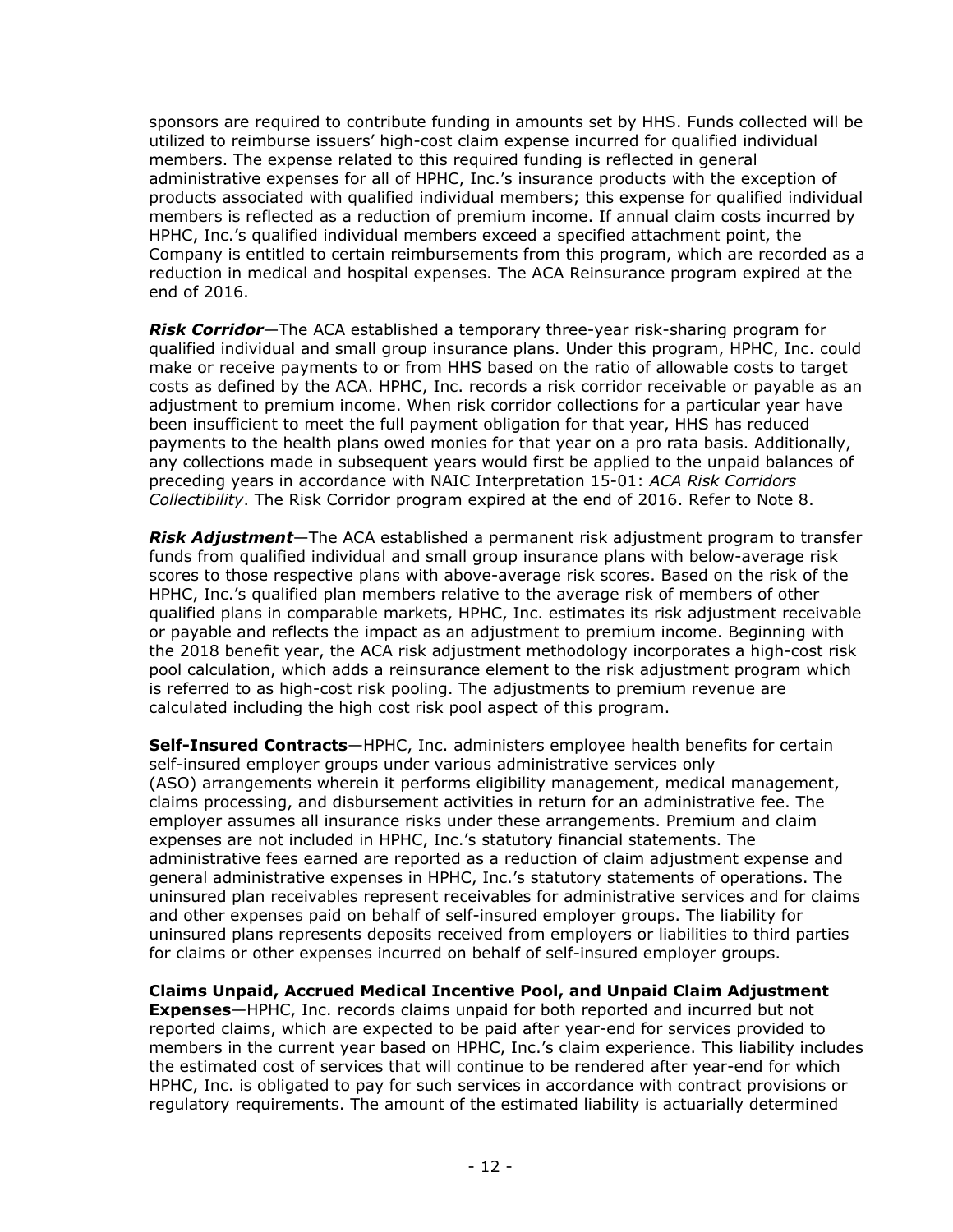based on historical claims data, current membership statistics, cost and utilization trends, and other related information and considers expected losses, if any, on existing contracts. This liability is an estimate, which is subject to the impact of changes in claim severity and frequency, as well as numerous other factors. Accordingly, this estimate is continuously reviewed and, as adjustments become necessary, they are reflected in current operations.

HPHC, Inc. records an accrued medical incentive pool liability based on contractual arrangements with various health care providers. Compensation arrangements vary by provider. Medical and hospital expenses include claims payments, capitation payments, and various other costs incurred to provide and manage medical care to members, as well as estimates of future payments to hospitals and others for medical care provided to members in the current year based on HPHC, Inc.'s claims experience. Certain providers are paid on a fee-for-service basis and can be eligible for bonuses based on meeting prescribed quality performance measures. HPHC, Inc. pays capitation under contractual agreements to a number of physicians and provider groups based on the number of enrolled HPHC, Inc. members served by each physician or provider group. Certain providers have entered into risk-sharing arrangements with HPHC, Inc., whereby a settlement is calculated by comparing actual medical claims experience to a budgeted amount based upon contractual arrangements. These settlements are estimated and accrued during the period the related services were rendered and adjusted in future periods as final settlements are determined. Estimated settlements for these risk-sharing arrangements are reflected either in the accrued medical incentive pool liability or health care receivables in the accompanying statutory statements of admitted assets, liabilities, and statutory net worth.

HPHC, Inc. records a related unpaid claim adjustment expense liability to reflect the cost to adjudicate the claims unpaid as of year-end. The unpaid claim adjustment expense liability is estimated as a percentage of the claims unpaid based on historical information on the administrative cost to adjudicate a claim.

**Retrospectively Rated Premium**—HPHC, Inc. sells health policies for which the premiums vary based on loss experience. The Company estimates retrospective premium adjustments through the review of each retrospectively rated account, comparing the claim development with that anticipated in the policy contracts. Any accrued retrospective premiums are recorded through premiums. HPHC, Inc. records its liability for Medical Loss Ratio (MLR) rebates in general expenses due or accrued based on the requirements of the ACA in accordance with SSAP No. 66, *Retrospectively Rated Contracts* ("SSAP No. 66"). SSAP No. 66 requires the Company to accrue for the estimated amount of premiums to be returned retrospectively to an employer group or member as an adjustment to premium income. HPHC, Inc. estimates the amount of the retrospective rebate based on the difference between the estimated MLR of each employer group segment as defined in the ACA, as of December 31st of each year, and the minimum MLR requirements for those employer group segments either under the ACA requirements or individual state requirements, if the state has a higher MLR standard than the ACA. The ACA sets an MLR threshold of 80% for small group and 85% for large group. The Commonwealth of Massachusetts has set an MLR threshold of 88% for 2020 and 2019 for the merged market as defined by Massachusetts state law (refer to Note 8).

**Premium Deficiency Reserves**—HPHC, Inc. evaluates its health care contracts to determine if it is probable that a loss will be incurred. A premium deficiency loss is recognized when it is probable that expected future paid claims, administrative expenses, and reserves will exceed existing reserves, plus anticipated future premiums on existing contracts. Anticipated investment income is not considered in the calculation of premium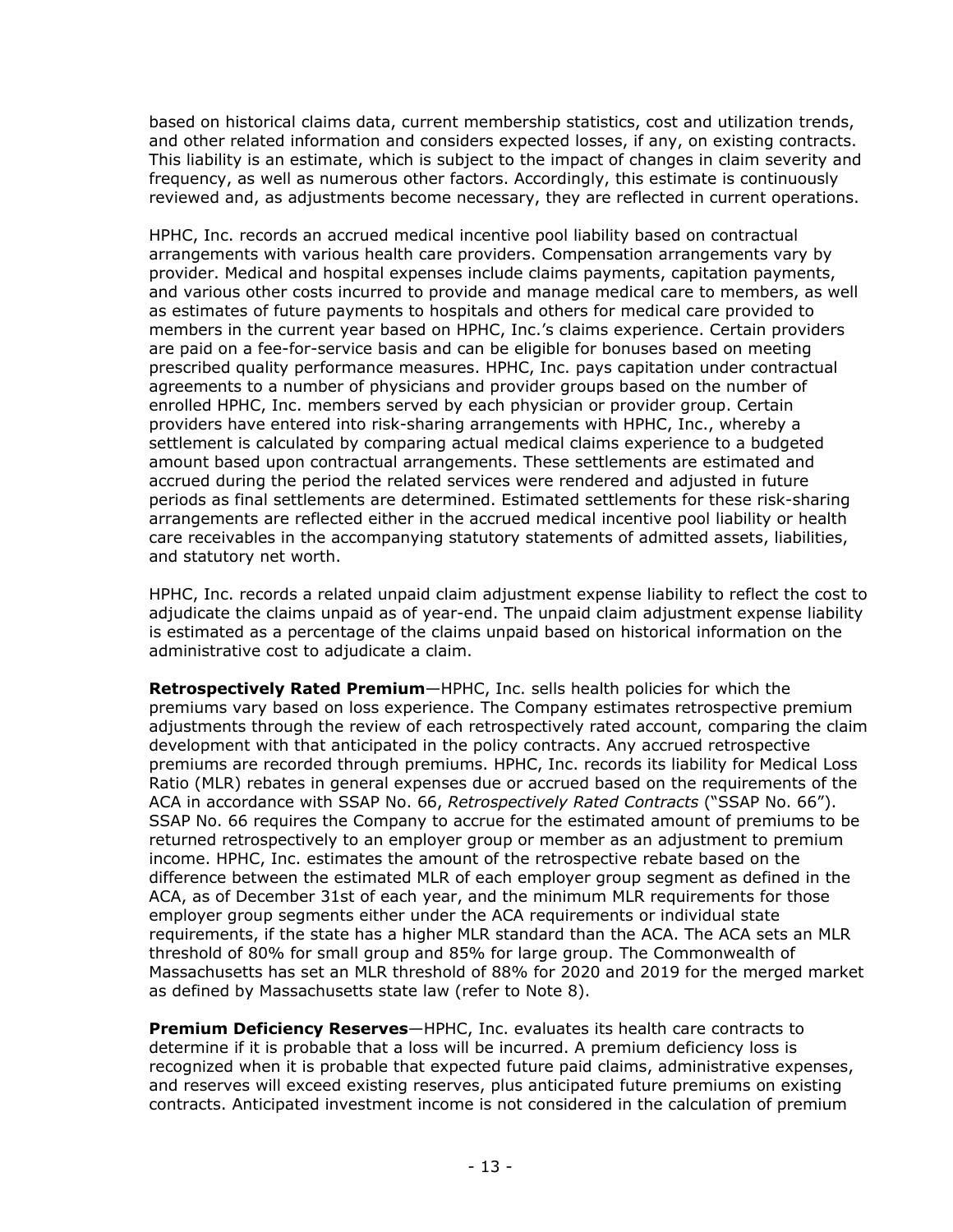deficiency losses. As of December 31, 2020 and 2019, HPHC, Inc. recorded \$9.7 million and \$7.0 million, respectively, for premium deficiency reserves for its Medicare Advantage product and comprehensive health business.

**Assessments**—In accordance with SSAP No. 35R, *Guaranty Fund and Other Assessments*, insurance-related assessments are recognized as liabilities when certain conditions are met. The assessments are recorded as general administrative expenses, except for certain health-related assessments, which are recorded as a component of medical and hospital expenses.

**Use of Estimates**—The preparation of the statutory financial statements in accordance with NAIC SAP requires that management make estimates and assumptions, which affect the reported amounts of assets and liabilities and the disclosure of contingent assets and liabilities at the date of the statutory financial statements. Estimates also affect the reported amounts of revenue and expenses during the reporting period. The methods and assumptions used for making such estimates are reviewed regularly. Actual results could differ from those estimates. The claims unpaid and accrued medical incentive pool liability, valuation of investments, MLR rebate accrual, premium deficiency reserves, and accruals for risk-sharing provisions under the ACA represent HPHC, Inc.'s most significant estimates.

**Risk Due to Certain Concentrations**—HPHC, Inc. maintains evergreen contracts with certain providers under which a significant portion of hospital and medical services are provided. Financial terms are subject to renegotiations periodically. Management believes the risks associated with the loss of any one employer group contract are mitigated by the existence of a competitive environment within the geographical area in which HPHC, Inc. operates. No single customer constituted more than 2% of HPHC, Inc.'s premium income for both 2020 and 2019.

**Income Taxes**—HPHC, Inc. is a tax-exempt organization under Section 501(c)(3) of the Internal Revenue Code and, therefore, is not subject to income tax. HPHC, Inc. has evaluated its uncertain tax positions and determined that it did not have any unrecognized tax benefits as of December 31, 2020 and 2019.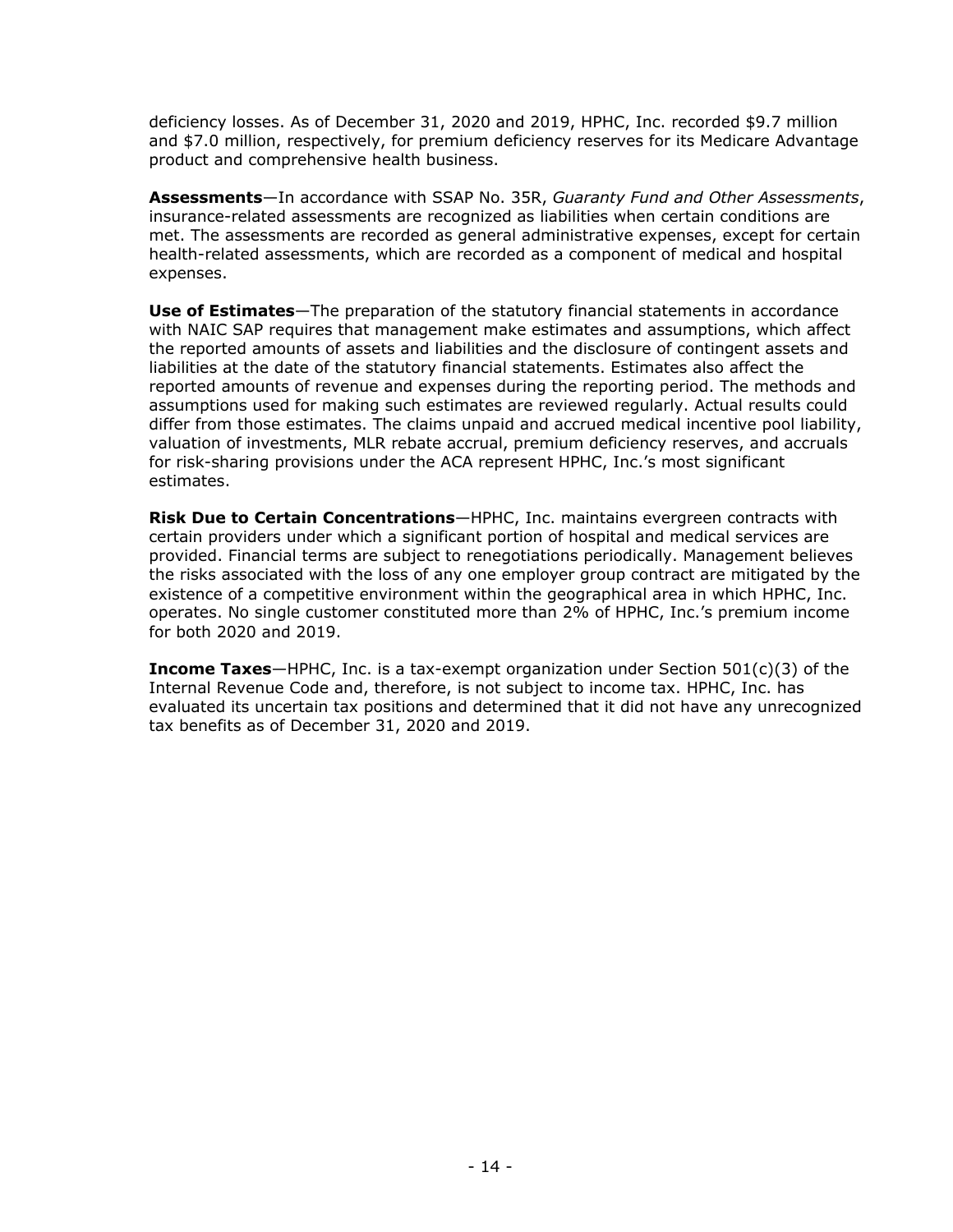### **3. INVESTMENTS**

The fair value and amortized cost of investments as of December 31, 2020 and 2019, are summarized as follows (amounts in thousands):

|                                                                                | 2020 |                                     |    |                                     |    |                                             |                      |                             |  |  |
|--------------------------------------------------------------------------------|------|-------------------------------------|----|-------------------------------------|----|---------------------------------------------|----------------------|-----------------------------|--|--|
|                                                                                |      | Cost or<br><b>Amortized</b><br>Cost |    | Gross<br><b>Unrealized</b><br>Gains |    | Gross<br><b>Unrealized</b><br><b>Losses</b> | Fair<br><b>Value</b> |                             |  |  |
| U.S. government and agencies<br>Corporate and other obligations<br>ABS and MBS | \$   | 3,851<br>157,105<br>159,472         | \$ | 831<br>9,979<br>8,796               | \$ | (29)<br>(40)                                | \$                   | 4,682<br>167,055<br>168,228 |  |  |
| Total bonds                                                                    |      | 320,428                             |    | 19,606                              |    | (69)                                        |                      | 339,965                     |  |  |
| Common stock                                                                   |      | 106,542                             |    | 84,729                              |    | (1)                                         |                      | 191,270                     |  |  |
| Total investments                                                              | \$   | 426,970                             | S  | 104,335                             |    | (70)                                        | \$                   | 531,235                     |  |  |

|                                                                                |    | Cost or<br>Amortized<br>Cost | Gross<br><b>Unrealized</b><br>Gains |    | Gross<br><b>Unrealized</b><br><b>Losses</b> |    | Fair<br><b>Value</b>        |
|--------------------------------------------------------------------------------|----|------------------------------|-------------------------------------|----|---------------------------------------------|----|-----------------------------|
| U.S. government and agencies<br>Corporate and other obligations<br>ABS and MBS | \$ | 3,909<br>160,583<br>181,288  | \$<br>588<br>4,870<br>4,205         | \$ | (19)<br>(526)                               | \$ | 4,497<br>165,434<br>184,967 |
| Total bonds                                                                    |    | 345,780                      | 9,663                               |    | (545)                                       |    | 354,898                     |
| Common stock                                                                   |    | 93,601                       | 66,504                              |    | $\left( 4\right)$                           |    | 160,101                     |
| Total investments                                                              | \$ | 439,381                      | \$<br>76,167                        |    | (549                                        |    | 514,999                     |

The investment portfolio includes bonds with fair values of \$0.4 million and \$27.4 million that have unrealized losses of \$0 and \$0.4 million as of December 31, 2020 and 2019, respectively, that have been in a loss position for greater than 12 months.

On a quarterly basis, investments are reviewed with HPHC, Inc.'s investment managers to determine if an impairment has occurred. Some of the factors considered include the asset quality, credit related issues, consistency of cash flow, length of time the value has been depressed, intent to hold a security until maturity, intent to sell a security, the financial condition of the industry, and expected recoverability of principal. There was no OTTI recorded during fiscal year 2020 or 2019, except as disclosed in Note 2. As of December 31, 2020 and 2019, HPHC, Inc. did not hold any securities with recognized OTTI except as disclosed in Note 2.

Included in net investment income are gross realized gains on the sale of bonds of approximately \$10 thousand and \$73 thousand for 2020 and 2019, respectively, and gross realized losses on the sale of bonds of \$12 thousand and \$4 thousand for 2020 and 2019,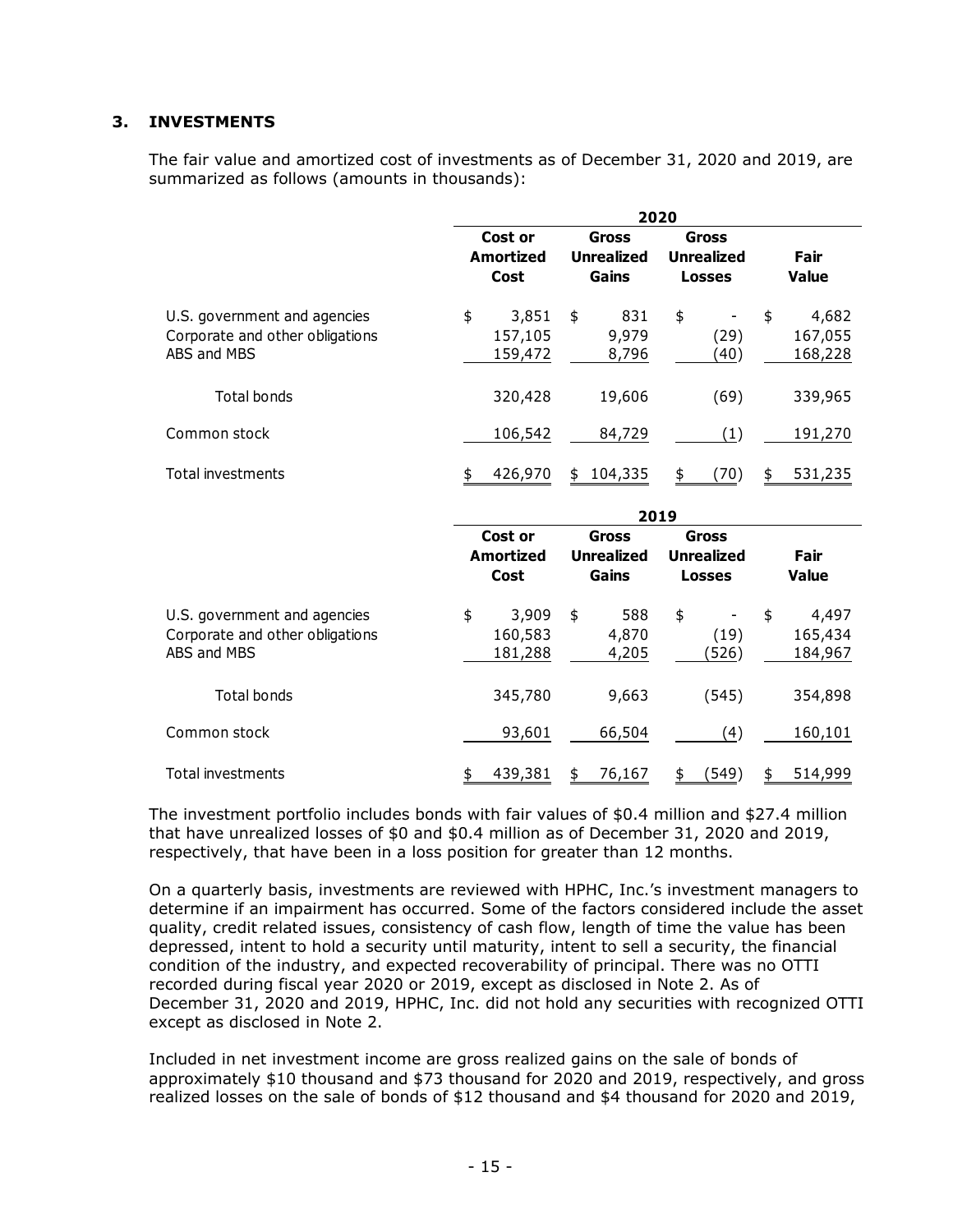respectively. Total proceeds from the sale of bonds for 2020 and 2019 are \$2.5 million and \$2.4 million, respectively.

The amortized cost and fair value by maturity date for debt securities, other than ABS and MBS, as of December 31, 2020, are shown below. Actual maturities may differ from contractual maturities on ABS and MBS because borrowers may have the right to call or prepay obligations with or without call or prepayment penalties; accordingly, the contractual maturities for those securities are not shown (amounts in thousands):

|                                                                                            | Cost or<br><b>Amortized Cost</b>        | Fair<br><b>Value</b>                    |
|--------------------------------------------------------------------------------------------|-----------------------------------------|-----------------------------------------|
| Due in 1 year or less<br>Due after 1-5 years<br>Due after 5-10 years<br>Due after 10 years | 14,786<br>\$<br>113,534<br>32,566<br>70 | 14,917<br>\$<br>120,539<br>36,208<br>73 |
| Subtotal                                                                                   | 160,956                                 | 171,737                                 |
| ABS and MBS                                                                                | 159,472                                 | 168,228                                 |
| Total bonds                                                                                | 320,428                                 | 339,965                                 |

The Company's subprime exposure primarily comes from its holdings in ABS and MBS. On a quarterly basis, these holdings are reviewed with the Company's various investment managers to determine the rationale for continuing to hold these securities and to determine if an impairment has occurred. Some of the factors considered include the asset quality, credit related issues, consistency of cash flow, and expected recoverability of principal. Direct exposure through other investments as of December 31, 2020 and 2019, is as follows (amounts in thousands):

|                                                                          | 2020 |                             |    |                                               |    |                             |                                     |  |  |  |
|--------------------------------------------------------------------------|------|-----------------------------|----|-----------------------------------------------|----|-----------------------------|-------------------------------------|--|--|--|
|                                                                          |      | <b>Actual</b><br>Cost       |    | <b>Book/Adjusted</b><br><b>Carrying Value</b> |    | Fair<br><b>Value</b>        | <b>OTTI</b><br>Losses<br>Recognized |  |  |  |
| <b>Residential MBS</b><br><b>Commercial MBS</b><br>Structured securities | \$   | 111,287<br>35,787<br>13,707 | \$ | 110,107<br>35,668<br>13,697                   | \$ | 114,989<br>39,049<br>14,190 | \$                                  |  |  |  |
| Total                                                                    |      | 160,781                     |    | 159,472                                       |    | 168,228                     | ፍ                                   |  |  |  |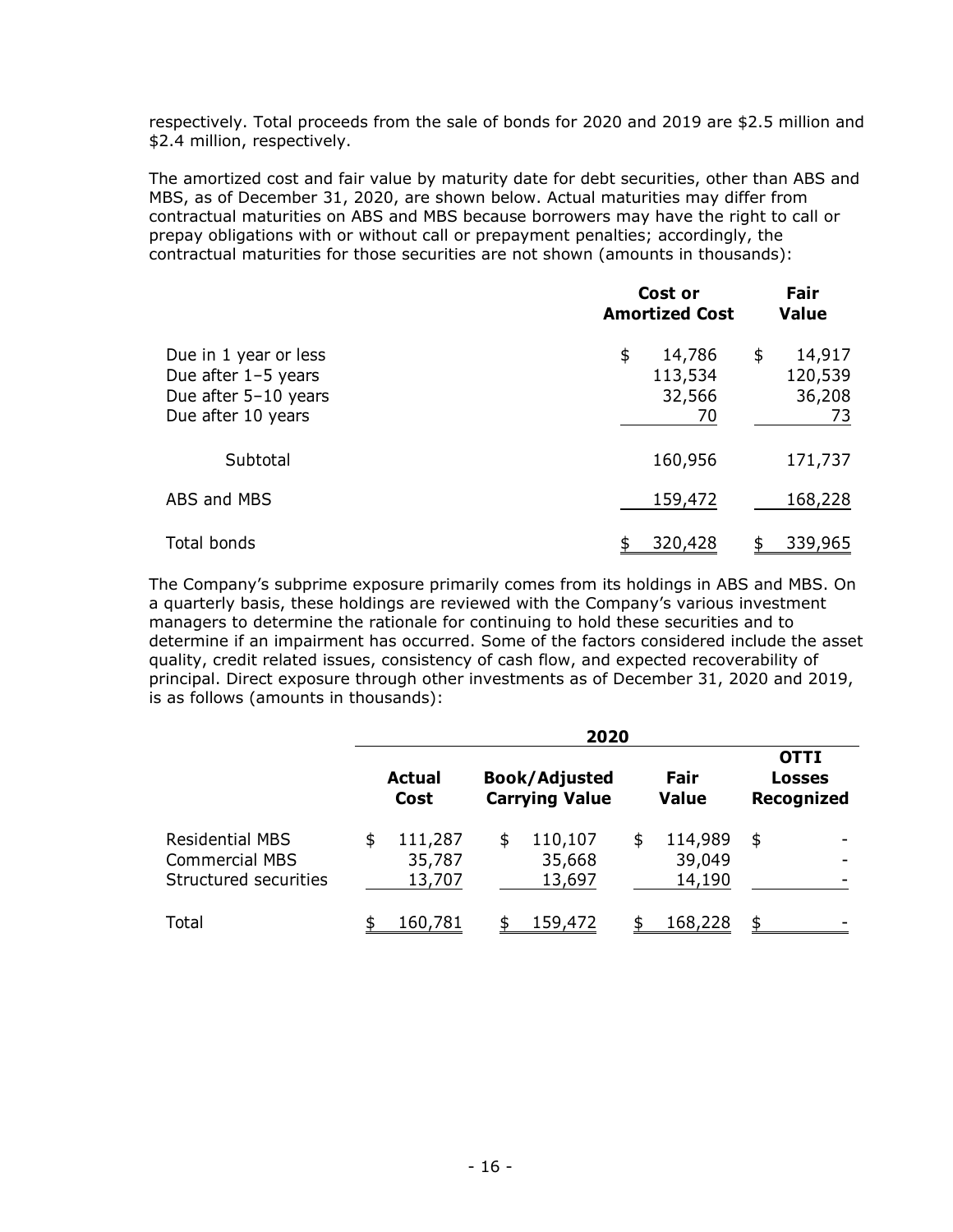|                                                                          | 2019 |                             |    |                                               |    |                             |                                     |  |  |
|--------------------------------------------------------------------------|------|-----------------------------|----|-----------------------------------------------|----|-----------------------------|-------------------------------------|--|--|
|                                                                          |      | <b>Actual</b><br>Cost       |    | <b>Book/Adjusted</b><br><b>Carrying Value</b> |    | Fair<br><b>Value</b>        | <b>OTTI</b><br>Losses<br>Recognized |  |  |
| <b>Residential MBS</b><br><b>Commercial MBS</b><br>Structured securities | \$   | 129,046<br>35,369<br>18,371 | \$ | 127,644<br>35,272<br>18,372                   | \$ | 129,910<br>36,581<br>18,476 | \$                                  |  |  |
| Total                                                                    |      | 182,786                     | \$ | 181,288                                       |    | 184,967                     | \$                                  |  |  |

### **4. FAIR VALUE OF FINANCIAL INSTRUMENTS**

The fair value of a financial instrument is the amount at which the financial instrument could be exchanged for in a current transaction between willing parties without giving consideration to selling expenses and potential taxes. The fair value amounts are determined using available market information or, if quoted market prices are not readily available for a financial instrument, management estimates fair value using the various valuation methodologies described below. Accordingly, the estimates may not be indicative of the amounts the financial instruments could be exchanged for in a current or future market transaction.

The fair value of HPHC, Inc.'s financial instruments approximates the carrying amount reported in the statutory statements of admitted assets, liabilities, and statutory net worth for cash and cash equivalents, special deposits, receivables, and payables. The fair value does not approximate the carrying amount for bonds (refer to Note 3).

Assets recorded at fair value can be categorized based upon the level of judgment associated with the inputs used to measure their fair value and the level of market price observability as follows:

*Level 1*—Quoted prices (unadjusted) in active markets for identical assets or liabilities at the measurement date.

*Level 2*—Inputs other than quoted prices included in Level 1, either directly or indirectly, such as quoted prices for similar assets or liabilities, quoted prices in markets that are not active, or other inputs for which all significant inputs are observable or can be corroborated by observable market data.

*Level 3*—Prices or valuation techniques that require inputs that are both significant to the fair value measurement and unobservable.

A financial instrument's level within the fair value hierarchy is based on the lowest level of input that is significant to the fair value measurement. SSAP No. 100R requires HPHC, Inc. to maximize the use of observable inputs and minimize the use of unobservable inputs when measuring fair value.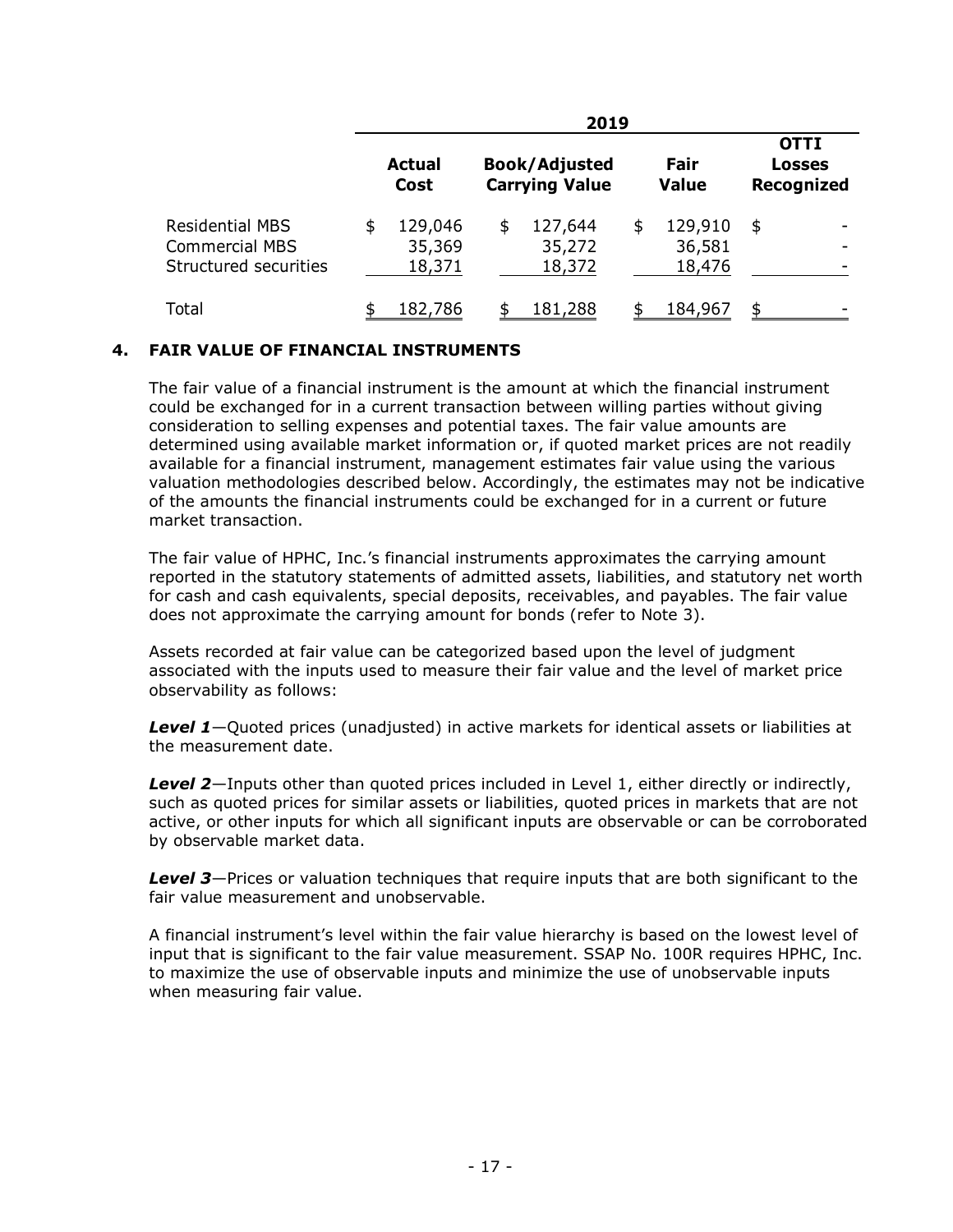The fair values of HPHC, Inc.'s financial instruments measured and recorded at fair value as of December 31, 2020 and 2019, are as follows (amounts in thousands):

|                                                              | 2020 |                           |  |                             |  |                  |        |                     |  |                 |
|--------------------------------------------------------------|------|---------------------------|--|-----------------------------|--|------------------|--------|---------------------|--|-----------------|
|                                                              |      | Level 1                   |  | Level 2 Level 3 Value (NAV) |  | <b>Net Asset</b> |        | <b>Total</b>        |  |                 |
| Corporate and other obligations<br>Unaffiliated common stock | \$   | 191,270                   |  | $-$ \$ 232 \$               |  |                  | $-$ \$ | $\blacksquare$<br>- |  | -232<br>191,270 |
| Total investments                                            |      | $$191,270$ \$ 232 \$ - \$ |  |                             |  |                  |        | $\sim$              |  | \$191,502       |

|                           |         |         |                             |                             |  | 2019   |                                            |                          |  |         |
|---------------------------|---------|---------|-----------------------------|-----------------------------|--|--------|--------------------------------------------|--------------------------|--|---------|
|                           | Level 1 |         | Level 2 Level 3 Value (NAV) |                             |  |        | <b>Net Asset</b>                           | Total                    |  |         |
| Unaffiliated common stock |         | 160,101 |                             |                             |  |        | $\texttt{S}$ – $\texttt{S}$ – $\texttt{S}$ | $\overline{\phantom{a}}$ |  | 160,101 |
| Total investments         |         | 160,101 |                             | $\texttt{S}$ - $\texttt{S}$ |  | $\sim$ |                                            |                          |  | 160,101 |

There were no Level 3 assets held at the beginning and end of 2020 and 2019.

Note:

- (a) There were no transfers between Level 1 and Level 2 during 2020 and 2019.
- (b) There were no transfers into and out of Level 3 during 2020 and 2019.
- (c) HPHC, Inc.'s policy is to recognize transfers between levels as of the end of the reporting period.
- (d) Fair value measurements of securities within the Level 2 and Level 3 hierarchy are determined using an NAIC approved independent third-party pricing vendor as of December 31, 2020 and 2019. FHLB Class B stock is valued based on the par value of the stock.
- (e) There was no interest income for Level 3 investments held as of December 31, 2020 and 2019.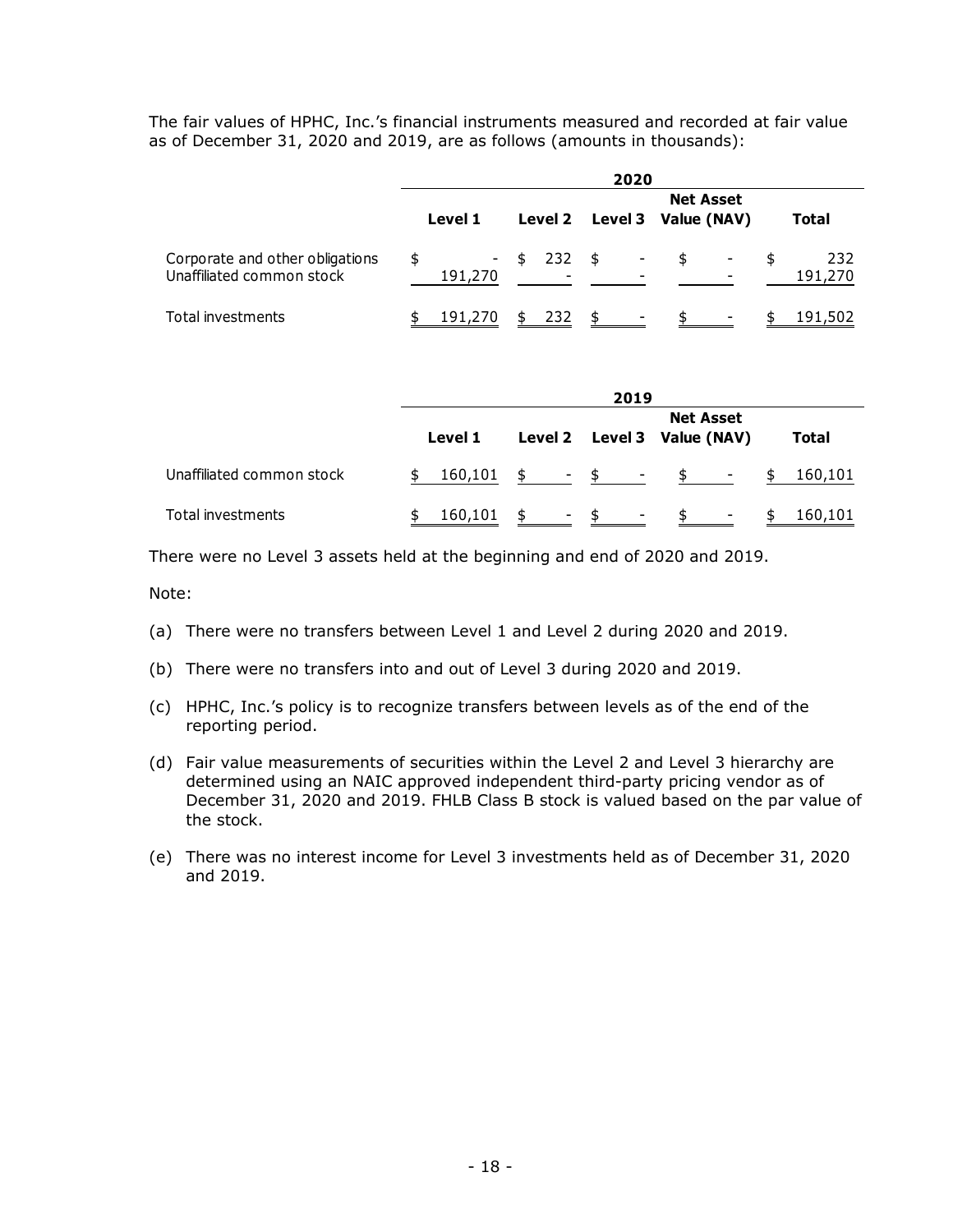The aggregate fair value by hierarchical level as of December 31, 2020 and 2019, is as follows (amounts in thousands):

|                                                  |                                    |                                    |                         | 2020          |         |                       |                                                                   |
|--------------------------------------------------|------------------------------------|------------------------------------|-------------------------|---------------|---------|-----------------------|-------------------------------------------------------------------|
| <b>Type of Financial</b><br><b>Instrument</b>    | Aggregate<br><b>Fair Value</b>     | Admitted<br><b>Assets</b>          | Level 1                 | Level 2       | Level 3 | Value<br>(NAV)        | <b>Not</b><br><b>Net Asset Practicable</b><br>(Carrying<br>Value) |
| Bonds<br>Common stock<br>Cash equivalents        | 339,965<br>\$<br>191,270<br>78,754 | 320,413<br>\$<br>191,270<br>78,754 | \$<br>191,270<br>78,754 | 339,965<br>\$ | \$      | \$                    | \$                                                                |
| Total                                            | 609,989                            | 590,437<br>\$                      | 270,024                 | 339,965<br>\$ | \$      |                       |                                                                   |
|                                                  |                                    |                                    |                         | 2019          |         |                       |                                                                   |
| <b>Type of Financial</b><br><b>Instrument</b>    | Aggregate<br><b>Fair Value</b>     | <b>Admitted</b><br><b>Assets</b>   | Level 1                 | Level 2       | Level 3 | <b>Value</b><br>(NAV) | <b>Not</b><br><b>Net Asset Practicable</b><br>(Carrying<br>Value) |
| <b>Bonds</b><br>Common stock<br>Cash equivalents | \$<br>354,898<br>160,101<br>35,259 | \$<br>345,780<br>160,101<br>35,259 | \$<br>160,101<br>35,259 | 354,898<br>\$ | \$      | \$                    | \$                                                                |
| Total                                            | 550,258<br>\$                      | 541,140<br>\$                      | 195,360<br>\$           | 354,898<br>\$ | \$      |                       |                                                                   |

**Asset Valuation Techniques**—Valuation techniques maximize the use of relevant observable inputs and minimize the use of unobservable inputs. The following is a description of the valuation methodologies used for assets measured at fair value. There have been no changes in the methodologies used as of December 31, 2020 and 2019.

*U.S. Government and Agencies, Corporate and Other Obligations, and ABS and MBS*—The values utilized for these securities are obtained from an observable independent third-party pricing service that derives the prices through recently reported trades for identical or similar securities with adjustments for trading volumes and market observable information through the reporting date.

*Unaffiliated Common Stock*—The fair values for unaffiliated common stocks are based on quoted NAIC market values, which approximate market prices.

*Cash Equivalents*—The fair value of HPHC, Inc.'s financial instruments approximates the carrying amount reported in the statutory statements of admitted assets, liabilities, and statutory net worth for cash equivalents.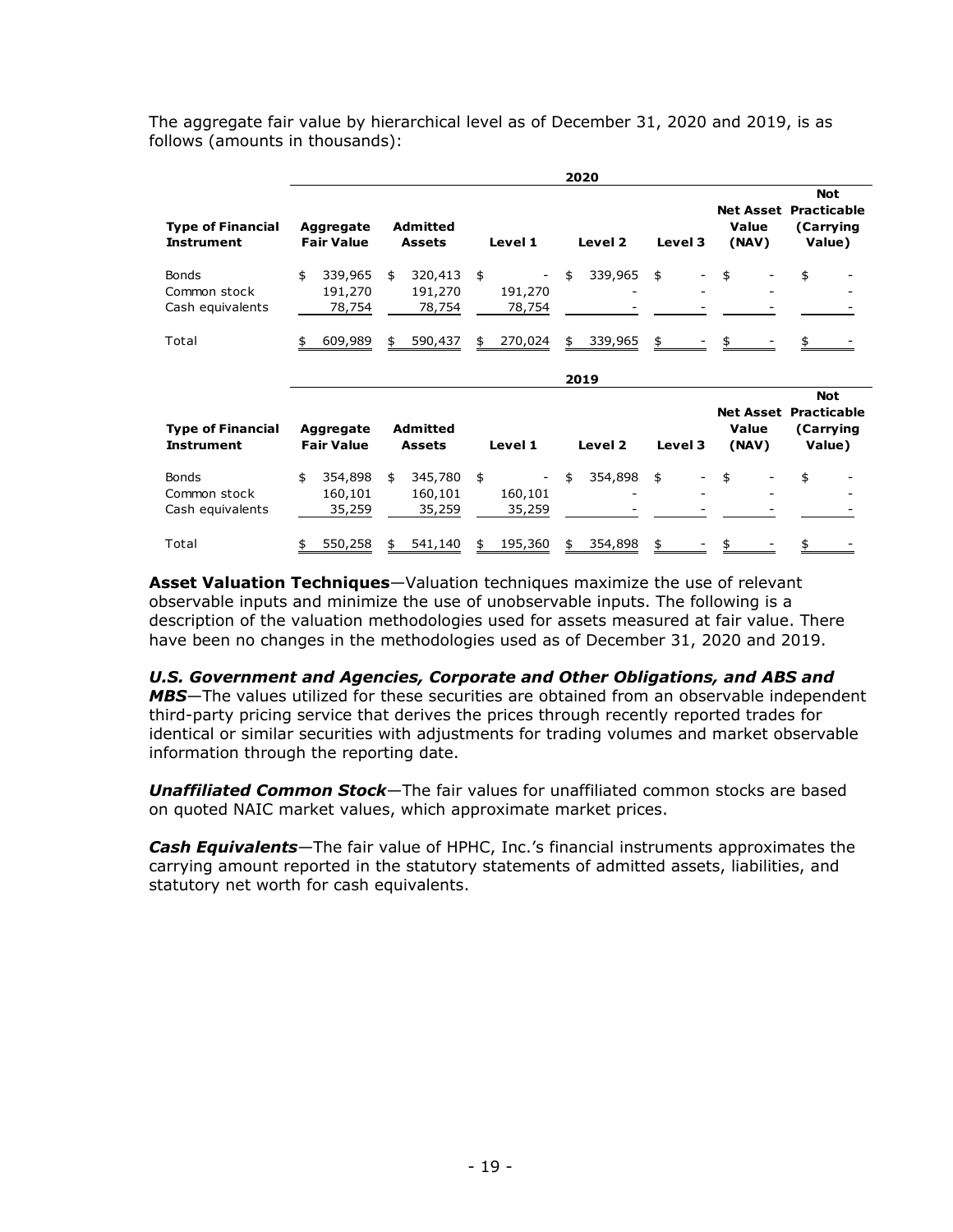### **5. PREMIUM AND HEALTH CARE RECEIVABLES**

As of December 31, 2020 and 2019, premium and health care receivables consist of the following (amounts in thousands):

|                                                                                                                                                                                                  | 2020                                                  | 2019                                                  |
|--------------------------------------------------------------------------------------------------------------------------------------------------------------------------------------------------|-------------------------------------------------------|-------------------------------------------------------|
| Member premiums<br>ACA Risk Adjustment premium receivable<br>Pharmaceutical rebates receivables<br>Risk share receivables<br>Capitation arrangement receivables<br>Other health care receivables | \$<br>7,910<br>13,463<br>23,575<br>41<br>1,640<br>308 | \$<br>11,372<br>26,089<br>21,476<br>400<br>453<br>390 |
| Gross premium and health care receivables                                                                                                                                                        | 46,937                                                | 60,180                                                |
| Nonadmitted amounts                                                                                                                                                                              | (6,981)                                               | (2,462)                                               |
| Net premium and health care receivables                                                                                                                                                          | 39,956                                                | 57,718                                                |

Pharmaceutical rebate receivables by quarter as of December 31, 2020 and 2019, are as follows (amounts in thousands):

|                                                                            |                                                       | <b>Pharmacy</b>                                                            | <b>Actual Rebates Received</b>                                            |                                   |    |                                                  |    |                            |  |
|----------------------------------------------------------------------------|-------------------------------------------------------|----------------------------------------------------------------------------|---------------------------------------------------------------------------|-----------------------------------|----|--------------------------------------------------|----|----------------------------|--|
| Quarter                                                                    | <b>Estimated</b><br><b>Pharmacy</b><br><b>Rebates</b> | <b>Rebates</b><br><b>Billed or</b><br><b>Otherwise</b><br><b>Confirmed</b> | Within 91<br>Within<br>90 Days<br>to 180 Days<br>of Billing<br>of Billing |                                   |    | More than<br>180 Days<br>After<br><b>Billing</b> |    |                            |  |
| December 31, 2020<br>September 30, 2020<br>June 30, 2020<br>March 31, 2020 | \$<br>22,875<br>24,486<br>27,367<br>28,580            | \$<br>$\overline{\phantom{0}}$<br>24,425<br>27,367<br>28,574               | $\frac{1}{2}$                                                             | 21,982<br>23,425<br>25,411        | \$ | $\qquad \qquad \blacksquare$<br>21<br>1,724      | \$ | 118                        |  |
| December 31, 2019<br>September 30, 2019<br>June 30, 2019<br>March 31, 2019 | 15,509<br>16,214<br>16,614<br>15,935                  | 15,473<br>16,682<br>16,681<br>16,042                                       |                                                                           | 8,694<br>10,994<br>7,065<br>7,404 |    | 7,970<br>5,187<br>9,678<br>5,562                 |    | 204<br>427<br>345<br>2,904 |  |

As of December 31, 2020 and 2019, risk-sharing receivables as estimated are \$40 thousand and \$0.4 million, respectively. In 2020, risk-sharing receivables billed and received related to prior years were both \$0. In 2019, risk-sharing receivables billed and received related to prior years were both \$1.5 million.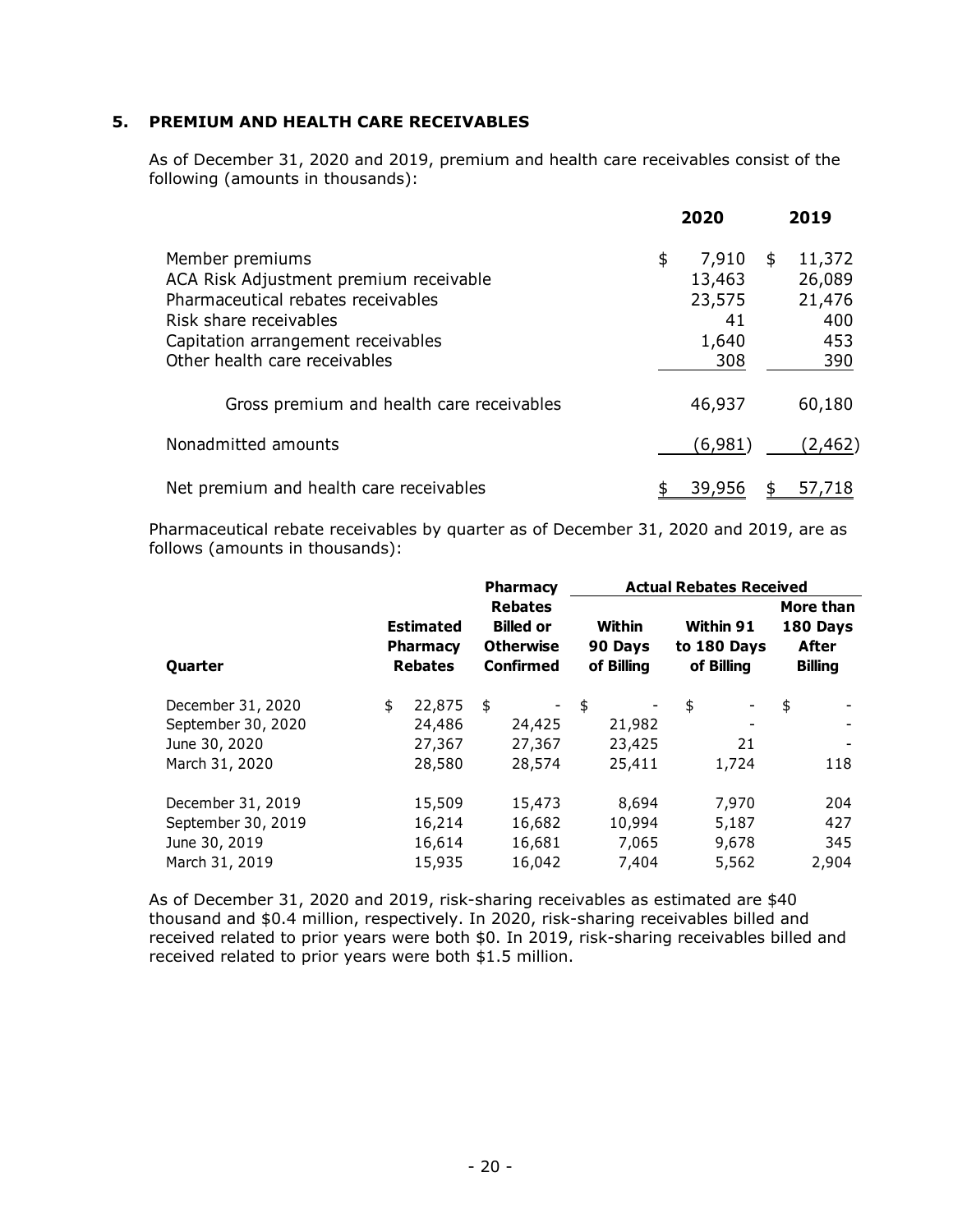### **6. REAL ESTATE, FURNITURE, AND EDP EQUIPMENT AND SOFTWARE**

Real estate, furniture, and EDP equipment and software as of December 31, 2020 and 2019, consist of the following (amounts in thousands):

|                                                                                                                              | 2020                                        | 2019                                        |
|------------------------------------------------------------------------------------------------------------------------------|---------------------------------------------|---------------------------------------------|
| Land, building, and building improvements<br>Furniture and equipment<br>Leasehold improvements<br>EDP equipment and software | \$<br>44,964<br>18,735<br>22,656<br>518,313 | \$<br>44,735<br>18,653<br>22,286<br>498,455 |
| Total cost                                                                                                                   | 604,668                                     | 584,129                                     |
| Accumulated depreciation and amortization                                                                                    | (521, 101)                                  | (494,235)                                   |
| Net statutory book value                                                                                                     | 83,567                                      | 89,894                                      |
| Nonadmitted assets                                                                                                           | (59,030                                     | (62, 562)                                   |
| Net admitted statutory book value                                                                                            | 24,537                                      | 27,332                                      |

Depreciation expense amounted to \$26.9 million and \$29.1 million in 2020 and 2019, respectively.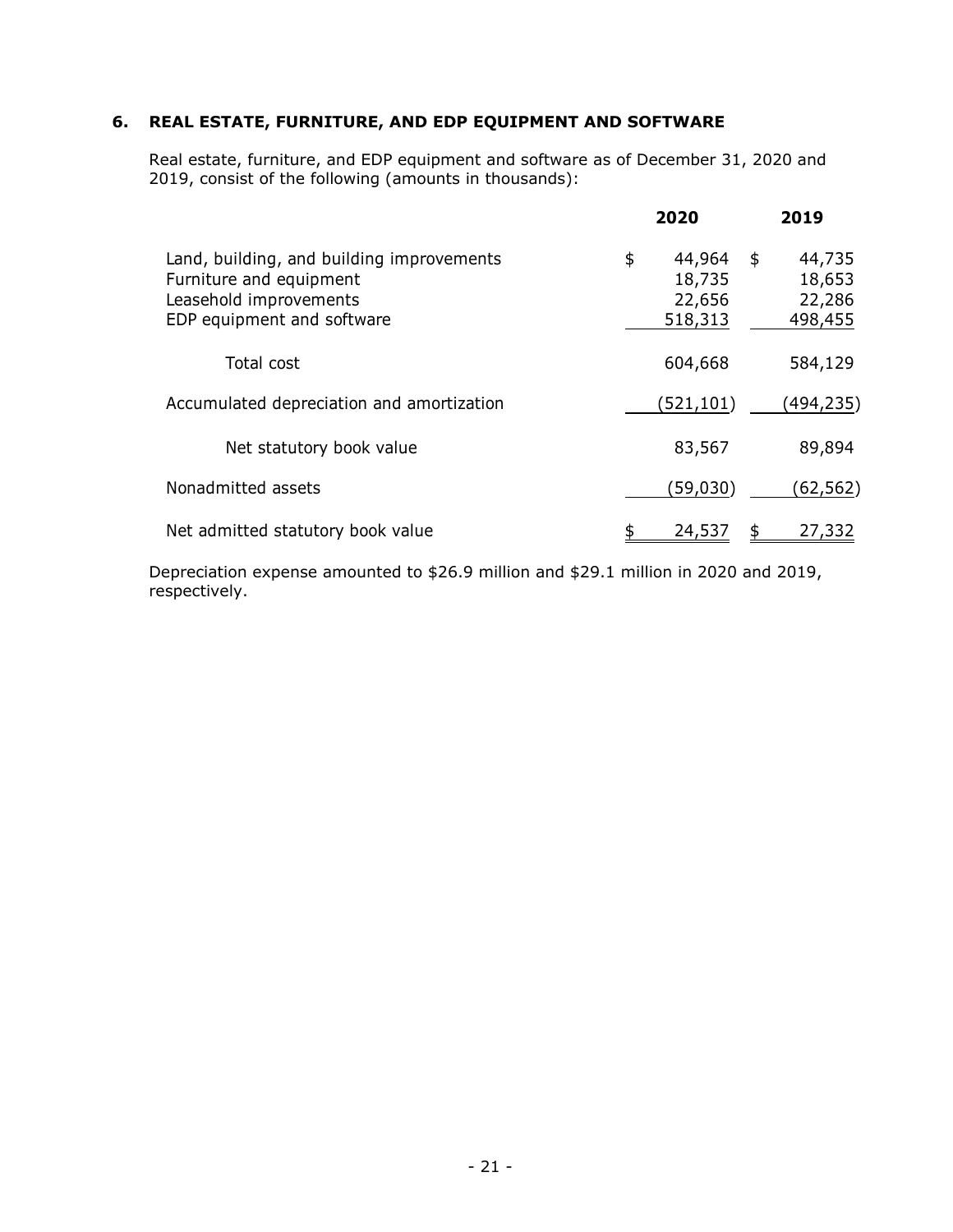### **7. CLAIMS UNPAID AND ACCRUED MEDICAL INCENTIVE POOL**

The changes in the claims unpaid and accrued medical incentive pool, net of health care receivable activity, for the years ended December 31, 2020 and 2019, are as follows (amounts in thousands):

|                                                                       | 2020                    | 2019                       |
|-----------------------------------------------------------------------|-------------------------|----------------------------|
| Claims unpaid and accrued medical incentive<br>pool-beginning of year | $163,213$ \$<br>\$      | 178,551                    |
| Incurred claims:<br>Current year<br>Prior years                       | 1,465,193<br>(36,970)   | 1,464,190<br>(22,825)      |
| Total incurred claims                                                 | 1,428,223               | 1,441,365                  |
| Paid claims:<br>Current year<br>Prior years                           | (1,336,384)<br>(96,075) | (1, 341, 259)<br>(118,242) |
| Total paid claims                                                     | (1,432,459)             | (1,459,501)                |
| Increase in health care receivables                                   | 2,845                   | 2,798                      |
| Claims unpaid and accrued medical incentive<br>pool—end of year       | 161,822<br>\$           | 163,213<br>\$              |

Claim reserves and health care receivables as of December 31, 2019, were \$163.2 million and \$22.7 million, respectively. As of December 31, 2020, \$96.1 million has been paid for incurred claims, net of health care receivables collected, attributable to insured events of prior years. Reserves remaining for prior years are now \$7.4 million, and health care receivables remaining for prior years are \$0. Therefore, there has been a \$37.0 million favorable prior-year development since December 31, 2019. The favorable development is generally a result of ongoing analysis of recent loss development trends. Original estimates are increased or decreased, as additional information becomes known regarding individual claims. The Company does not have any retrospectively rated policies. There have been no changes in the methodologies and assumptions used in calculating the liability for unpaid losses and loss adjustment expenses.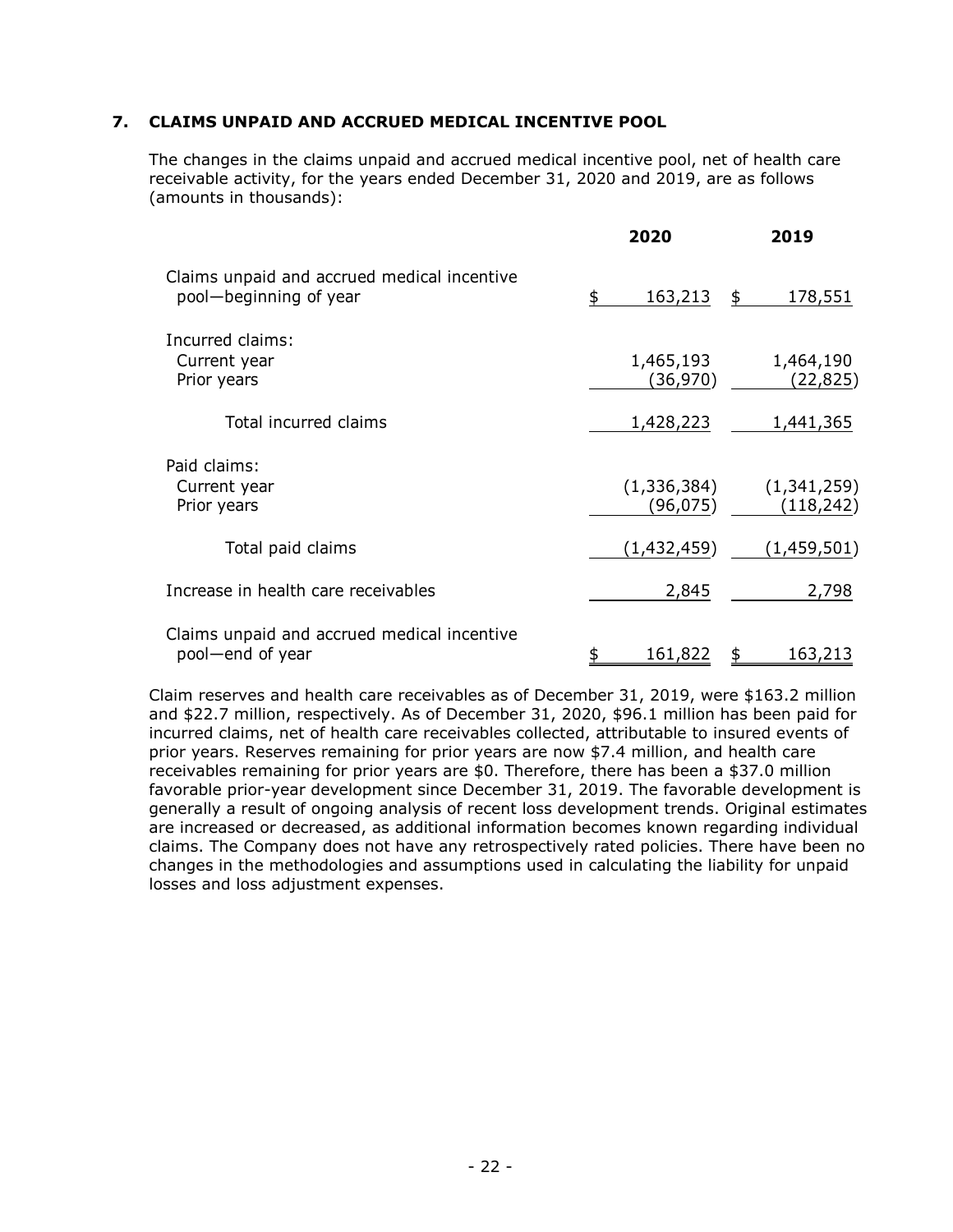### **8. RETROSPECTIVELY RATED CONTRACTS AND CONTRACTS SUBJECT TO REDETERMINATION**

Premiums written by HPHC, Inc. included amounts subject to retrospective rating features pursuant to both the risk-sharing provisions and the medical loss rebate requirements of the ACA. HPHC, Inc. records accrued retrospective premium as an adjustment to earned premium. The amount of net premiums written by the Company for the years ended December 31, 2020 and 2019, that were subject to the retrospective rating features was \$1.7 billion in both 2020 and 2019, which represented 100% of total net premiums written for both years. MLR rebates required pursuant to the ACA and state law were as follows and included in general expenses due or accrued on the statutory statements of admitted assets, liabilities, and statutory net worth (amounts in thousands):

|                                                                                                      |                   | <b>Small</b><br>Group |                  |
|------------------------------------------------------------------------------------------------------|-------------------|-----------------------|------------------|
|                                                                                                      | <b>Individual</b> | <b>Employer</b>       | Total            |
| <b>2019 Reporting Year</b><br>Medical loss ratio rebates incurred<br>Medical loss ratio rebates paid | \$<br>5,463       | \$<br>6,637           | \$12,100         |
| Medical loss ratio rebates unpaid-December 31, 2019                                                  | 5,463             | 6,637                 | 12,100           |
| <b>2020 Reporting Year</b><br>Medical loss ratio rebates incurred<br>Medical loss ratio rebates paid | 11,425<br>5,202   | 7,353<br>7,812        | 18,778<br>13,014 |
| Medical loss ratio rebates unpaid-December 31, 2020                                                  | 11,686            | 6,178                 | \$17,864         |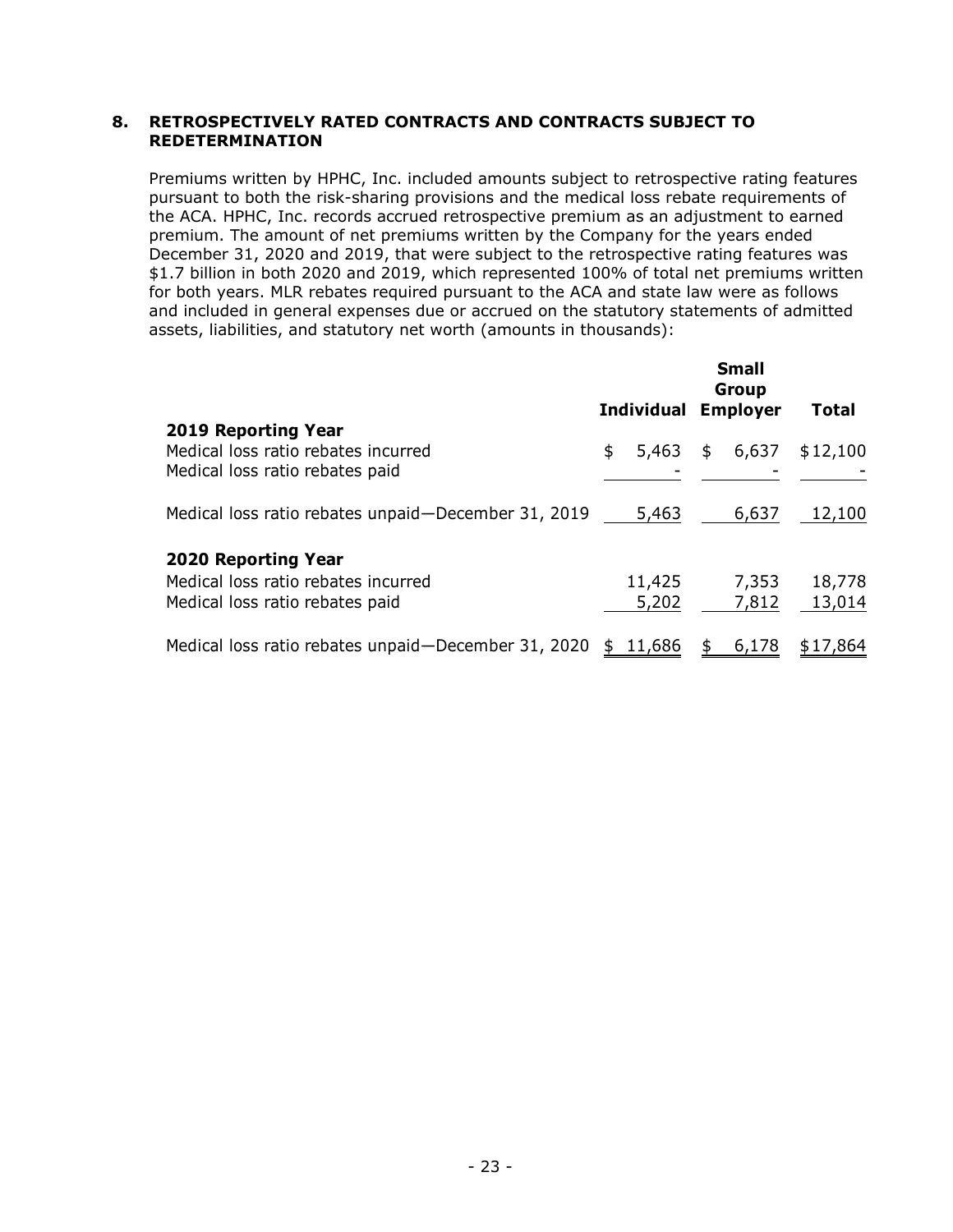The Company has written policies in 2020 and 2019 that are subject to the ACA risksharing provisions. The impact of risk-sharing provisions of the ACA on admitted assets, liabilities, and revenue for the years ended December 31, 2020 and 2019, is as follows (amounts in thousands):

|                                                                                                                                                      | 2020         | 2019         |
|------------------------------------------------------------------------------------------------------------------------------------------------------|--------------|--------------|
| Permanent ACA risk adjustment:                                                                                                                       |              |              |
| Premium adjustments receivable due to ACA risk adjustment (including<br>high risk pool payments)                                                     | \$<br>13,463 | \$<br>26,089 |
| Risk adjustment user fees payable for ACA risk adjustment                                                                                            | 95           | 75           |
| Premium adjustments payable due to ACA risk adjustment (including<br>high risk pool payments)                                                        | 3,533        | 1,767        |
| Reported as revenue in premium for accident and health contracts<br>(written/collected) due to ACA risk adjustment (increase) decrease to<br>revenue | (21, 887)    | (63, 831)    |
| Reported in expenses as ACA risk adjustment user fees (incurred/paid)                                                                                | 180          | 165          |
| Transitional ACA reinsurance program:                                                                                                                |              |              |
| Amounts recoverable for claims paid due to ACA reinsurance                                                                                           |              |              |
| Amounts recoverable for claims unpaid due to ACA Reinsurance<br>(contra liability)                                                                   |              |              |
| Amounts receivable relating to uninsured plans for contributions for<br>ACA reinsurance                                                              |              |              |
| Liabilities for contributions payable due to ACA reinsurance-not reported<br>as ceded premium                                                        |              |              |
| Ceded reinsurance premiums payable due to ACA reinsurance<br>Liabilities for amounts held under uninsured plans contributions for                    |              |              |
| ACA reinsurance                                                                                                                                      |              |              |
| Ceded reinsurance premiums due to ACA reinsurance                                                                                                    |              |              |
| Reinsurance recoveries (income statement) due to ACA reinsurance<br>payments or expected payments                                                    |              | 67           |
| ACA reinsurance contributions-not reported as ceded premium                                                                                          |              |              |
| Temporary ACA risk corridors program:                                                                                                                |              |              |
| Accrued retrospective premium due to ACA risk corridors                                                                                              |              |              |
| Reserve for rate credits or policy experience rating refunds due to<br>ACA risk corridors                                                            |              |              |
| Effect of ACA risk corridors on net premium income (paid/received)                                                                                   | (9,883)      |              |
| Effect of ACA risk corridors on change in reserves for rate credits                                                                                  |              |              |

On April 27, 2020, the U.S. Supreme Court issued its decision in the case of *Maine Community Health Options vs. the United States* and held that the Federal Government was obligated to make payments on amounts due to insurers under the ACA Risk Corridors Program. The Company received a court judgment on its case as of July 7, 2020. The Company received the \$9.9 million from CMS in August 2020.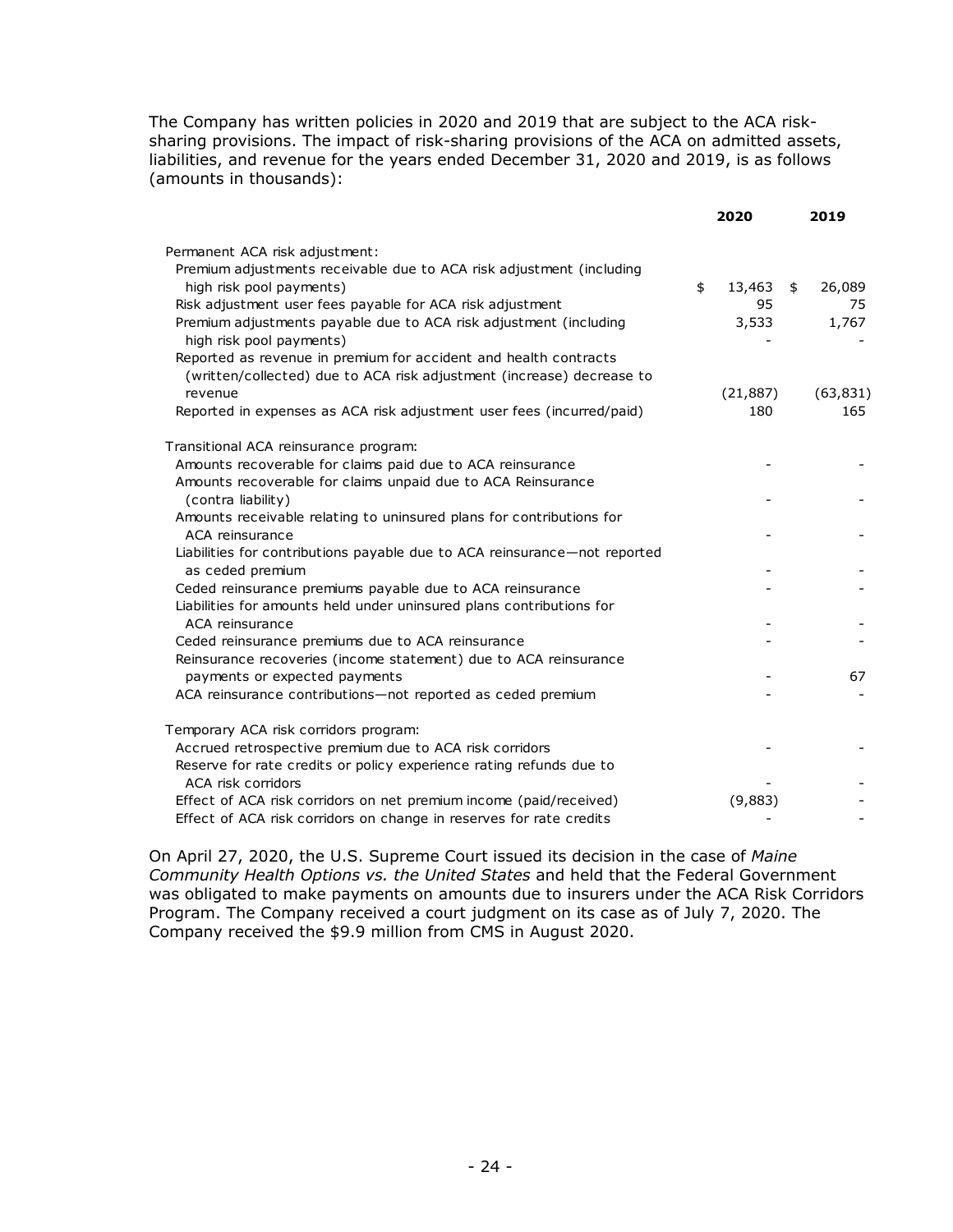Rollforward of prior year ACA risk-sharing provisions for the following asset (gross of any nonadmission) and liability balances, along with the reasons for adjustments to prior-year balance is as follows (amounts in thousands):

|                                                          |                                 |                         |                                   |                          | <b>Differences</b>       |                          |                             |                 |                |                           |                              |
|----------------------------------------------------------|---------------------------------|-------------------------|-----------------------------------|--------------------------|--------------------------|--------------------------|-----------------------------|-----------------|----------------|---------------------------|------------------------------|
|                                                          |                                 |                         |                                   |                          | Prior-Year Prior-Year    |                          |                             |                 |                |                           | <b>Unsettled Balances as</b> |
|                                                          | <b>Accrued during the Prior</b> |                         | Received or Paid as of the        |                          | <b>Accrued</b>           | <b>Accrued</b>           | <b>Adjustments</b>          |                 |                |                           | of the Reporting Date        |
|                                                          | <b>Year on Business Written</b> |                         | <b>Current Year on Business</b>   |                          | Less                     | Less                     | <b>To Prior-</b>            | To Prior-       |                | <b>Cumulative Balance</b> | <b>Cumulative Balance</b>    |
|                                                          | before December 31              |                         | <b>Written before December 31</b> |                          | <b>Payments Payments</b> |                          | Year                        | Year            |                | from Prior Years          | from Prior Years             |
|                                                          | of the Prior Year               |                         | of the Prior Year                 |                          | $(Col 1 - 3)$            | $(Col 2 - 4)$            | <b>Balances</b>             | <b>Balances</b> |                | $(Col 1 - 3 + 7)$         | $(Col 2 - 4 + 8)$            |
|                                                          | Receivable                      | $\mathbf{2}$<br>Payable | з<br>Receivable Payable           | 4                        | 5.<br>Receivable         | 6<br>Payable             | 7<br>Receivable Payable Ref | 8               |                | 9<br><b>Receivable</b>    | 10<br>Payable                |
| Permanent ACA Risk Adjustment:                           |                                 |                         |                                   |                          |                          |                          |                             |                 |                |                           |                              |
| Premium adjustments receivable (including high risk      |                                 |                         |                                   |                          |                          |                          |                             |                 |                |                           |                              |
| pool payments)                                           | \$26,089                        | \$                      | $$39,449$ \$                      | $\overline{\phantom{a}}$ | \$(13,360) \$            | $\overline{\phantom{a}}$ | 13,360 \$<br>\$             |                 | $\overline{A}$ | \$                        | \$                           |
| Premium adjustments payable (including high risk         |                                 |                         |                                   |                          |                          |                          |                             |                 |                |                           |                              |
| pool payments)                                           |                                 | (1,767)                 |                                   | (3, 171)                 |                          | 1,404                    |                             | (1, 404)        | B              |                           |                              |
| Subtotal ACA Permanent Risk Adjustment                   | 26,089                          | (1,767)                 | 39,449                            | (3, 171)                 | (13, 360)                | 1,404                    | 13,360                      | (1, 404)        |                |                           |                              |
| Transitional ACA Reinsurance program:                    |                                 |                         |                                   |                          |                          |                          |                             |                 |                |                           |                              |
| Amounts recoverable for claims paid                      |                                 |                         |                                   |                          |                          |                          |                             |                 |                |                           |                              |
| Amounts recoverable for claims unpaid (contra liability) |                                 |                         |                                   |                          |                          |                          |                             |                 |                |                           |                              |
| Amounts receivable relating to uninsured plans           |                                 |                         |                                   |                          |                          |                          |                             |                 |                |                           |                              |
| Liabilities for contributions payable due to             |                                 |                         |                                   |                          |                          |                          |                             |                 |                |                           |                              |
| ACA reinsurance-not reported as ceded premiums           |                                 |                         |                                   |                          |                          |                          |                             |                 |                |                           |                              |
| Ceded reinsurance premiums payable                       |                                 |                         |                                   |                          |                          |                          |                             |                 |                |                           |                              |
| Liabilities for amounts held under uninsured plans       |                                 |                         |                                   |                          |                          |                          |                             |                 |                |                           |                              |
| Subtotal Transitional ACA Reinsurance program            |                                 |                         |                                   |                          |                          |                          |                             |                 |                |                           |                              |
| Temporary ACA Risk Corridors program:                    |                                 |                         |                                   |                          |                          |                          |                             |                 |                |                           |                              |
| Accrued retrospective premium                            |                                 |                         | 9,883                             |                          | (9,883)                  |                          | 9,883                       |                 | $-$ C          |                           |                              |
| Reserve for rate credits or policy experience            |                                 |                         |                                   |                          |                          |                          |                             |                 |                |                           |                              |
| rating refunds                                           |                                 |                         |                                   |                          |                          |                          |                             |                 |                |                           |                              |
| Subtotal ACA Risk Corridors program                      |                                 |                         | 9,883                             |                          | (9,883)                  |                          | 9,883                       |                 |                |                           |                              |
| Total for ACA risk-sharing provisions                    | 26,089<br>\$                    | \$(1,767)               | $$49,332$$ \$ $(3,171)$           |                          | $$$ (23,243) $$$ 1,404   |                          | $$23,243$$ $$(1,404)$       |                 |                |                           |                              |

Explanation of adjustments:

A. The premium adjustments receivable under the permanent ACA Risk Adjustment program represents a change in previously estimated amounts to reflect the final settlement notification for the year ended December 31, 2019. The Company had not recorded a remaining receivable for the 2017 Risk Adjustment program of \$4.5 million as of December 31, 2018 due to the uncertainty of the available transfer payment funds resulting from the insolvency and ongoing liquidation of Minuteman Health, Inc., a significant payer of transfer funds in Massachusetts for the 2017 Risk Adjustment program. The Company received \$1.1 million in payments related to the 2017 Risk Adjustment program in November 2020.

B. The premium adjustments payable under the permanent ACA Risk Adjustment Program represents a change in previously estimated amounts to reflect the final settlement notification for the year ended December 31, 2019.

C. The premium adjustments under the ACA Risk Corridor Program represent CMS receipts that were previosuly not recognized due to the uncertainty of collectibility.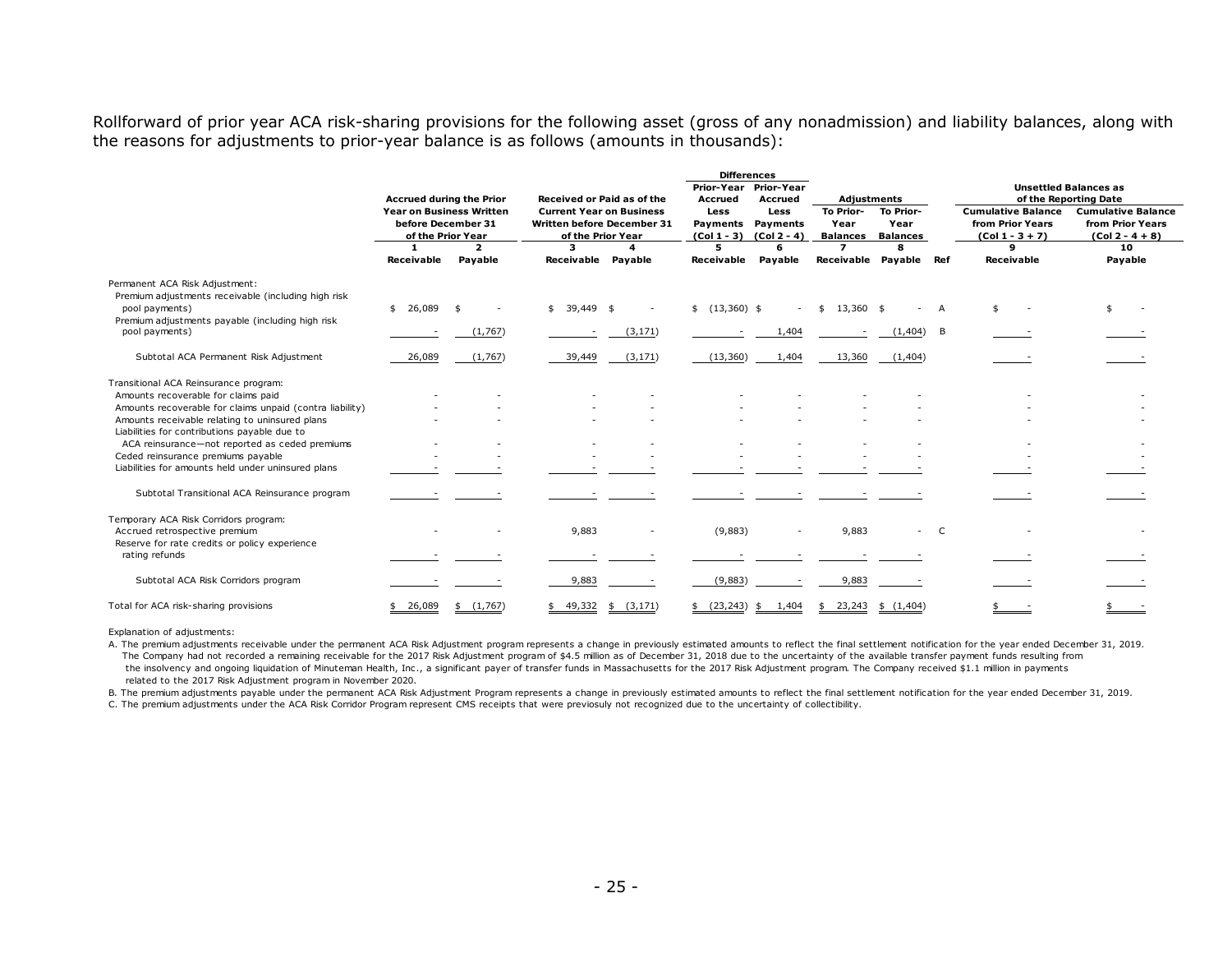### **9. EMPLOYEE BENEFIT PLANS**

**Defined Contribution Plan**—HPHC, Inc. employees participate in a defined contribution plan covering all employees. Participants can make salary deferral contributions up to 50% of their pay, subject to the legally permitted maximum and, after one year of service. HPHC, Inc. will make matching contributions equal to 100% of the first 4% of salary deferrals, subject to the legally permitted maximum. HPHC, Inc. also makes an annual contribution of 2% of pay to each participant's account, regardless of whether the employee makes salary deferral contributions or not. In December 2020 and 2019, it was announced that a discretionary 2% employer contribution will be made to the defined contribution plan in 2020 and 2019, respectively. HPHC, Inc.'s contributions amounted to \$9.1 million and \$8.4 million for the years ended December 31, 2020 and 2019, respectively.

**Deferred Compensation Plan**—HPHC, Inc. established a nonqualified deferred compensation plan (the "Plan"), effective July 1, 2005, which allows certain highly compensated employees the option to defer specified amounts of their annual compensation on a pretax basis and also allows HPHC, Inc., at its discretion, the option to provide deferred compensation to key employees. A participant in the Plan is notified if a voluntary contribution is made by HPHC, Inc. to that participant's account. In addition, the participant's account is credited to reflect investment returns based on measuring investments selected by either the participant or the Plan administrator in accordance with the Plan document. The participants receive a distribution of their account, in its entirety, upon severance from employment with HPHC, Inc. HPHC, Inc. has recorded a liability of \$5.3 million and \$4.5 million for the years ended December 31, 2020 and 2019, respectively, which represents its obligation for benefits payable under the Plan. All amounts of compensation deferred under the Plan remain the assets of HPHC, Inc., and are reflected in other assets in the statutory statements of admitted assets, liabilities, and statutory net worth, until paid out to a participant or his or her beneficiary. Deferred compensation assets were \$5.3 million and \$4.5 million as of December 31, 2020 and 2019, respectively. HPHC, Inc. is not required to segregate or set aside any assets to meet its obligation under the Plan.

**Postretirement Medical Plan**—HPHC, Inc. has one postretirement medical life insurance plan. The health care benefits are contributory with participant's contributions adjusted annually and the life insurance benefits are noncontributory. HPHC, Inc.'s postretirement medical plan allows employees who have attained age 60 and completed 10 years of continuous service to remain in HPHC, Inc.'s group health care coverage upon retirement and until they qualify for Medicare coverage. In accordance with the provisions of the postretirement medical plan, the employee will pay 100% of the monthly premium until they reach age 65. Once they reach age 65 and enroll in both Medicare A and B, HPHC, Inc. will provide a maximum monthly contribution of \$150 to each retiree (and spouse, if applicable), provided the employee is transitioning from an active HPHC, Inc. employee medical plan. Additionally, there are certain grandfathered participants whom HPHC, Inc. pays their entire benefit. The Plan is not currently funded.

Effective December 31, 2016, the Company amended the postretirement medical plan to freeze participation and benefit accruals. Retiree eligible participants had until December 31, 2017, to retire and elect coverage. The Company announced these changes in December 2016. As a result, employees will not accrue further benefits under the cash balance formula of the plan, although interest will continue to accrue to existing account balances. In connection with the plan freeze, the period for amortizing actuarial gains and losses was changed from the average expected future service of active participants to the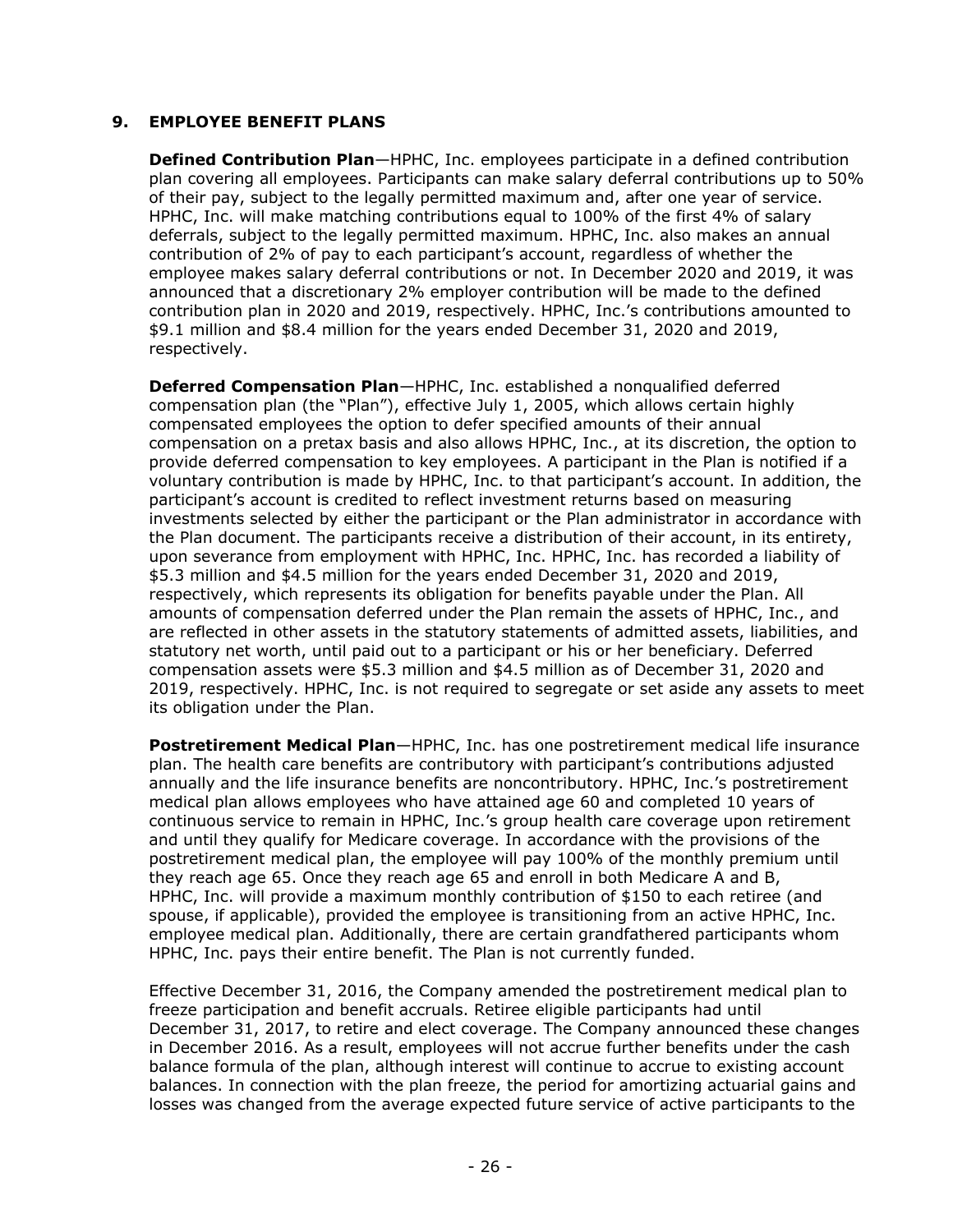average expected future lifetime as a plan participant for all participants. The plan freeze was accounted for as a curtailment, and resulted in a credit to net periodic benefit cost in prior years.

The change in benefit obligation for the years ended December 31, 2020 and 2019, is as follows (amounts in thousands):

|                                                                                                                                       |   | 2020                                    |               | 2019                                  |
|---------------------------------------------------------------------------------------------------------------------------------------|---|-----------------------------------------|---------------|---------------------------------------|
| Benefit obligation-beginning of year<br>Interest cost<br>Contributions by plan participants<br>Actuarial loss (gain)<br>Benefits paid | S | 5,345<br>147<br>544<br>(959)<br>(1,138) | \$            | 5,332<br>202<br>579<br>290<br>(1,058) |
| Benefit obligation—end of year                                                                                                        |   | 3,939                                   | $\frac{1}{2}$ | 5,345                                 |

The change in plan assets for the years ended December 31, 2020 and 2019, is as follows (amounts in thousands):

|                                                                                                                                     | 2020 |                            |  | 2019                 |  |  |
|-------------------------------------------------------------------------------------------------------------------------------------|------|----------------------------|--|----------------------|--|--|
| Fair value of plan assets—beginning of year<br>Reporting entity contribution<br>Contributions by plan participants<br>Benefits paid | S    | -<br>594<br>544<br>(1,138) |  | 479<br>579<br>1,058) |  |  |
| Fair value of plan assets-end of year                                                                                               |      |                            |  |                      |  |  |

The liability recognized for the plan is classified as general expenses due and accrued on the statutory statements of admitted assets and net worth. The funded status of the plan as of December 31, 2020 and 2019, is as follows (amounts in thousands):

|                                                                                   | 2020 |                           |  | 2019     |
|-----------------------------------------------------------------------------------|------|---------------------------|--|----------|
| Components:<br>Accrued benefit costs<br>(Assets) liabilities for pension benefits | \$   | $4,667$ \$ 5,113<br>(728) |  | 231      |
| Total liabilities recognized                                                      |      | \$3,939                   |  | \$ 5,344 |
| Unrecognized liabilities                                                          |      | -                         |  |          |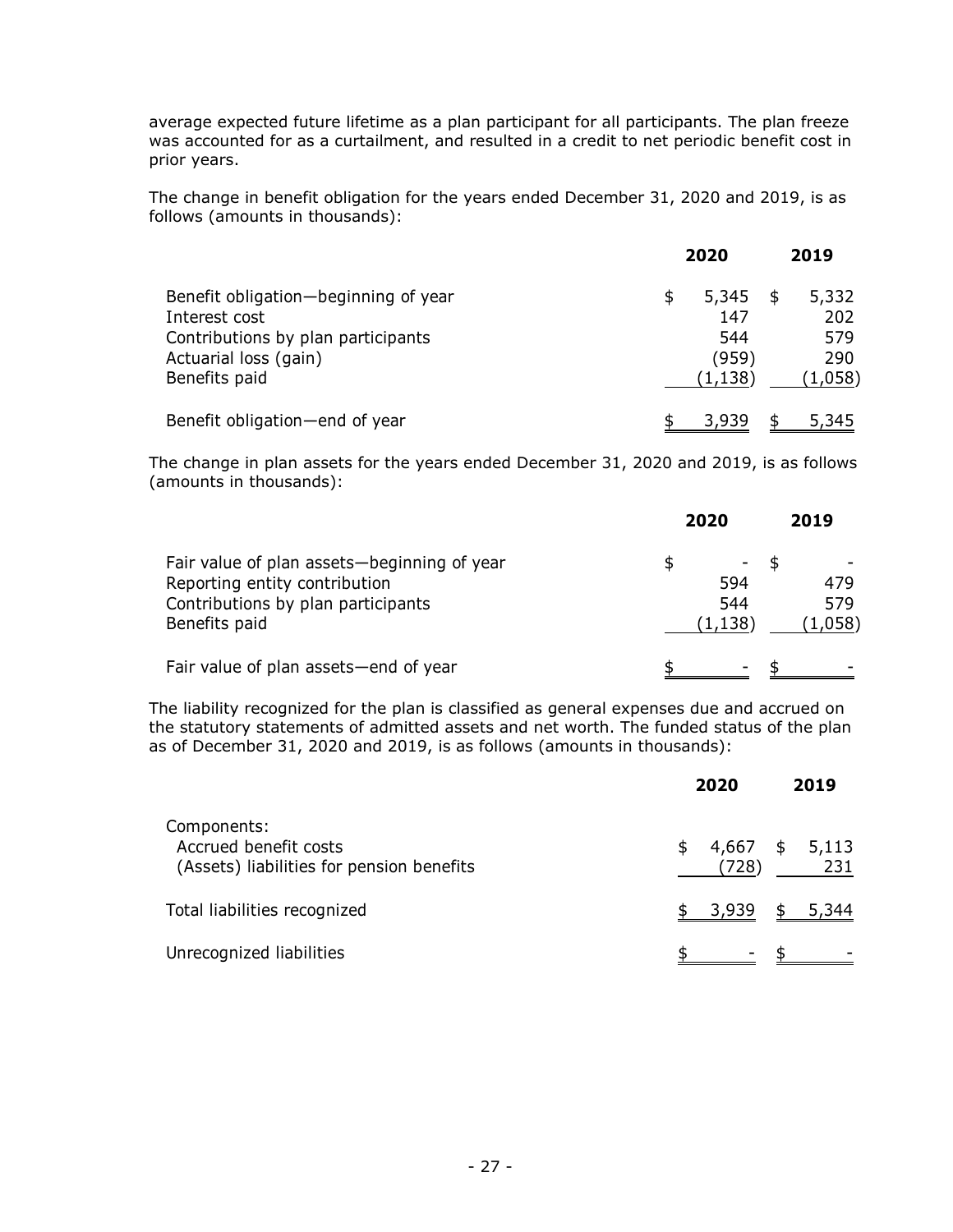The components of net periodic benefits cost as of December 31, 2020 and 2019, are as follows (amounts in thousands):

|                                 | 2020          | 2019 |
|---------------------------------|---------------|------|
| Interest cost                   | $$147$ \$ 202 |      |
| Total net periodic benefit cost | $$147$ \$ 202 |      |

Amounts in unassigned funds (surplus) recognized as components of net periodic benefit cost as of December 31, 2020 and 2019, are as follows (amounts in thousands):

|                                                                                                                         | 2020  | 2019               |
|-------------------------------------------------------------------------------------------------------------------------|-------|--------------------|
| Items not yet recognized as a component of net periodic<br>cost-prior year<br>Net loss (gain) arising during the period | (959) | 231 \$ (59)<br>290 |
| Items not yet recognized as a component of net periodic<br>cost-current year                                            |       |                    |

Amounts in unassigned funds (surplus) that have not yet been recognized as components of net periodic benefit cost as of December 31, 2020 and 2019, are as follows (amounts in thousands):

|                               |  |  |  |   |  | 2020                 | 2019 |
|-------------------------------|--|--|--|---|--|----------------------|------|
| Net recognized gains (losses) |  |  |  |   |  | $\frac{$(728) $231}$ |      |
| .                             |  |  |  | . |  |                      |      |

Weighted-average assumptions used to determine net periodic benefit cost as of December 31, 2020 and 2019, are as follows:

|                                | 2020 | 2019                      |
|--------------------------------|------|---------------------------|
| Weighted-average discount rate |      | 2.90 % 4.00 %<br>________ |

Weighted-average assumptions used to determine projected benefit obligations as of December 31, 2020 and 2019, are as follows:

|                                | 2020 | 2019          |
|--------------------------------|------|---------------|
| Weighted-average discount rate |      | 1.95 % 2.90 % |

For measurement purpose, the actual observed 2020 per capita cost of covered health care benefits was used. The rate of increase for these costs was assumed to be 5.83% for 2021, and decrease gradually to 4.00% for 2045, and remain at that level thereafter.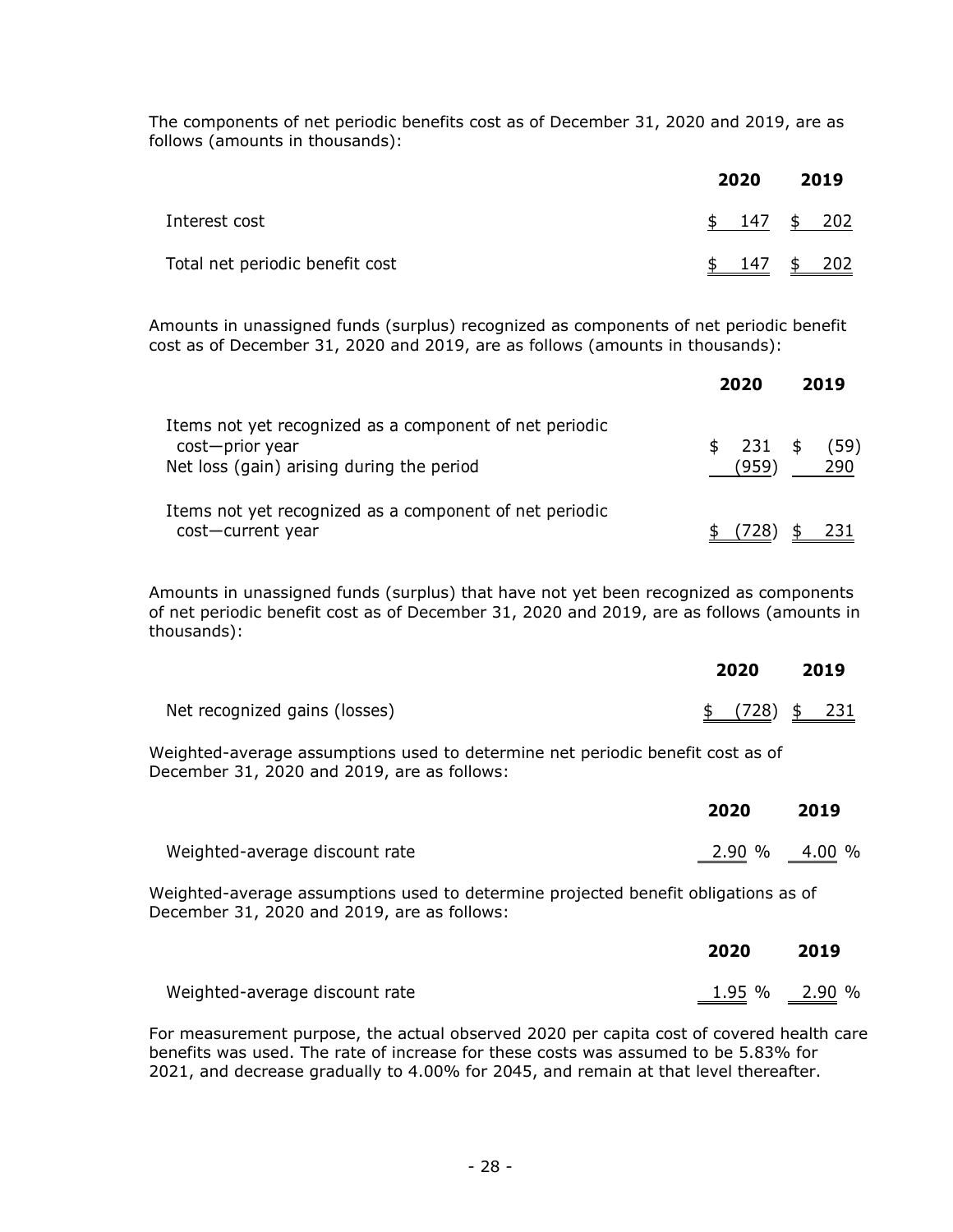The following estimated future payments, which reflect expected future service, as appropriate, are expected to be paid in the years indicated (amounts in thousands):

| <b>Years Ending</b><br>December 31 | <b>Amount</b> |
|------------------------------------|---------------|
| 2021                               | 381<br>\$     |
| 2022                               | 356           |
| 2023                               | 332           |
| 2024                               | 310           |
| 2025                               | 289           |
| 2026-2030                          | 1,164         |

### **10. ASO BUSINESS**

HPHC, Inc. provides certain benefit administration services for its uninsured customers. The net loss from providing these services as of December 31, 2020 and 2019, is as follows (amounts in thousands):

|                                                                                      | 2020                           | 2019      |
|--------------------------------------------------------------------------------------|--------------------------------|-----------|
| Expenses incurred in excess of reimbursement for<br>administrative services provided | (41, 669)                      | (36, 525) |
| Net loss from operations                                                             | $(41,669)$ \$                  | (36, 525) |
| Total claim equivalents                                                              | 1,145 <u>,054</u> \$ 1,496,286 |           |

As of December 31, 2020 and 2019, HPHC, Inc. had admitted assets of \$33.4 million and \$55.0 million, respectively, in uninsured plan receivables. HPHC, Inc. routinely assesses the collectibility of its receivables.

### **11. COMMITMENTS AND CONTINGENCIES**

An outbreak of respiratory disease caused by a novel coronavirus was first detected in China in December 2019 (COVID-19) and subsequently spread internationally. COVID-19 has resulted in closing borders, enhanced health screenings, quarantines, cancellations, disruptions to supply chains and customer activity, as well as general concern and uncertainty. The impact of COVID-19 may continue to last for an extended period of time, has resulted in substantial market volatility and significant economic downturn. It is not possible to reliably estimate the length and severity of these developments and the impact on the financial results and condition of the Company in future periods.

**Operating Leases**—HPHC, Inc. has entered into several long-term noncancelable operating leases for buildings and equipment. The terms of the leases vary through the year 2023, with various renewal options.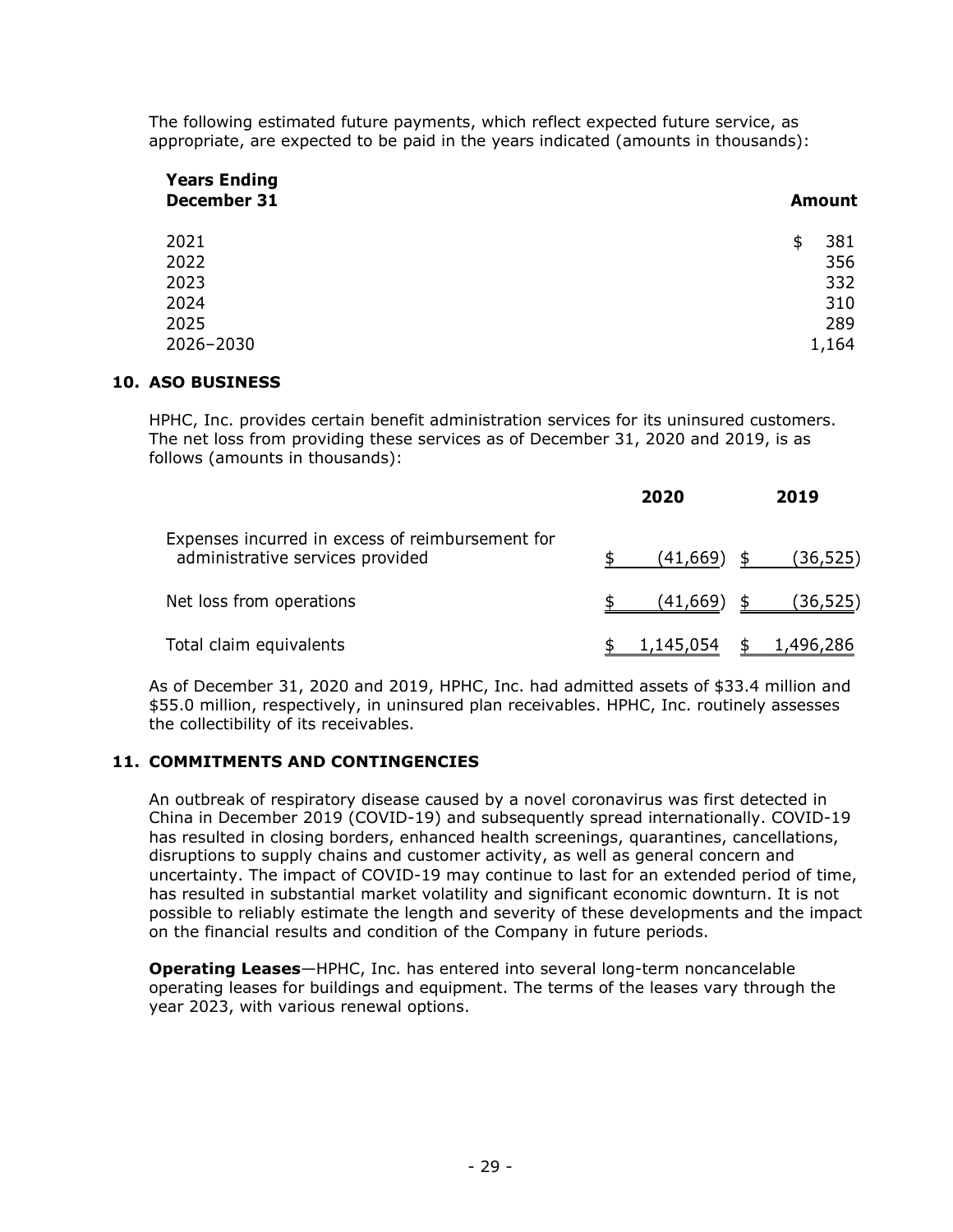The following is a schedule, by year, of future minimum rental payments required under all operating leases for buildings and equipment that have initial or remaining noncancelable lease terms of one year or more as of December 31, 2020 (amounts in thousands):

| <b>Years Ending</b><br>December 31                 | <b>Amount</b>                                                                       |
|----------------------------------------------------|-------------------------------------------------------------------------------------|
| 2021<br>2022<br>2023<br>2024<br>2025<br>Thereafter | 6,704<br>\$<br>3,658<br>706<br>$\overline{\phantom{0}}$<br>$\overline{\phantom{0}}$ |
| Total                                              | ,068<br>11                                                                          |

Total rent expense on all leases was \$7.1 million and \$6.9 million in 2020 and 2019, respectively.

**Legal Proceedings**—HPHC, Inc. is involved in legal actions in the ordinary course of business. In the opinion of management, there are no legal proceedings pending against or involving HPHC, Inc., the outcome of which is likely to have a material adverse effect upon the statutory financial statements.

**Related-Party Guarantees**—HPHC, Inc. and its insurance affiliates, the Insurance Company and New England, participate in a guaranty and indemnity agreement ("G&I Agreement"). Under the terms of the G&I Agreement, each entity guarantees the payment and performance of the others. In addition, each entity is jointly and severally liable for all obligations that may arise out of the G&I Agreement. HPHC, Inc. has no contingent liabilities related to the G&I Agreement as of December 31, 2020.

HPHC, Inc. has a Management and Administrative Service Agreement (the "Agreement") with the Institute. In accordance with the requirements of the Agreement, HPHC, Inc. will provide the Institute with financial support in an amount up to, but not to exceed, \$20 million in the event of an unforeseen and material loss of revenue by the Institute. The Institute must maintain at least \$1 million of net assets to be used in such an event before drawing down on this contingent support. These conditions were not met in 2020 or 2019.

**Long-Term Service Contract with NTT DATA**—HPHC, Inc. has a long-term services agreement (the "NTT Agreement") with NTT DATA International, LLC ("NTT DATA"). Under the NTT Agreement, NTT DATA provides information technology operations, development, and claims related processing services under the direction of HPHC, Inc. staff. Services include operational services for technology and claims operations and business project services. The NTT Agreement calls for an annual minimum commitment of \$60 million, and is subject to adjustment for changes in service levels, cost management by HPHC, Inc. and performance incentives for NTT DATA. In March 2019, HPHC, Inc. and NTT DATA signed a change order to extend the Agreement through July 2023.

**Minimum Net Worth**—The Commonwealth of Massachusetts, under the Acts of 2003, Chapter 141, Sections 46 and 83, amended the General Laws of Massachusetts, Chapter 176G Health Maintenance Organizations by adding Section 25 Net Worth of Health Maintenance Organizations, which took effect on January 1, 2004. Section 25 sets forth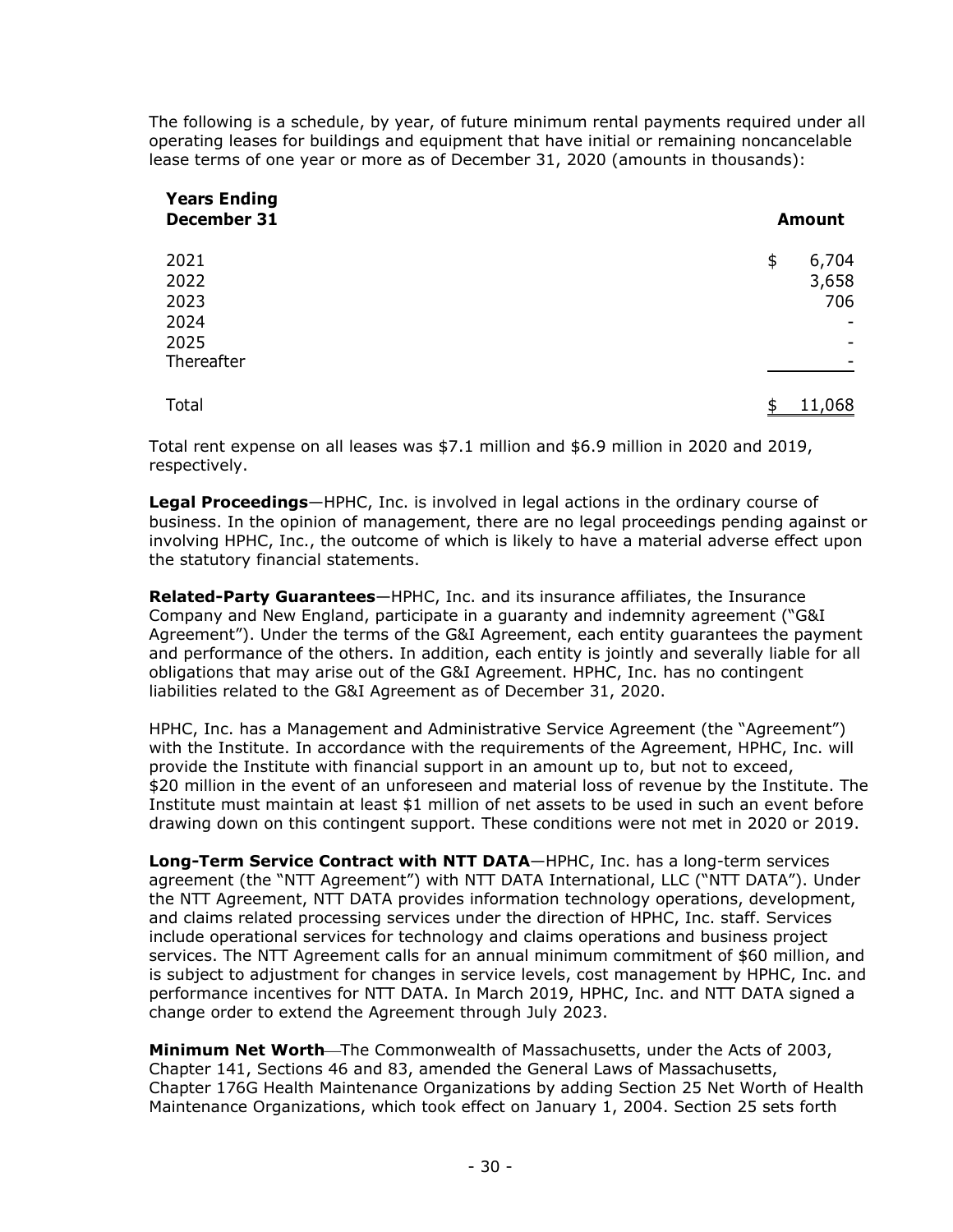minimum adjusted net worth requirements for health maintenance organizations. In addition, health maintenance organizations must maintain a minimum deposit of at least \$1 million with a trustee acceptable to the Department of Insurance. The State of Connecticut General Statute 38a-72 requires health insurers to have at least \$1 million in surplus; and the State of Connecticut General Statute 38a-193(f) requires health insurers maintain a minimum of \$0.5 million deposit with the State of Connecticut. As of December 31, 2020 and 2019, the minimum net worth requirement for HPHC, Inc. was \$69.3 million and \$80.4 million, respectively. As of December 31, 2020 and 2019, the minimum net worth and deposit requirements had been satisfied.

Health insurance companies are also subject to certain risk-based capital requirements as specified by the NAIC. The risk-based capital calculation serves as a benchmark for the regulation of health insurance companies' solvency by the state insurance regulators. As of December 31, 2020 and 2019, HPHC, Inc. exceeded the minimum risk-based capital requirements.

### **12. FEDERAL HOME LOAN BANK (FHLB) AGREEMENTS**

Effective April 2015, the Company became a member of the Federal Home Loan Bank of Boston (FHLB). Through its membership, the Company has conducted business activity (borrowings) with FHLB. As of December 31, 2019, the Company determined the actual maximum borrowing capacity to be \$60.0 million and based this amount on anticipated borrowing and cash flow needs. On April 15, 2020, the Board of Directors voted to authorize the Company to increase its borrowing limit with the FHLB from the Company's \$60.0 million borrowing limit to \$120.0 million to meet short term liquidity requirements. As a requirement of the FHLB membership, the Company owned \$0.3 million of FHLB Class B membership stock as of both December 31, 2020 and 2019. In addition, the Company is required to purchase FHLB activity stock up to 4% of the value of principal borrowed. As of both December 31, 2020 and 2019, the Company owned \$0 of activity stock. Additionally, as of December 31, 2020 and 2019, the Company owned \$0 and \$1 thousand, respectively, in excess stock.

The Company is required to pledge collateral for all outstanding borrowings with FHLB. As of both December 31, 2020 and 2019, the Company had no principal borrowings with FHLB.

#### **13. REINSURANCE**

HPHC, Inc. carries reinsurance against excessive utilization on a per-member basis. Under the policy, HPHC, Inc. is reimbursed for certain hospital inpatient, outpatient and pharmacy claims in excess of the policy deductible. HPHC, Inc. is reimbursed 90% for large group, fully-insured commercial and Medicare members, and 40% for small group, fully-insured commercial and individual members. The policy deductibles are \$1.1 million for Maine and Connecticut fully-insured, large and small group, commercial members, and \$1.75 million for Massachusetts fully-insured, large and small group, commercial members. The policy deductible is \$1.0 million for Medicare members. There is no limit to the amount recoverable in excess of the Specific Deductible and Reimbursement Percentage. The impact of reinsurance recoveries on the statutory financial statements is immaterial for 2020 and 2019.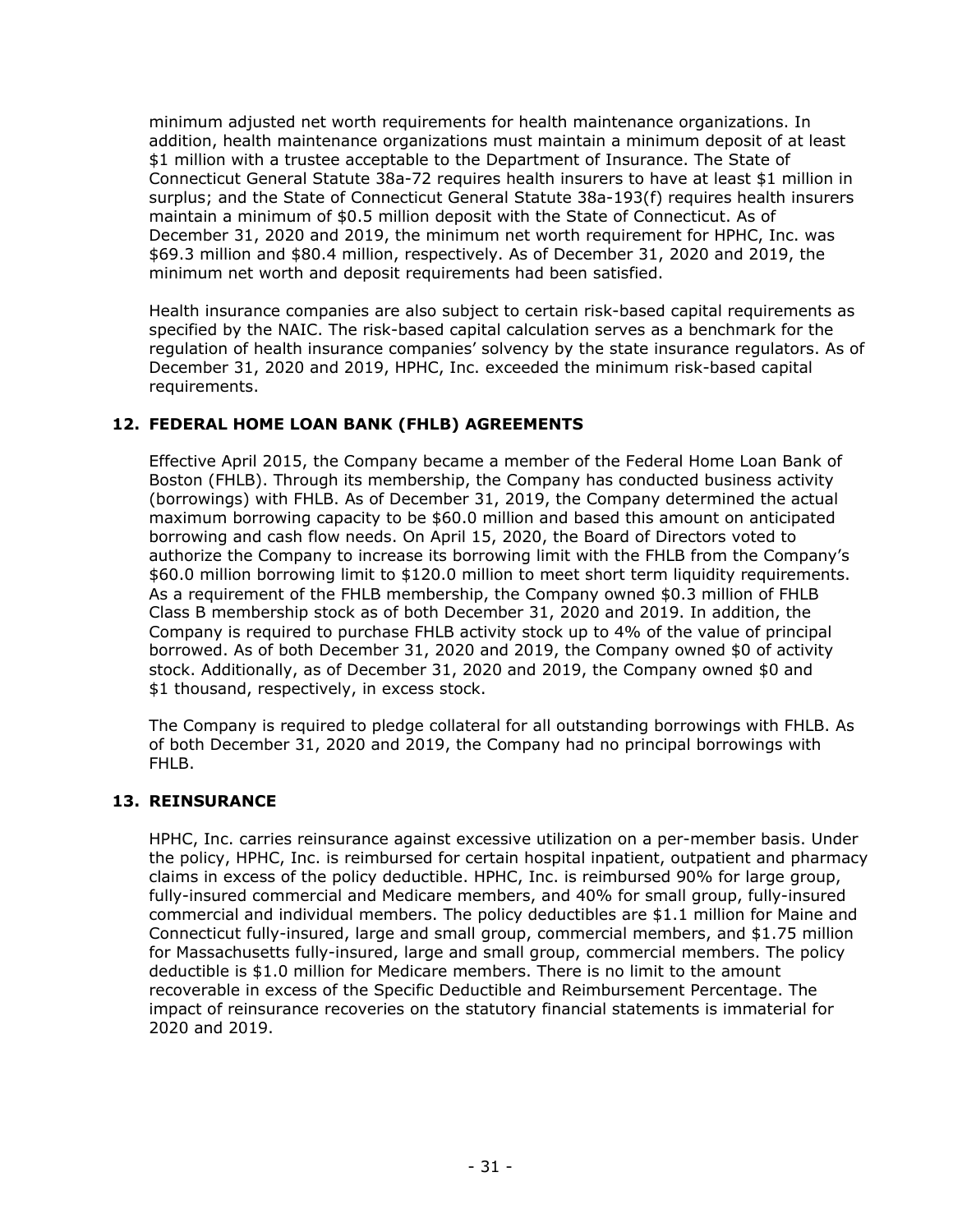Effective January 1, 2019, HPHC, Inc. began participating in the Maine Guaranteed Access Reinsurance Association, which provides reinsurance for a portion of the Company's Maine high-risk individual health business. There were no premium and medical costs assumed as of December 31, 2020 and 2019. A summary of premium and medical costs ceded as of December 31, 2020 and 2019, is as follows (amounts in thousands):

|                                     | 2020                    | 2019 |
|-------------------------------------|-------------------------|------|
| Premium income ceded                | $$12,482 \quad $11,583$ |      |
| Medical and hospital expenses ceded | $$23,782 \quad $32,970$ |      |

As of December 31, 2020 and 2019, HPHC, Inc. had net receivables related to the reinsurance agreements of \$2.5 million and \$6.9 million, respectively, which represent the net amount of premiums due from the reinsurer offset by the amount of paid claims HPHC, Inc. owes to the reinsurer. As of December 31, 2020 and 2019, HPHC, Inc. had payables of \$2.1 million and \$3.5 million, respectively, from the reinsurance agreements, which represent net premiums owed to the reinsurer for ceded business, and are recorded in general expenses due or accrued on the statutory statements of admitted assets, liabilities, and statutory net worth. The claims unpaid and accrued medical incentive pool liability is net of ceded losses of \$4.0 million and \$3.5 million as of December 31, 2020 and 2019, respectively.

### **14. RELATED-PARTY TRANSACTIONS**

HPHC, Inc. conducts transactions with a number of affiliates (see Note 1). HPHC, Inc. provides all administrative and operational management services to the Insurance Company and New England. HPHC, Inc. also provides certain administrative and operational services to HPI. Administrative expenses, including claims adjustment expenses ("CAE"), are allocated to the Insurance Company, New England, and HPI based on HPHC, Inc.'s departmental cost allocation methodology. There are certain operating expenses incurred by HPI and the Agency, which are initially paid for by HPHC, Inc. and reimbursed to the Company.

HPHC, Inc. makes contributions to the Foundation and the Institute to support their ongoing operations. The Foundation reimburses HPHC, Inc. for expenses paid on its behalf. HPI administers certain products on behalf of the Insurance Company. The Insurance Company pays a fee to HPI for the services performed administering those products. HPI pays fees to access the Harvard Pilgrim provider network.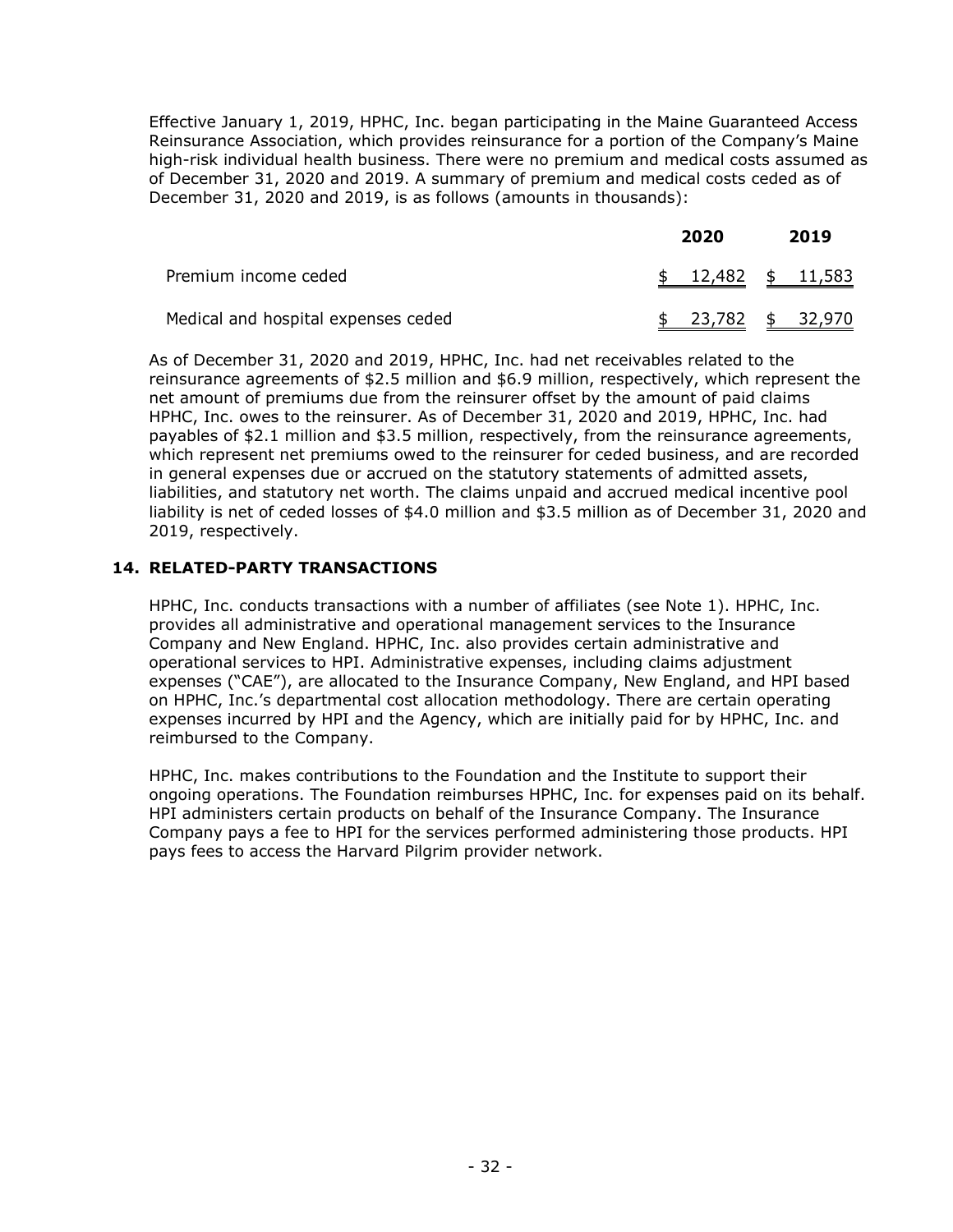Intercompany balances are settled quarterly, following the close of the quarter. Below is a summary of transactions with affiliates for the years ended December 31, 2020 and 2019 (amounts in thousands):

|                                                                                |                                                         | 2020                                                          |                                            |
|--------------------------------------------------------------------------------|---------------------------------------------------------|---------------------------------------------------------------|--------------------------------------------|
| <b>Affiliate</b>                                                               | <b>Capital</b><br>Contributions/<br>(Return of Capital) | <b>Administrative</b><br><b>Expenses</b><br>and CAE           | HPHC, Inc.<br>Receivable/<br>(Payable)     |
| The Insurance Company<br>New England<br>HPI<br>The Foundation<br>The Institute | $(30,000)$ (a)<br>\$<br>7,727<br>7,526                  | (b)<br>71,737<br>\$<br>58,079<br>5,402<br>(b)<br>843<br>7,076 | 1,823<br>\$<br>5,041<br>358<br>902<br>(59) |
| Total                                                                          | 14,747)<br>\$                                           | 143,137                                                       | 8,065                                      |

- (a) On December 30, 2020, the Insurance Company made an extraordinary distribution of \$30 million to HPHC, Inc., which was approved by the Massachusetts Division of Insurance.
- (b) Amounts include administrative fees paid by the Insurance Company to HPI of \$34 thousand. Amounts also include \$2.7 million in HPI access fees, which were paid by HPI and earned by the Insurance Company.

|                                                                                                     |                                                  | 2019                                                    |                                                    |
|-----------------------------------------------------------------------------------------------------|--------------------------------------------------|---------------------------------------------------------|----------------------------------------------------|
| <b>Affiliate</b>                                                                                    | Capital<br>Contributions/<br>(Return of Capital) | <b>Administrative</b><br><b>Expenses</b><br>and CAE     | HPHC, Inc.<br>Receivable/<br>(Payable)             |
| The Insurance Company<br>New England<br><b>HPI</b><br>The Foundation<br>The Agency<br>The Institute | \$<br>٠<br>6,339<br>4,958                        | (a)<br>83,104<br>51,016<br>5,386<br>(a)<br>879<br>6,563 | 1,020<br>\$<br>12,063<br>452<br>2,128<br>54<br>625 |
| Total                                                                                               | \$11,297                                         | \$146,948                                               | \$16,342                                           |

(a) Amounts include administrative fees paid by the Insurance Company to HPI of \$94 thousand. Amounts include \$2.5 million in HPI access fees, which were paid by HPI and earned by the Insurance Company.

### **15. SUBSEQUENT EVENTS**

HPHC, Inc. has evaluated events and transactions subsequent to December 31, 2020, through April 19, 2021, the date the statutory financial statements were available for issuance, and has determined there were no material events or transactions that require adjustments to the statutory financial statements other than described in the paragraphs below.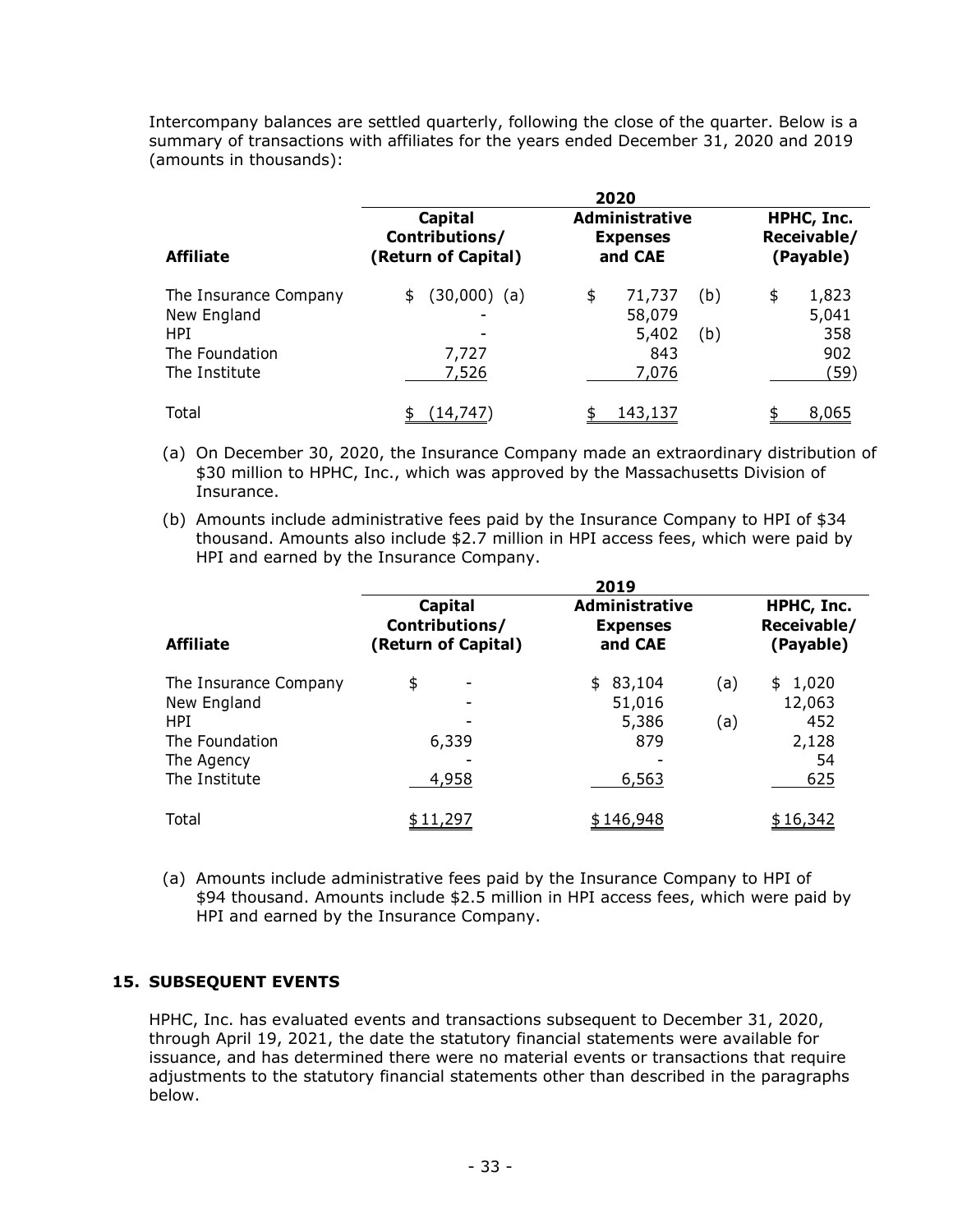### **TYPE I—Recognized Subsequent Events**

There were no material events or transactions that require adjustment to the statutory financial statements.

### **TYPE II—Nonrecognized Subsequent Events**

As discussed in Note 1, effective as of January 1, 2021, HPHI became the direct corporate parent of Harvard Pilgrim and ultimate corporate parent for Harvard Pilgrim's affiliates after the parties obtained the required federal and state regulatory approvals for the combination.

The Company has an unfunded commitment in a new limited partnership interest of \$30 million, which will become effective in 2021. Funding date(s) remain unannounced as of April 19, 2021.

The impact of the ACA fee assessments and surplus adjustment for the years ended December 31, 2020 and 2019, was as follows (amounts in thousands):

|                                                  | 2020      |      | 2019      |
|--------------------------------------------------|-----------|------|-----------|
| ACA fee assessment payable for the upcoming year | \$        | - \$ | 18,302    |
| ACA fee assessment paid                          | 16,249    |      |           |
| Premium written subject to ACA 9010 assessment   | 1,753,233 |      | 1,722,405 |
| Total adjusted capital before surplus adjustment | 726,876   |      |           |
| Total adjusted capital after surplus adjustment  | 726,876   |      |           |
| Authorized control level                         | 104,164   |      |           |
|                                                  |           |      |           |

\*\*\*\*\*\*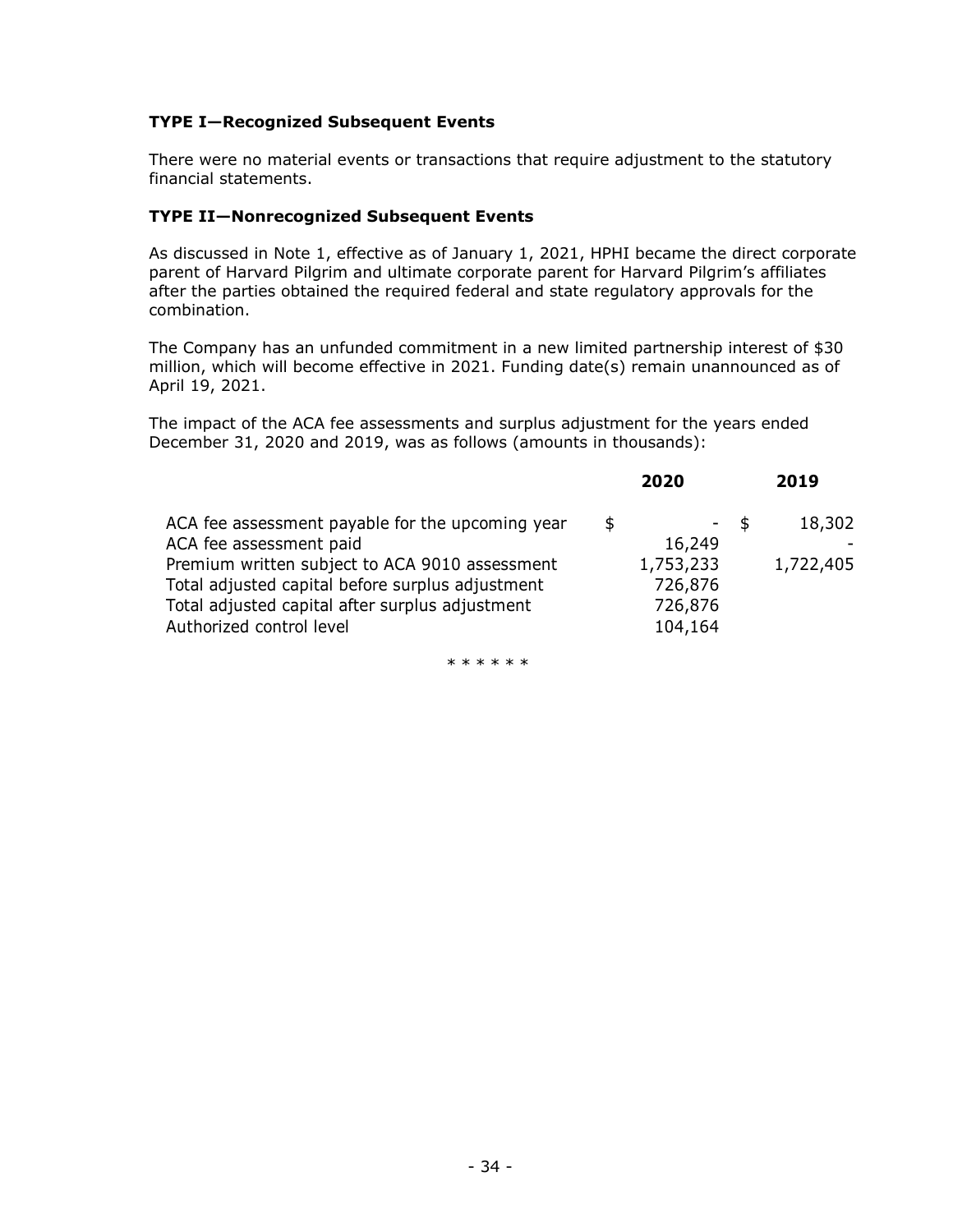#### **SCHEDULE OF EXPENDITURES OF FEDERAL AWARDS FOR THE YEAR ENDED DECEMBER 31, 2020**

| Federal Grantor/Pass-Through<br>Grantor/Program or Cluster Title                       | Federal<br><b>CFDA</b><br><b>Number</b> | Pass-Through<br><b>Entity Identifying</b><br><b>Number</b> | Passed<br>Through to<br><b>Subrecipients</b> | Total<br>Federal<br><b>Expenditures</b> |
|----------------------------------------------------------------------------------------|-----------------------------------------|------------------------------------------------------------|----------------------------------------------|-----------------------------------------|
| RESEARCH AND DEVELOPMENT:                                                              |                                         |                                                            |                                              |                                         |
| United States Department of Health and                                                 |                                         |                                                            |                                              |                                         |
| <b>Human Services Agency for Healthcare</b>                                            |                                         |                                                            |                                              |                                         |
| <b>Research and Quality</b>                                                            |                                         |                                                            |                                              |                                         |
| Decision Making Challenges and Needs for                                               |                                         |                                                            |                                              |                                         |
| Health Insurance Exchange Enrollees                                                    | 93.226                                  |                                                            | \$<br>51,374                                 | \$<br>238,843                           |
| Objective Evaluation of Variation in Sepsis                                            |                                         |                                                            |                                              |                                         |
| Incidence, Mortality, and Care                                                         | 93.225                                  |                                                            |                                              | 97,062                                  |
| Improving Missing Data Analysis in Distributed                                         |                                         |                                                            |                                              |                                         |
| Research Networks                                                                      | 93.226                                  |                                                            |                                              | 379,742                                 |
| Developing Evidence-Based Sepsis Time Zero                                             |                                         |                                                            |                                              |                                         |
| Criteria and Quality Metrics Using Electronic                                          |                                         |                                                            |                                              |                                         |
| Health Record Data                                                                     | 93.226                                  |                                                            |                                              | 115,584                                 |
| Methods for Profiling Hospital Performance Based                                       |                                         |                                                            |                                              |                                         |
| on Healthcare-Associated Infections                                                    | 93.226                                  |                                                            |                                              | 72,856                                  |
| Passed Through-RAND Corporation-Health<br>Insurance Expansion & Physician Distribution | 93.226                                  | R01HS025750                                                |                                              |                                         |
|                                                                                        |                                         |                                                            |                                              | 64,174                                  |
|                                                                                        |                                         |                                                            | 51,374                                       | 968,261                                 |
| <b>Centers for Disease Control</b>                                                     |                                         |                                                            |                                              |                                         |
| Long-term Impact of Reduced Patient Out-of-pocket                                      |                                         |                                                            |                                              |                                         |
| Costs on Diabetes Complications                                                        | 93.945                                  |                                                            |                                              | 87,723                                  |
| SHEPheRD TO 2: Regional Mathematical Modeling                                          |                                         |                                                            |                                              |                                         |
| and Intervention for the Prevention of Healthcare-                                     |                                         |                                                            |                                              |                                         |
| Associated Transmission of Infectious                                                  |                                         |                                                            |                                              |                                         |
| Pathogens (SHIELD OC)                                                                  | 93.RD                                   |                                                            |                                              | (610)                                   |
| Impact of HSA Cost Sharing Reductions on                                               |                                         |                                                            |                                              |                                         |
| High-Deductible Members with Diabetes                                                  | 93.RD                                   |                                                            |                                              | 500,694                                 |
| Epicenter IV: Harvard Pilgrim-UCI Center<br>for HAI Prevention                         | 93.084                                  |                                                            | 116,558                                      | 817,644                                 |
| Regional Mathematical Modeling to Develop an                                           |                                         |                                                            |                                              |                                         |
| Intervention Strategy that Reduces                                                     |                                         |                                                            |                                              |                                         |
| Healthcare-Associated Transmission of Infections                                       |                                         |                                                            |                                              |                                         |
| Pathogen and Demonstration of Region Wide                                              |                                         |                                                            |                                              |                                         |
| Impact (PROJECT)                                                                       | 93.RD                                   |                                                            | 483,328                                      | 508,083                                 |
| SHEPheRD TO 0005: Intelligent Stewardship Prompts                                      |                                         |                                                            |                                              |                                         |
| to Improve Real-Time Empiric Antibiotic Selection                                      |                                         |                                                            |                                              |                                         |
| (INSPIRE)                                                                              | 93.RD                                   |                                                            | 220,365                                      | 499,683                                 |
| VSD SME Participation Task Order                                                       | 93.RD                                   |                                                            |                                              | 56,020                                  |
| Surveillance for Non-Ventilator Hospital Acquired                                      |                                         |                                                            |                                              |                                         |
| Pneumonia using Structured Electronic Health                                           |                                         |                                                            |                                              |                                         |
| Record Data                                                                            | 93.RD                                   |                                                            | 170,175                                      | 404,499                                 |
| Passed Through-Task Force Global Health-                                               |                                         |                                                            |                                              |                                         |
| COVID-19 Electronic Health Data Initiative                                             | 93.421                                  | NU38OT000316-03-02                                         | $\overline{\phantom{a}}$                     | 54,877                                  |
| Passed Through-Duke University-Antimicrobial                                           |                                         |                                                            |                                              |                                         |
| Therapy, the Cutaneous Microbiome, and Risk                                            |                                         |                                                            |                                              |                                         |
| Factors for Surgical Site Infection                                                    | 93.084                                  | U54-CK000483                                               | 74,587                                       | 145,484                                 |
| Passed Through-Duke University-Duke Epicenter                                          |                                         |                                                            |                                              |                                         |
| Large Multicenter Collaborative Project: The                                           |                                         |                                                            |                                              |                                         |
| DETOURS Trial: De-escalating Empiric Treatment:                                        |                                         |                                                            |                                              |                                         |
| Opting-out of Rx for Selected Patients with                                            |                                         |                                                            |                                              |                                         |
| Suspected Sepsis                                                                       | 93.084                                  | 5U54 CK000483-02                                           | 42,217                                       | 144,444                                 |
| Passed Through-Rush University Medical Center-<br>Chicago Prevention and Intervention  |                                         |                                                            |                                              |                                         |
| Epicenter II (CPIE-II): CHECkuP                                                        | 93.084                                  | U54-CK000481                                               |                                              | (2,635)                                 |
|                                                                                        |                                         |                                                            |                                              |                                         |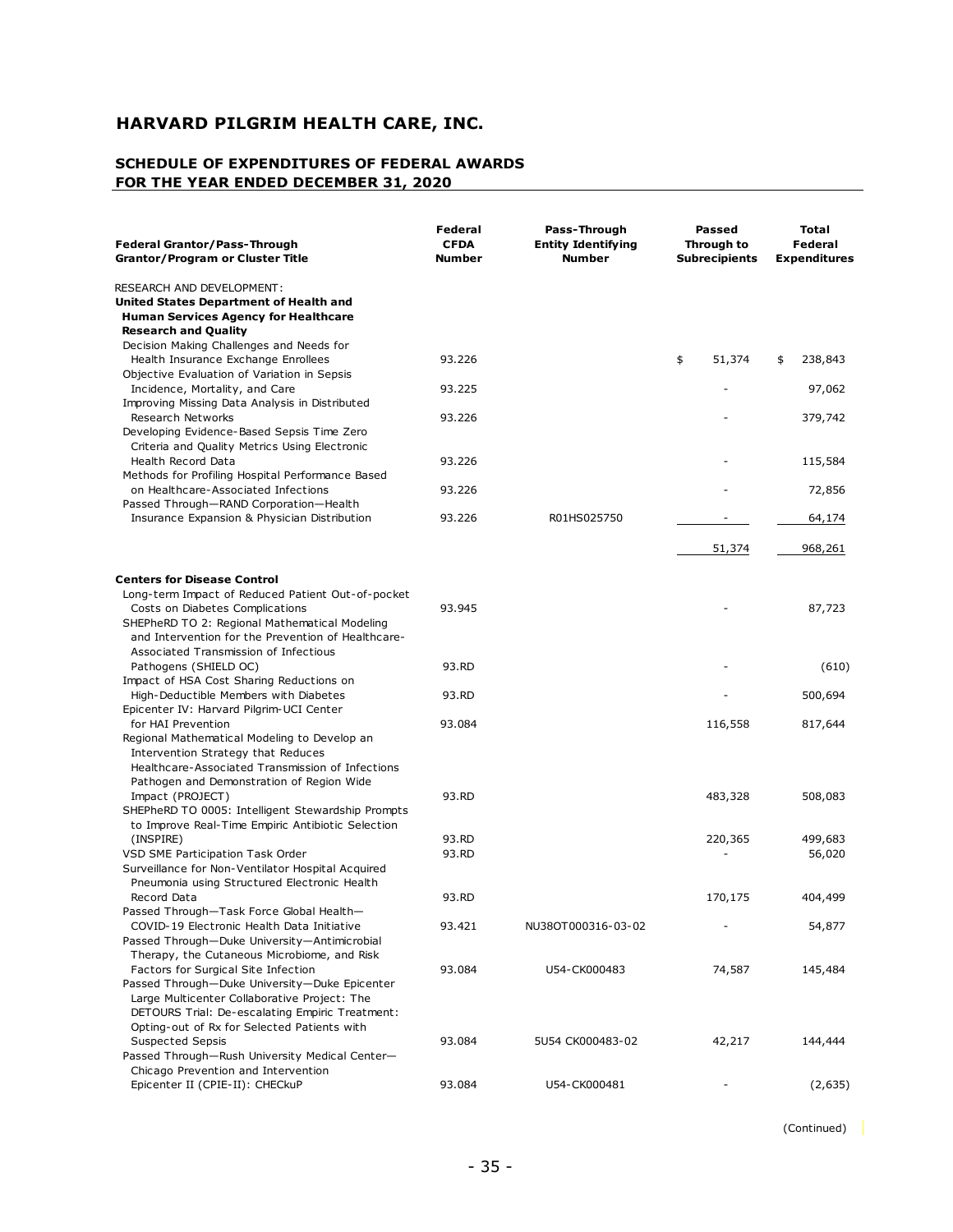#### **SCHEDULE OF EXPENDITURES OF FEDERAL AWARDS FOR THE YEAR ENDED DECEMBER 31, 2020**

| <b>Federal Grantor/Pass-Through</b><br><b>Grantor/Program or Cluster Title</b>                                                                                                                                                     | Federal<br><b>CFDA</b><br><b>Number</b> | Pass-Through<br><b>Entity Identifying</b><br><b>Number</b> | <b>Passed</b><br>Through to<br><b>Subrecipients</b> | <b>Total</b><br>Federal<br><b>Expenditures</b> |
|------------------------------------------------------------------------------------------------------------------------------------------------------------------------------------------------------------------------------------|-----------------------------------------|------------------------------------------------------------|-----------------------------------------------------|------------------------------------------------|
| <b>Centers for Disease Control (Continued)</b><br>Passed Through-Rush University Medical Center-<br>Evaluating Emergence of Resistance and Changes<br>in Clinical Pathogens Following Introduction of                              |                                         |                                                            |                                                     |                                                |
| Chlorhexidine Bathing<br>Passed Through-The Task Force for Global Health,                                                                                                                                                          | 93.RD                                   | 75D30119C06549                                             |                                                     | 66,031                                         |
| Inc.-Childhood Obesity Data Initiative                                                                                                                                                                                             | 93.421                                  | U38OT000216                                                |                                                     | 36,463                                         |
|                                                                                                                                                                                                                                    |                                         |                                                            | 1,107,230                                           | 3,318,400                                      |
| <b>Food and Drug Administration</b>                                                                                                                                                                                                |                                         |                                                            |                                                     |                                                |
| Efforts to Develop the Sentinel Initiative<br>HMORN CERT Scientific Program to Support<br>Epidemiologic Investigations of Safety-related                                                                                           | 93.RD                                   |                                                            | 8,906                                               | 2,815,319                                      |
| Issues of Marketed Drugs<br>Develop and Implement the Sentinel Coordinating                                                                                                                                                        | 93.RD                                   |                                                            | (1,350)                                             | (1,350)                                        |
| Center Work plan                                                                                                                                                                                                                   | 93.RD                                   |                                                            | 63,808                                              | 1,325,638                                      |
| Sentinel 2014 to 1T Sentinel Core Activities<br>FDA CDER to HHSF22301009T Retrospective<br>Cohort Study of Risk of Hip Fractures Associated<br>with High Dose, Long-Term Proton Pump Inhibitor<br>(HD-PPI) Use and Cytochrome P450 | 93.RD                                   |                                                            |                                                     | 389,806                                        |
| Pharmacogenomics<br>Sentinel 2014 TO HHSF22301002T: CDER<br>Assessment of Potential Exposure/Outcome<br>Associations and Related Issues, Using the                                                                                 | 93.RD                                   |                                                            |                                                     | 1,247                                          |
| Sentinel System<br>Sentinel 2014 TO HHSF22301003T: Core                                                                                                                                                                            | 93.RD                                   |                                                            | 174,792                                             | 263,621                                        |
| <b>Activities Year 2</b><br>Sentinel 2014 TO 6T: Patient Centered Outcomes                                                                                                                                                         | 93.RD                                   |                                                            | 958,165                                             | 1,616,482                                      |
| Research Trust Activities                                                                                                                                                                                                          | 93.RD                                   |                                                            |                                                     | 1,005,703                                      |
| Sentinel 2014 TO 7T: FY2015 CBER<br>Sentinel TO 8T: Catalyst and Broader Uses of                                                                                                                                                   | 93.RD                                   |                                                            |                                                     | 4,169                                          |
| Sentinel Infrastructure<br>Sentinel 2014 TO 9T: Standardization and Querying<br>of Data Quality Metrics and Characteristics for                                                                                                    | 93.RD                                   |                                                            | 357,365                                             | 658,769                                        |
| Electric Health Data<br>Sentinel 2014 TO 10T: Rapid Safety Surveillance                                                                                                                                                            | 93.RD                                   |                                                            |                                                     | 43,213                                         |
| Capability<br>Sentinel 2014 TO 12T: Sentinel Infrastructure,                                                                                                                                                                       | 93.RD                                   |                                                            | $\overline{a}$                                      | 2,312,072                                      |
| Methods, and Surveillance<br>FDA Epidemiology Studies TO 1T: Maintenance and<br>Operation for the Medication Exposure in Pregnancy                                                                                                 | 93.RD                                   |                                                            | 8,461,648                                           | 17,676,040                                     |
| Risk Evaluation Program (MEPREP)<br>FDA Epidemiology Studies TO 2T: Risk of NTD<br>Among Live Births Exposed to Maternal Rx Opioids                                                                                                | 93.RD                                   |                                                            | 144,041                                             | 240,144                                        |
| During Early Pregnancy<br>A Reusable Generalizable Method to Link Health Plan<br>Claims Data with the National Death Index Plus<br>to Examine the Association Between Medical                                                      | 93.RD                                   |                                                            | 39,402                                              | 56,227                                         |
| Products and Death and Causes of Death                                                                                                                                                                                             | 93.RD                                   |                                                            | 266,374                                             | 424,816                                        |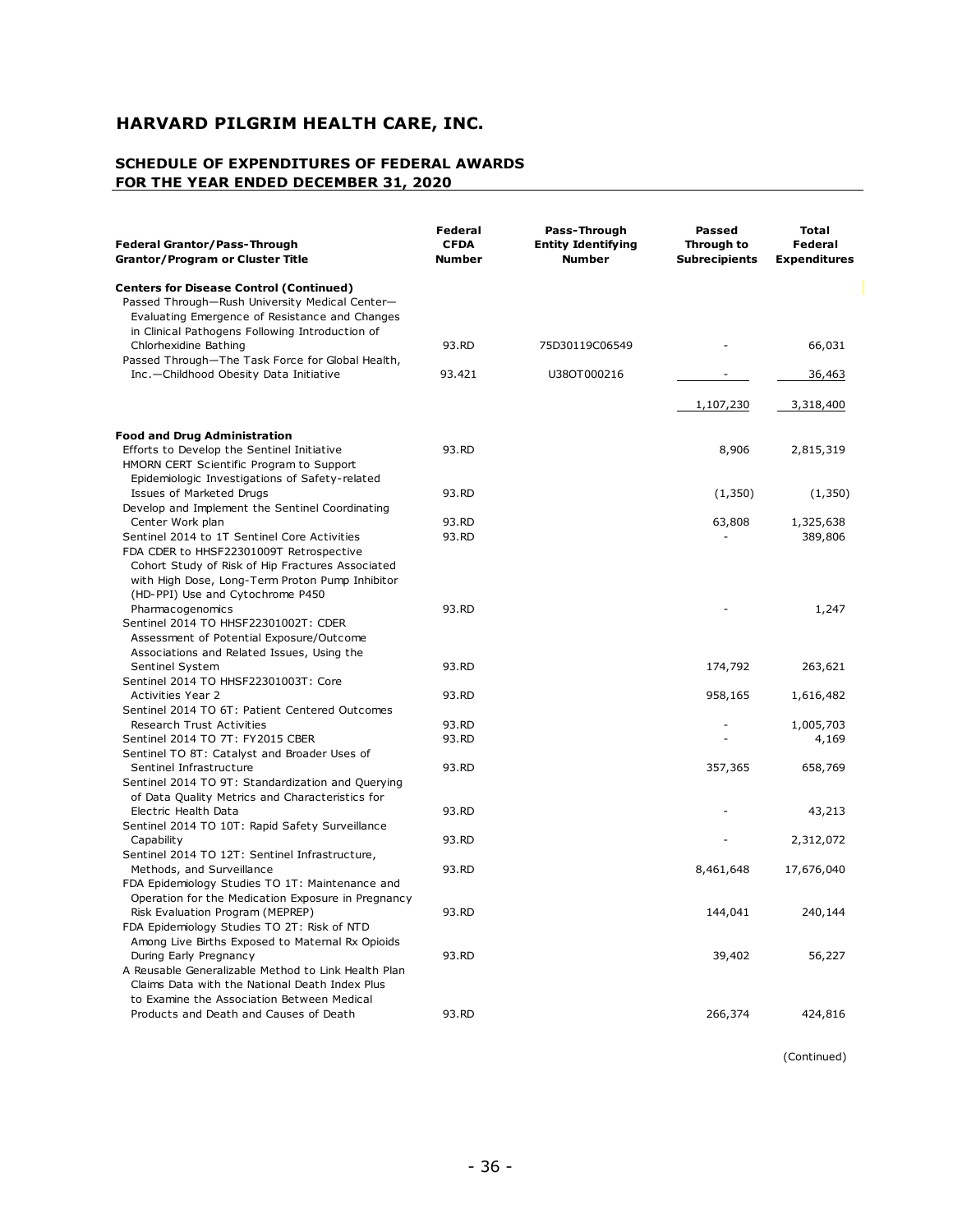#### **SCHEDULE OF EXPENDITURES OF FEDERAL AWARDS FOR THE YEAR ENDED DECEMBER 31, 2020**

| <b>Federal Grantor/Pass-Through</b><br><b>Grantor/Program or Cluster Title</b>                                 | Federal<br><b>CFDA</b><br>Number | Pass-Through<br><b>Entity Identifying</b><br><b>Number</b> | Passed<br>Through to<br><b>Subrecipients</b> | Total<br>Federal<br><b>Expenditures</b> |
|----------------------------------------------------------------------------------------------------------------|----------------------------------|------------------------------------------------------------|----------------------------------------------|-----------------------------------------|
| <b>Food and Drug Administration (Continued)</b>                                                                |                                  |                                                            |                                              |                                         |
| Sentinel 2014 TO 4T: OCET/Sentinel Activities<br>Sentinel 2014 TO 11T: Office of Medical Policy 21st           | 93.RD                            |                                                            | \$<br>48,065                                 | 253,486<br>\$                           |
| Century Cures Real World Evidence<br>Demonstration Projects<br>Sentinel 2014 TO 75F40119F19013: Development of | 93.RD                            |                                                            | 113,238                                      | 806,431                                 |
| Webb App for Individual Patient Expanded                                                                       |                                  |                                                            |                                              |                                         |
| Access IND Applications<br>Sentinel Initiative TO 1: Operations Center                                         | 93.RD<br>93.RD                   |                                                            | 881,904                                      | 230,171<br>6,993,521                    |
| Sentinel Initiative TO 2 Innovation Center                                                                     | 93.RD                            |                                                            | 110,000                                      | 184,004                                 |
| Passed Through-Kaiser Foundation Research<br>Institute-Effects of Medical Products on Suicidal                 |                                  |                                                            |                                              |                                         |
| Ideation and Behavior-Real World Evidence                                                                      | 93.RD                            | HHSF223201810201C                                          | $\blacksquare$                               | 549,822                                 |
|                                                                                                                |                                  |                                                            | 11,626,358                                   | 37,849,351                              |
| <b>National Association of Chronic Disease</b>                                                                 |                                  |                                                            |                                              |                                         |
| Improving Chronic Disease Surveillance and                                                                     |                                  |                                                            |                                              |                                         |
| Management through the Use of EHRs/Health<br>Information Systems                                               | 93.421                           |                                                            |                                              | 67,646                                  |
|                                                                                                                |                                  |                                                            |                                              | 67,646                                  |
| <b>National Cancer Institute</b>                                                                               |                                  |                                                            |                                              |                                         |
| Advanced Breast Imaging: Trends and Outcomes                                                                   |                                  |                                                            |                                              |                                         |
| Associated with Recent Breast Density Reporting<br>High Resolution Measures of Behavioral Cancer               | 93.393                           |                                                            | 275,460                                      | 618,797                                 |
| Risk Factors from Mobile Technology                                                                            | 93.393                           |                                                            | 28,856                                       | 100,913                                 |
| Passed Through-Harvard University-                                                                             |                                  |                                                            |                                              |                                         |
| ISCCCE RADx-UP Supplement                                                                                      | 93.310                           | P50CA244433                                                |                                              | 2,245                                   |
| Passed Through-Beckman Research Institute                                                                      |                                  |                                                            |                                              |                                         |
| of the City of Hope-Risk Factors for Molecular                                                                 |                                  |                                                            |                                              |                                         |
| Subtypes of NHL a Prospective Evaluation<br>Passed Through-Geisinger Clinic-Implementing                       | 93.393                           | 5R01CA202712-04 REVISED                                    |                                              | 5,961                                   |
| Universal Lynch Syndrome Screening Across                                                                      |                                  |                                                            |                                              |                                         |
| Multiple Healthcare Systems                                                                                    | 93.353                           | R01-CA211723                                               |                                              | 21,528                                  |
| Passed Through-Georgetown University-                                                                          |                                  |                                                            |                                              |                                         |
| Comparative Modeling: Informing Breast Cancer                                                                  |                                  |                                                            |                                              |                                         |
| Control Practice and Policy (CISNET II)                                                                        | 93.393                           | U01-CA253911                                               |                                              | 29,848                                  |
| Passed Through-Seattle Children's Hospitals-<br>Structural & Programmatic Effects of Bus Rapid                 |                                  |                                                            |                                              |                                         |
| Transit on Physical Activity                                                                                   | 93.393                           | 5R01CA178343-06                                            |                                              | 24,215                                  |
| Passed Through-The Regents of the University of                                                                |                                  |                                                            |                                              |                                         |
| California-Risk of Pediatric and Adolescent                                                                    |                                  |                                                            |                                              |                                         |
| Cancer Associated with Medical Imaging                                                                         | 93.393                           | R01-CA185687                                               |                                              | 11,813                                  |
| Passed Through-The Regents of the University of                                                                |                                  |                                                            |                                              |                                         |
| California-Risk-Based Breast Cancer Screening<br>and Surveillance in Community Settings                        | 93.393                           | P01-CA154292                                               |                                              | 13,380                                  |
| Passed Through-The University of North Carolina<br>at Chapel Hill-UNC Oncology Clinical/Translational          |                                  |                                                            |                                              |                                         |
| Research                                                                                                       | 93.398                           | 5K12CA120780-12                                            |                                              | 33,987                                  |
| Passed Through-University of Vermont and State                                                                 |                                  |                                                            |                                              |                                         |
| Agricultural College-Identifying Effective Risk-                                                               |                                  |                                                            |                                              |                                         |
| Based Supplemental Ultrasound Screening                                                                        |                                  |                                                            |                                              |                                         |
| Strategies for Women with Dense Breasts                                                                        | 93.393                           | R01CA248068                                                |                                              | 27,657                                  |
| Passed Through-University of Wisconsin-Madison-<br>Comparative Modeling of Precision Breast Cancer             |                                  |                                                            |                                              |                                         |
| Control Across the Translational Continuum                                                                     | 93.393                           | U01-CA253911                                               |                                              | 8,930                                   |
|                                                                                                                |                                  |                                                            | 304,316                                      | 899,274                                 |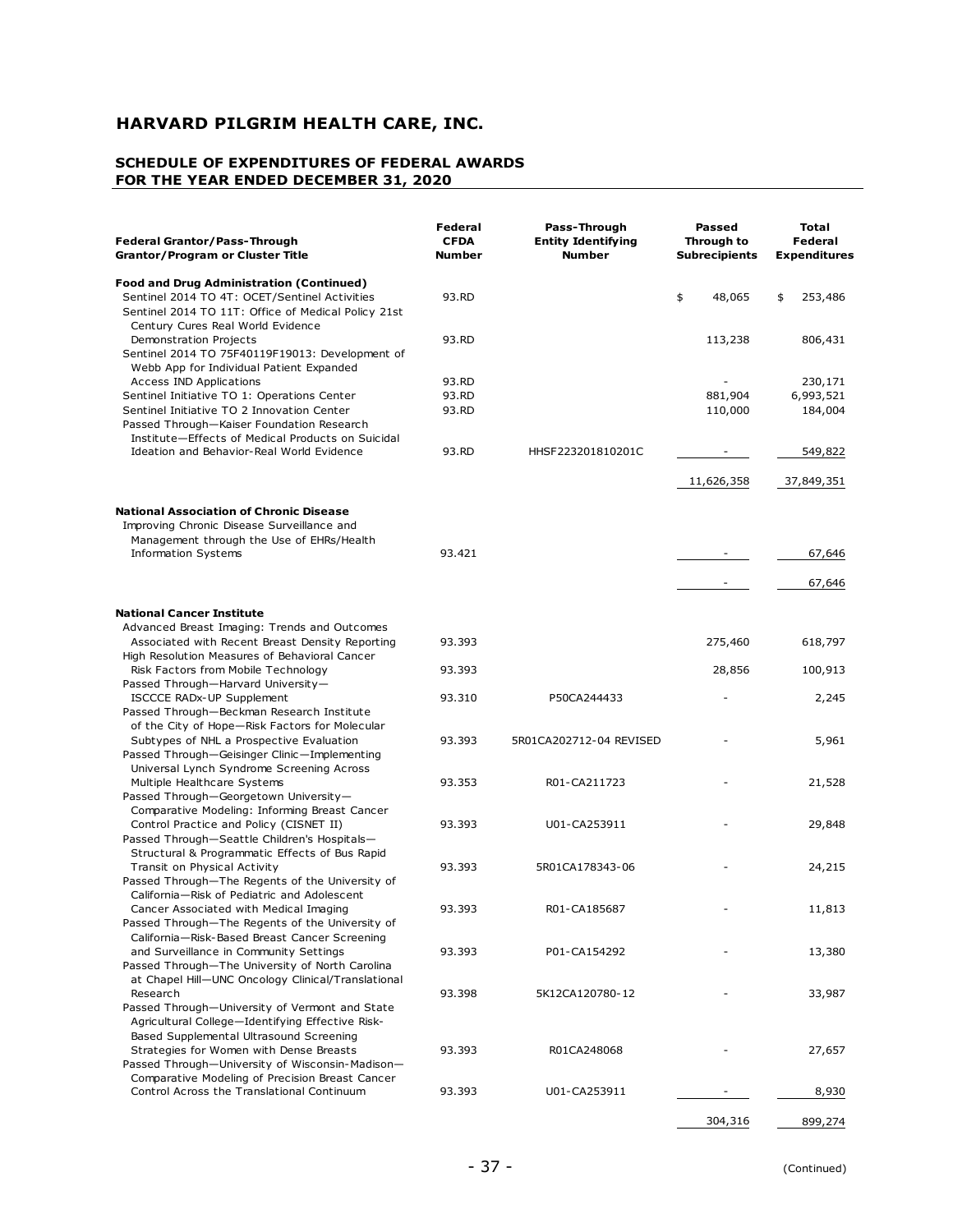#### **SCHEDULE OF EXPENDITURES OF FEDERAL AWARDS FOR THE YEAR ENDED DECEMBER 31, 2020**

| <b>Federal Grantor/Pass-Through</b><br><b>Grantor/Program or Cluster Title</b>                                                                                                                        | Federal<br><b>CFDA</b><br><b>Number</b> | Pass-Through<br><b>Entity Identifying</b><br><b>Number</b> | Passed<br>Through to<br><b>Subrecipients</b> | Total<br>Federal<br><b>Expenditures</b> |
|-------------------------------------------------------------------------------------------------------------------------------------------------------------------------------------------------------|-----------------------------------------|------------------------------------------------------------|----------------------------------------------|-----------------------------------------|
| <b>National Center for Complementary and</b>                                                                                                                                                          |                                         |                                                            |                                              |                                         |
| <b>Alternate Medicine</b><br>Passed Through-Duke University-NIH Health<br>Care Systems Research Collaboratory-                                                                                        |                                         |                                                            |                                              |                                         |
| Coordinating Center<br>Passed Through-Duke University-HEAL<br>Collaboratory Resource Coordinating Center                                                                                              | 93.213                                  | U24-AT009676                                               | \$                                           | \$<br>149,131                           |
| (PRISM) (U24)                                                                                                                                                                                         | 93.213                                  | U24-AT010961                                               |                                              | 30,884                                  |
|                                                                                                                                                                                                       |                                         |                                                            |                                              | 180,015                                 |
| National Center on Minority Health and<br><b>Health Disparities</b><br>Passed Through-Harvard School of Public Health-                                                                                |                                         |                                                            |                                              |                                         |
| Pilot Project: CRESSH Built Environment Deep                                                                                                                                                          |                                         |                                                            |                                              |                                         |
| Learning Algorithms for MA Study<br>Passed Through-RAND Corporation-Policy                                                                                                                            | 93.307                                  | 5P50MD01428-05                                             |                                              | 4,904                                   |
| Impacts on Behavioral Health Care Disparities                                                                                                                                                         | 93.307                                  | R01-MD010274                                               |                                              | 25,064                                  |
|                                                                                                                                                                                                       |                                         |                                                            | $\overline{\phantom{a}}$                     | 29,968                                  |
| National Heart, Lung, and Blood Institute                                                                                                                                                             |                                         |                                                            |                                              |                                         |
| Common Genetic Pathways Underlying CVD<br>and COPD<br>Improving Childhood Obesity-Related Behavior                                                                                                    | 93.837                                  |                                                            |                                              | 78,322                                  |
| Change through Better Risk Communication<br>Built Environment Assessment through Computer<br>visiON (BEACON): Applying Deep Learning to                                                               | 93.837                                  |                                                            |                                              | 158,765                                 |
| Street-Level and Satellite Images to Estimate<br>Built Environment Effects on Cardiovascular Health<br>Passed Through-Brigham and Women's Hospital-                                                   | 93.837                                  |                                                            |                                              | 68,348                                  |
| Impact of Treatment of Mild Sleep Disordered<br>Breathing on Children's Health-DCC (PATS)<br>Passed Through-Brigham and Women's Hospital-                                                             | 93.838                                  | U01-HL125307                                               |                                              | 75,489                                  |
| Impact of Low Flow Nocturnal Oxygen Therapy<br>Passed Through-Harvard School of Public Health-<br>Integrating Life course Approaches, biologic and<br>digital phenotypes in support of heart and lung | 93.837                                  | U24-HL140412                                               |                                              | 74,125                                  |
| disease epidemiological research<br>Passed Through-Massachusetts General Hospital-<br>How to Reach Women of Reproductive Age<br>With Obesity to Support Weight Loss                                   | 93.837                                  | 1U01HL145386-01                                            |                                              | 23,960                                  |
| Before Pregnancy                                                                                                                                                                                      | 93.847                                  | P30-DK040561                                               |                                              | (6)                                     |
|                                                                                                                                                                                                       |                                         |                                                            |                                              | 479,003                                 |
| National Human Genome Research Institute                                                                                                                                                              |                                         |                                                            |                                              |                                         |
| Cost-effectiveness of Whole Genome Sequencing<br>of Healthy Adults                                                                                                                                    | 93.172                                  |                                                            |                                              | 73,904                                  |
| Surveillance for Outcomes of Genomic Medicine<br><b>Policies</b>                                                                                                                                      | 93.172                                  |                                                            |                                              | 74,429                                  |
|                                                                                                                                                                                                       |                                         |                                                            |                                              | 148,333                                 |
|                                                                                                                                                                                                       |                                         |                                                            |                                              |                                         |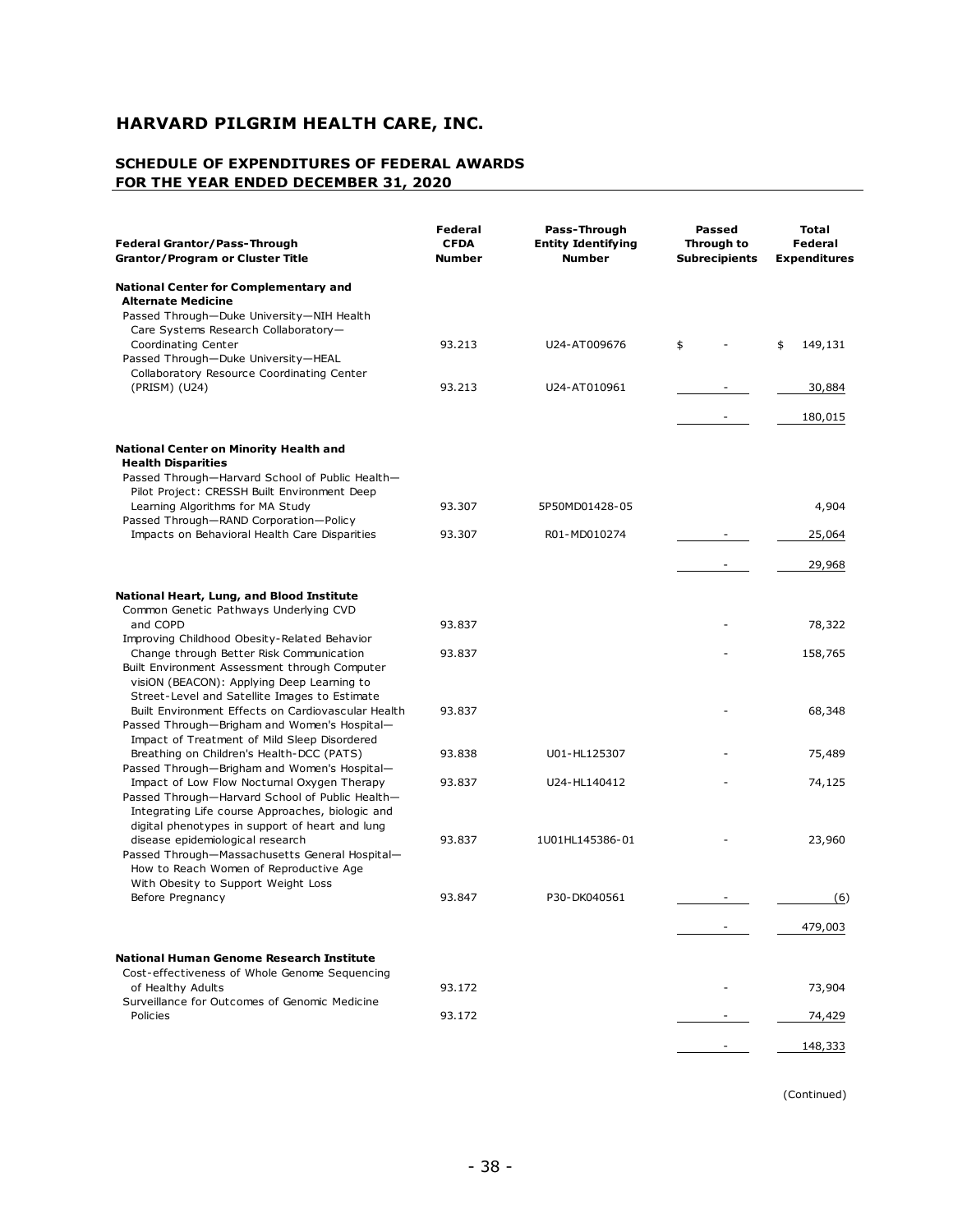#### **SCHEDULE OF EXPENDITURES OF FEDERAL AWARDS FOR THE YEAR ENDED DECEMBER 31, 2020**

| Federal Grantor/Pass-Through<br>Grantor/Program or Cluster Title      | Federal<br><b>CFDA</b><br><b>Number</b> | Pass-Through<br><b>Entity Identifying</b><br><b>Number</b> | Passed<br>Through to<br><b>Subrecipients</b> | Total<br>Federal<br><b>Expenditures</b> |
|-----------------------------------------------------------------------|-----------------------------------------|------------------------------------------------------------|----------------------------------------------|-----------------------------------------|
| <b>National Institute of Allergy and Infectious</b>                   |                                         |                                                            |                                              |                                         |
| <b>Disease</b>                                                        |                                         |                                                            |                                              |                                         |
| Optimizing Care for HIV/HCV-Coinfected Patients                       |                                         |                                                            |                                              |                                         |
| in the New HCA Treatment Era                                          | 93.855                                  |                                                            | \$                                           | \$<br>137,420                           |
| Network Modeling & Robust Estimation                                  |                                         |                                                            |                                              |                                         |
| of the Intraclass                                                     | 93.855                                  |                                                            | 19,486                                       | 258,231                                 |
| Population-Level Effects of Increasing PrEP Uptake                    |                                         |                                                            |                                              |                                         |
| on HIV and Bacterial STIs                                             | 93.855                                  |                                                            | 46,152                                       | 232,562                                 |
| National Institute of Allergy and Infectious Diseases                 |                                         |                                                            |                                              |                                         |
| Intelligent Stewardship Prompts to Improve                            |                                         |                                                            |                                              |                                         |
| Real-Time Empiric Antibiotic Selection for Patients                   |                                         |                                                            |                                              |                                         |
| for Abdominal and Skin and Soft Tissue Infections                     |                                         |                                                            |                                              |                                         |
| - INSPIRE II                                                          | 93.855                                  |                                                            | 4,839                                        | 402,267                                 |
| The Home Mycobiome and Childhood Asthma                               | 93.855                                  |                                                            |                                              | 14,670                                  |
| Passed Through-Harvard University-CFAR<br>EHE Harvard Supplement      | 93.855                                  | P30AI060354                                                |                                              | 25,821                                  |
| Passed Through-Brigham and Women's Hospital-                          |                                         |                                                            |                                              |                                         |
| The Fetal and Childhood Environment, Oxidative                        |                                         |                                                            |                                              |                                         |
| Balance, inflammation & Asthma                                        | 93.855                                  | R01-AI102960                                               |                                              | (10, 816)                               |
| Passed Through-Harvard School of Public Health-                       |                                         |                                                            |                                              |                                         |
| Methods to Advance the HIV Prevention                                 |                                         |                                                            |                                              |                                         |
| Research Agenda                                                       | 93.855                                  | R37-AI051164                                               |                                              | 46,219                                  |
| Passed Through-Harvard University-Harvard                             |                                         |                                                            |                                              |                                         |
| University Center for AIDS Research: HER's to                         |                                         |                                                            |                                              |                                         |
| scale up PrEP in the South                                            | 93.855                                  | 2P30 AI060354-16                                           |                                              | 67,558                                  |
| Passed Through-PhAST Corporation-Using                                |                                         |                                                            |                                              |                                         |
| combinations of single-cell phenotypes for rapid                      |                                         |                                                            |                                              |                                         |
| antibiotic susceptibility testing                                     | 93.855                                  | R34AI45769                                                 |                                              | 14,315                                  |
| Passed Through-The Regents of the University                          |                                         |                                                            |                                              |                                         |
| of California-Revealing Reservoirs during                             |                                         |                                                            |                                              |                                         |
| Rebound (R3)                                                          | 93.855                                  | P01-AI131385                                               | 46,066                                       | 69,342                                  |
|                                                                       |                                         |                                                            |                                              |                                         |
|                                                                       |                                         |                                                            | 116,543                                      | 1,257,589                               |
|                                                                       |                                         |                                                            |                                              |                                         |
| <b>National Institute of Biomedical Imaging</b><br>and Bioengineering |                                         |                                                            |                                              |                                         |
| Privacy-Protecting Distributed Analysis of Biomedical                 |                                         |                                                            |                                              |                                         |
| Big Data                                                              | 93.310                                  |                                                            | 7,663                                        | 69,345                                  |
|                                                                       |                                         |                                                            |                                              |                                         |
|                                                                       |                                         |                                                            | 7,663                                        | 69,345                                  |
|                                                                       |                                         |                                                            |                                              |                                         |
| National Institute of Child Health and Human                          |                                         |                                                            |                                              |                                         |
| <b>Development</b>                                                    |                                         |                                                            |                                              |                                         |
| Passed Through-Harvard School of Public Health-                       |                                         |                                                            |                                              |                                         |
| Long-Term Consequences of Birth by                                    |                                         |                                                            |                                              |                                         |
| Cesarean Section                                                      | 93.865                                  | 1R01HD093761-01A1                                          |                                              | 104,771                                 |
| Passed Through-Johns Hopkins Bloomberg School                         |                                         |                                                            |                                              |                                         |
| Of Public Health-Evaluating a Healthy Restaurant                      |                                         |                                                            |                                              |                                         |
| Kids' Meals Policy                                                    | 93.865                                  | R01HD100983                                                |                                              | 15,266                                  |
| Age-Dependent Pharmacogenomics of Asthma                              |                                         |                                                            |                                              |                                         |
| Treatment (ADAPT)                                                     | 93.865                                  |                                                            | 254,002                                      | 566,769                                 |
| Pre- and Peri-natal Predictors of Childhood Obesity                   | 93.865                                  |                                                            | 80,997                                       | 1,517,012                               |
| Precision Medicine and Treatment (PreEMT)                             | 93.865                                  |                                                            | 170,013                                      | 689,259                                 |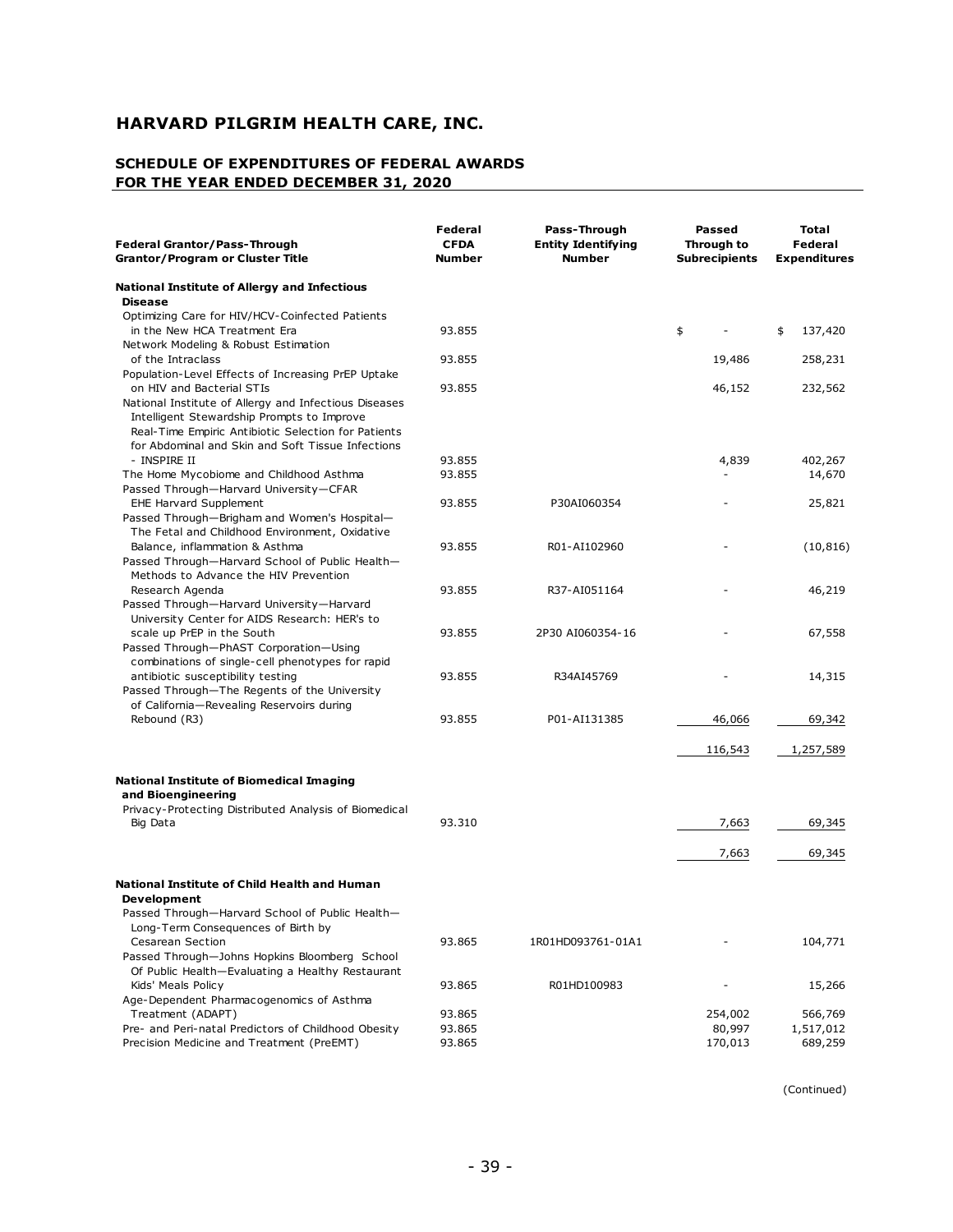#### **SCHEDULE OF EXPENDITURES OF FEDERAL AWARDS FOR THE YEAR ENDED DECEMBER 31, 2020**

| <b>Federal Grantor/Pass-Through</b><br><b>Grantor/Program or Cluster Title</b>             | Federal<br><b>CFDA</b><br><b>Number</b> | Pass-Through<br><b>Entity Identifying</b><br><b>Number</b> | Passed<br>Through to<br><b>Subrecipients</b> | <b>Total</b><br>Federal<br><b>Expenditures</b> |
|--------------------------------------------------------------------------------------------|-----------------------------------------|------------------------------------------------------------|----------------------------------------------|------------------------------------------------|
| <b>National Institute of Child Health and Human</b>                                        |                                         |                                                            |                                              |                                                |
| <b>Development (Continued)</b>                                                             |                                         |                                                            |                                              |                                                |
| Gestational Diabetes pathophysiology uncovered<br>by placental transcriptomics             | 93.865                                  |                                                            | 310,497<br>\$                                | 578,543<br>\$                                  |
| A Life course Approach to Women's Metabolic and                                            |                                         |                                                            |                                              |                                                |
| Bone Health: from Fertility to Perimenopause                                               | 93.865                                  |                                                            | 20,537                                       | 721,849                                        |
|                                                                                            |                                         |                                                            |                                              |                                                |
|                                                                                            |                                         |                                                            | 836,046                                      | 4,193,469                                      |
| <b>National Institute of Diabetes and Digestive</b>                                        |                                         |                                                            |                                              |                                                |
| <b>Kidney Disorder</b>                                                                     |                                         |                                                            |                                              |                                                |
| Clinical and Health Care Use Outcomes for Vertical                                         |                                         |                                                            |                                              |                                                |
| Sleeve Gastrectomy vs. Rouxen-Y Gastric Bypass                                             |                                         |                                                            |                                              |                                                |
| Using a Nat'l Commercial Insurance Claims Dataset                                          | 93.847                                  |                                                            | 141,543                                      | 615,646                                        |
| New Insights into Federal Calorie Labeling Law                                             | 93.847                                  |                                                            | 328,607                                      | 656,910                                        |
| Medications and Weight Gain in PCORnet: The                                                | 93.847                                  |                                                            |                                              |                                                |
| MedWeight Study<br>Passed Through-Ann & Robert H. Lurie Children's                         |                                         |                                                            | 24,808                                       | 337,755                                        |
| Hospital of Chicago-Aberrant DNA Methylation                                               |                                         |                                                            |                                              |                                                |
| Underlying Adverse Prenatal Exposures and                                                  |                                         |                                                            |                                              |                                                |
| Increased Newborn Adiposity                                                                | 93.847                                  | 1R01DK118403-01A1                                          |                                              | 25,952                                         |
| Passed Through-Kaiser Foundation Research                                                  |                                         |                                                            |                                              |                                                |
| Institute-HMORN UCSF Center for Diabetes                                                   |                                         |                                                            |                                              |                                                |
| <b>Translational Research</b>                                                              | 93.847                                  | P30-DK092924                                               |                                              | 53,589                                         |
| Passed Through-Kaiser Foundation Research                                                  |                                         |                                                            |                                              |                                                |
| Institute-Does Free Medicines Coverage Improve                                             |                                         |                                                            |                                              |                                                |
| Diabetes Self-Care and Outcomes for Diverse<br>Population                                  | 93.847                                  | R18-DK110773                                               |                                              | 32,251                                         |
| Passed Through-Massachusetts General Hospital-                                             |                                         |                                                            |                                              |                                                |
| Psychological, Cognitive, and Genetic Factors in                                           |                                         |                                                            |                                              |                                                |
| Behavioral Intervention to Prevent Weight Gain                                             | 93.847                                  | R01-DK114735                                               |                                              | 34,584                                         |
| Passed Through-Seattle Children's Hospitals-                                               |                                         |                                                            |                                              |                                                |
| Parents as Peer Interventionists in TX for                                                 |                                         |                                                            |                                              |                                                |
| Pediatric Weight Manage (SHIFT)                                                            | 93.847                                  | R01DK104863                                                |                                              | 12,052                                         |
|                                                                                            |                                         |                                                            | 494,958                                      | 1,768,739                                      |
|                                                                                            |                                         |                                                            |                                              |                                                |
| <b>National Institute of Environmental Health</b><br><b>Science</b>                        |                                         |                                                            |                                              |                                                |
| Longitudinal Association of PFCs with Obesity,                                             |                                         |                                                            |                                              |                                                |
| Diabetes, and Metabolic Syndrome                                                           | 93.113                                  |                                                            | 82,269                                       | 312,439                                        |
| Maintain and Enrich Resource Infrastructure for                                            |                                         |                                                            |                                              |                                                |
| Project Viva: a pre-birth cohort with follow-up into                                       |                                         |                                                            |                                              |                                                |
| adolescence                                                                                | 93.113                                  |                                                            |                                              | 275,641                                        |
| Passed Through-Brigham & Women's Hospital-                                                 |                                         |                                                            |                                              |                                                |
| Early Life Exposure to the Natural, Built, and Social                                      |                                         |                                                            |                                              |                                                |
| Environments and Incident Hypertension                                                     | 93.113                                  | R01-ES029840                                               |                                              | 16,622                                         |
| Passed Through-Brown University-Early life<br>perfluoroalkyl substance exposure & obesity: |                                         |                                                            |                                              |                                                |
| Mechanisms & phenotyping                                                                   | 93.113                                  | 5R01 ES025214                                              |                                              | 13,111                                         |
| Passed Through-Harvard School of Public Health-                                            |                                         |                                                            |                                              |                                                |
| Maternal and Paternal Preconception Environmental                                          |                                         |                                                            |                                              |                                                |
| Exposures and Children's Health                                                            | 93.113                                  | R01-ES027408                                               |                                              | 40,597                                         |
| Passed Through-Harvard School of Public Health-                                            |                                         |                                                            |                                              |                                                |
| Per- and Polyfluoroalkyl substances mixtures and                                           |                                         |                                                            |                                              |                                                |
| maternal cardiovascular disease risk across the                                            |                                         |                                                            |                                              |                                                |
| reproductive life course                                                                   | 93.113                                  | R01-ES031065-01A1                                          |                                              | 9,692                                          |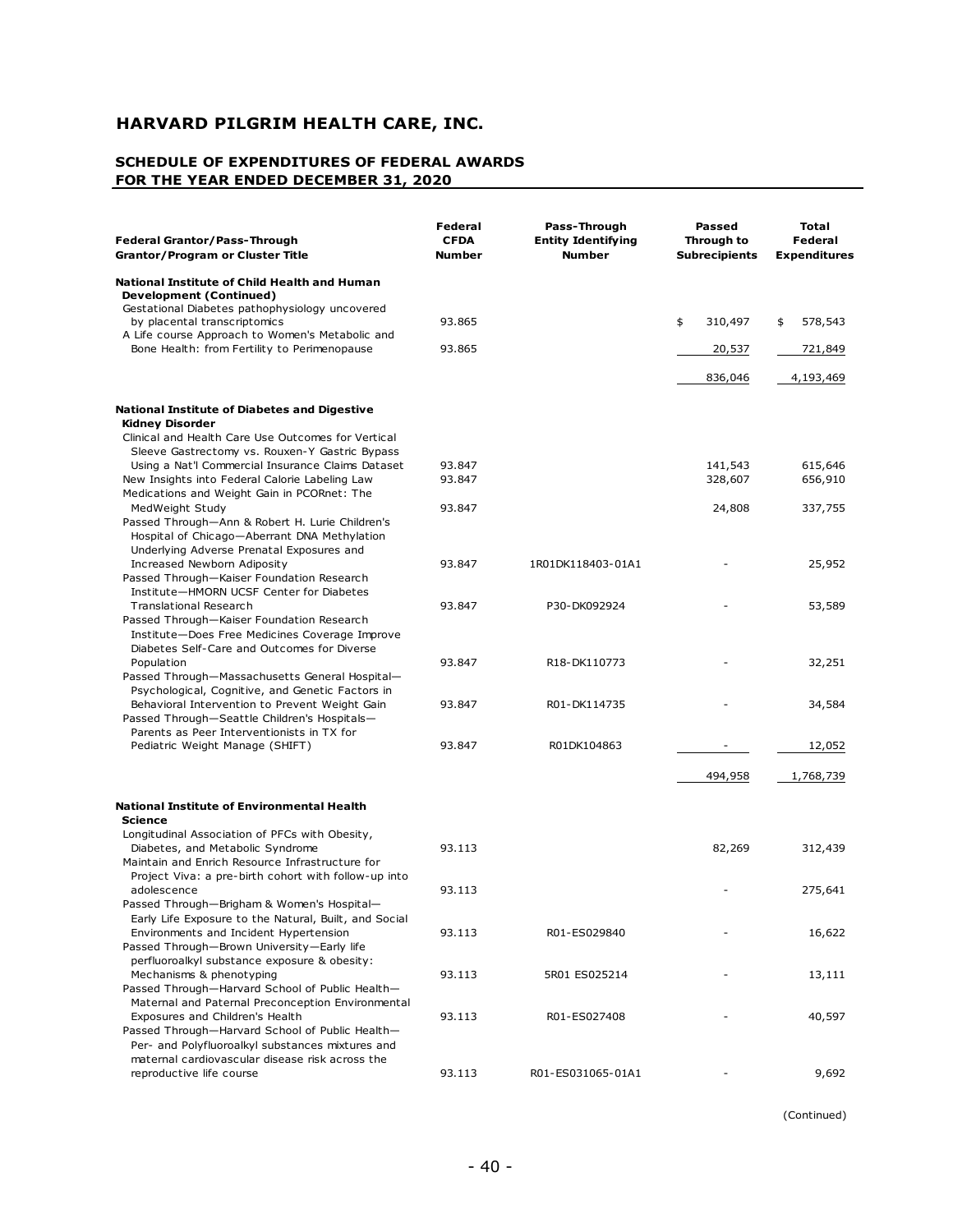#### **SCHEDULE OF EXPENDITURES OF FEDERAL AWARDS FOR THE YEAR ENDED DECEMBER 31, 2020**

| <b>Federal Grantor/Pass-Through</b><br><b>Grantor/Program or Cluster Title</b>                                                                                                                                                 | Federal<br><b>CFDA</b><br><b>Number</b> | Pass-Through<br><b>Entity Identifying</b><br><b>Number</b> | Passed<br>Through to<br><b>Subrecipients</b> | Total<br>Federal<br><b>Expenditures</b> |
|--------------------------------------------------------------------------------------------------------------------------------------------------------------------------------------------------------------------------------|-----------------------------------------|------------------------------------------------------------|----------------------------------------------|-----------------------------------------|
| <b>National Institute of Environmental Health</b>                                                                                                                                                                              |                                         |                                                            |                                              |                                         |
| <b>Science (Continued)</b><br>Passed Through-Icahn School of Medicine at<br>Mt. Sinai-Stress-Chemicals Interactions and<br>Neurobehavior in School Age Children<br>Passed Through-Maine Medical Center-                        | 93.113                                  | R01-ES013744                                               | \$                                           | \$<br>31,903                            |
| Environmental chemicals, adiposity, and bone<br>accrual across adolescence<br>Passed Through-The Regents of the University of<br>California-Prenatal and Postnatal Exposure to<br>Environmental Mixtures: Neurodevelopment and | 93.113                                  | 1R01ES030101-01 REVISED                                    |                                              | 53,428                                  |
| DNA Methylation Biomarkers                                                                                                                                                                                                     | 93.113                                  | R01ES031259                                                |                                              | 9,241                                   |
|                                                                                                                                                                                                                                |                                         |                                                            | 82,269                                       | 762,674                                 |
| National Institute of Health-Office of the<br><b>Director</b>                                                                                                                                                                  |                                         |                                                            |                                              |                                         |
| Common and Distinct Early Environmental<br>Influences on Cardio metabolism                                                                                                                                                     | 93.310                                  |                                                            | 623,234                                      | 2,273,928                               |
| Passed Through-Duke University-Developing<br>Google Street View-based Metrics of Nature<br>Passed Through-Duke University-ECHO OIF                                                                                             | 93.310                                  | 5U2COD023375-04                                            |                                              | 56,147                                  |
| Identifying Dynamic Change Processes in Growth<br>Trajectories from Infancy to Early Adolescence                                                                                                                               | 93.310                                  | 5U2COD23375-05                                             |                                              | 1,509                                   |
|                                                                                                                                                                                                                                |                                         |                                                            | 623,234                                      | 2,331,584                               |
| <b>National Institute of Mental Health</b><br>Distribution of Child Mental Health Workforce &                                                                                                                                  |                                         |                                                            |                                              |                                         |
| Health Care for Children with Autism<br>Optimizing EHR-Based Prediction Models to Improve                                                                                                                                      | 93.242                                  |                                                            | 228,624                                      | 310,948                                 |
| HIV PrEP Use in Community Health Centers<br>Passed Through-Henry Ford Health System-                                                                                                                                           | 93.242                                  |                                                            | 98,727                                       | 193,831                                 |
| Treatment Utilization before Suicide<br>Passed Through-Kaiser Foundation Research                                                                                                                                              | 93.242                                  | R01-MH103539                                               |                                              | 4,600                                   |
| Institute-Mental Health Research Network III                                                                                                                                                                                   | 93.242                                  | U19MH121738                                                |                                              | 50,304                                  |
|                                                                                                                                                                                                                                |                                         |                                                            | 327,351                                      | 559,683                                 |
| <b>National Institute on Aging</b>                                                                                                                                                                                             |                                         |                                                            |                                              |                                         |
| Passed Through-Beth Israel Deaconess Medical<br>Center-A Conversation Aid on Mammography<br>Screening to Support Shared Decision Making                                                                                        |                                         |                                                            |                                              |                                         |
| between Clinicians and Women Aged 75 and Older<br>Passed Through-Brigham & Women's Hospital-<br>Center for Stress and Neural Regulation of                                                                                     | 93.866                                  | R01AG065311                                                |                                              | 93,405                                  |
| Reproductive Aging Health Outcomes<br>Passed Through-Brown University-NIA AD/ADRD                                                                                                                                              | 93.866                                  | 1U54AG062322-01A1                                          |                                              | 21,444                                  |
| Health Care Systems Research<br>Passed Through-Harvard School of Public Health-                                                                                                                                                | 93.866                                  | U54-AG063546                                               |                                              | 43,577                                  |
| Optimism and Exceptional Longevity<br>Passed Through-Kaiser Foundation Research<br>Institute-Drug Benefit Design and Adherence                                                                                                 | 93.866                                  | R01-AG053273                                               |                                              | 22,298                                  |
| Disparities in Older Adults                                                                                                                                                                                                    | 93.866                                  | 2R56AG032249                                               |                                              | 58,956                                  |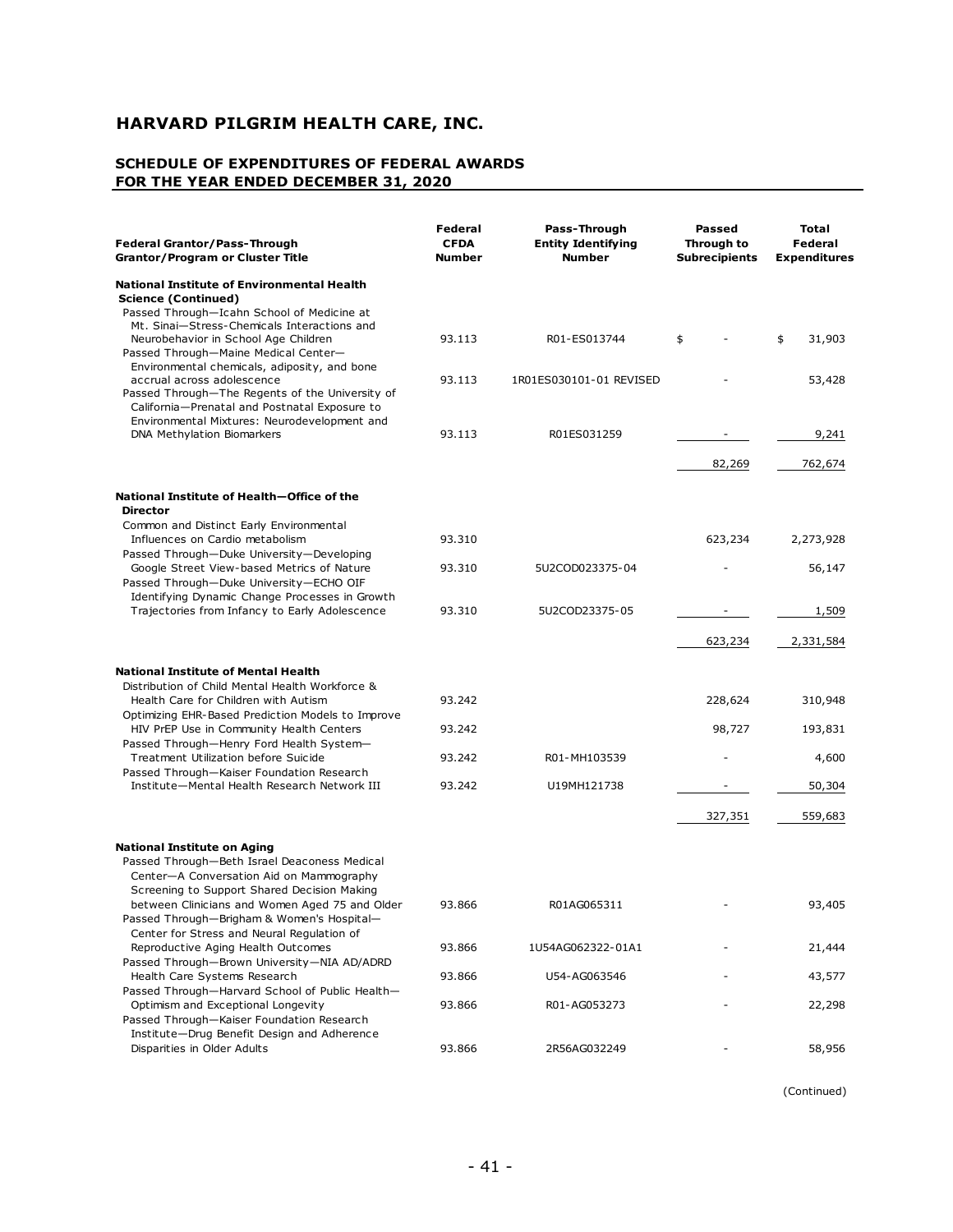#### **SCHEDULE OF EXPENDITURES OF FEDERAL AWARDS FOR THE YEAR ENDED DECEMBER 31, 2020**

| <b>Federal Grantor/Pass-Through</b><br><b>Grantor/Program or Cluster Title</b>                                                                                                                                                          | Federal<br><b>CFDA</b><br>Number | Pass-Through<br><b>Entity Identifying</b><br>Number | Passed<br>Through to<br><b>Subrecipients</b> | Total<br>Federal<br><b>Expenditures</b> |
|-----------------------------------------------------------------------------------------------------------------------------------------------------------------------------------------------------------------------------------------|----------------------------------|-----------------------------------------------------|----------------------------------------------|-----------------------------------------|
| <b>National Institute on Aging (Continued)</b><br>Passed Through-Northeastern University-<br>Exploring New Measures of the Affordability of                                                                                             |                                  |                                                     |                                              |                                         |
| Healthcare for Patients in Medicare<br>Passed Through-University of Massachusetts<br>Worcester-Controlling and Stopping Cascades<br>leading to Adverse Drug Effects Study in                                                            | 93.866                           | R21AG060401                                         | \$                                           | \$<br>52,265                            |
| Alzheimer's Disease (CASCADES-AD)<br>Passed Through-University of Massachusetts<br>Worcester-Developing a Program to Educate and<br>Sensitize Caregivers to Reduce the Inappropriate<br>Prescription Burden in Elderly with Alzheimer's | 93.866                           | R56-AG061813                                        |                                              | (1,826)                                 |
| Disease Study (D-PRESCRIBE-AD)<br>Passed Through-Brigham & Women's Hospital-<br>Center for Stress and Neural Regulation of                                                                                                              | 93.866                           | 1R61AG069794-01                                     |                                              | 48,232                                  |
| Reproductive Aging Health Outcomes                                                                                                                                                                                                      | 93.866                           | 1U54AG062322-01A1                                   |                                              | 29,995                                  |
|                                                                                                                                                                                                                                         |                                  |                                                     |                                              | 368,346                                 |
| National Institute on Minority Health and<br><b>Health Disparities</b>                                                                                                                                                                  |                                  |                                                     |                                              |                                         |
| Impact of the National Health Service Corps on<br><b>Health Disparities</b><br>Passed Through-The Regents of the University of<br>California-Offering Women PrEP with Education,<br>Shared Decision-Making and Trauma-Informed          | 93.307                           |                                                     | 26,445                                       | 332,757                                 |
| Care: The Opens Trial                                                                                                                                                                                                                   | 93.307                           | R01-MD013565                                        |                                              | 28,216                                  |
|                                                                                                                                                                                                                                         |                                  |                                                     | 26,445                                       | 360,973                                 |
| <b>National Center for Complementary and</b><br><b>Alternate Medicine</b><br>Passed Through-Duke University-Using the                                                                                                                   |                                  |                                                     |                                              |                                         |
| NIH Collaboratory Distributed Research Network<br>to Identify and Characterize ADRD Patients                                                                                                                                            | 93.213                           | U24-AT009676                                        | 7,890                                        | 57,667                                  |
|                                                                                                                                                                                                                                         |                                  |                                                     |                                              |                                         |
|                                                                                                                                                                                                                                         |                                  |                                                     | 7,890                                        | 57,667                                  |
|                                                                                                                                                                                                                                         |                                  |                                                     | \$15,611,677                                 | \$55,670,320                            |

(Concluded)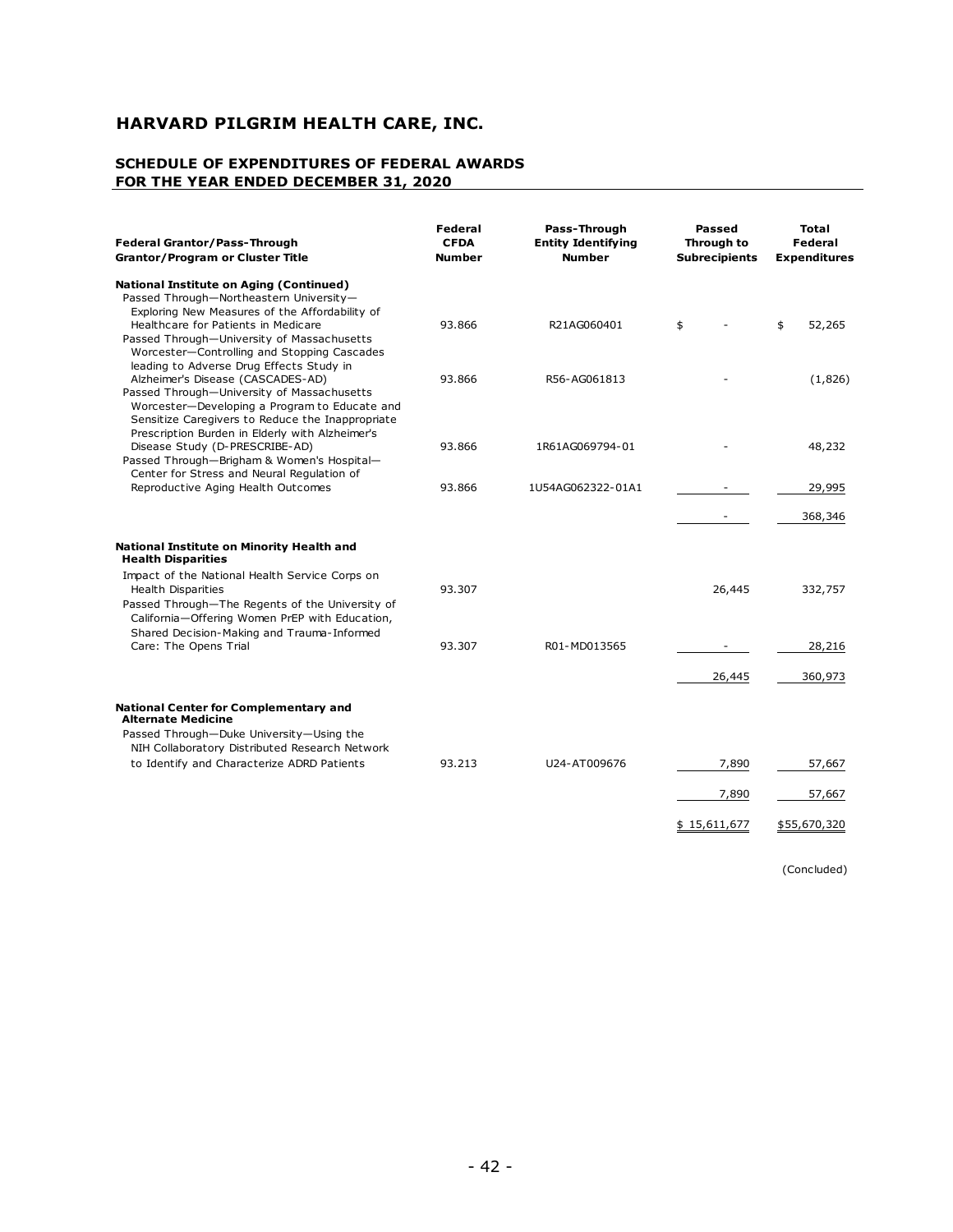#### **NOTES TO SCHEDULE OF EXPENDITURES OF FEDERAL AWARDS FOR THE YEAR ENDED DECEMBER 31, 2020**

#### **1. BASIS OF PRESENTATION AND SUMMARY OF SIGNIFICANT ACCOUNTING POLICIES**

Harvard Pilgrim Health Care, Inc. (the "Company") operates as a health plan providing comprehensive health benefit plans, access to health care, and other related services in Massachusetts, New Hampshire, Maine, and Connecticut to group, individual, and Medicare members through contracts with physicians, established primary care and multi-specialty provider groups, hospitals, and other health care providers.

Operations related to the Company's federal grant programs are included in the scope of Title 2 U.S. Code of Federal Regulations (CFR) Part 200, *Uniform Administrative Requirements, Cost Principles, and Audit Requirements for Federal Awards* (Uniform Guidance). The Company had one major program (research and development cluster) during the year ended December 31, 2020, which accounted for all of its federal award expenditures during 2020. The federal oversight agency for the Company is the Department of Health and Human Services (DHHS).

Receipts from federal grants and disbursements of federal grant funds are recorded on the accrual basis of accounting. The accompanying statutory financial statements of the Company are also prepared on the accrual basis of accounting.

### **2. SUMMARY OF FACILITIES AND ADMINISTRATIVE COST RECOVERIES**

The Company has elected not to use the 10% indirect cost rate allowed under Uniform Guidance, and instead uses the modified total direct cost basis to determine the facilities and administrative rate. The modified total direct cost rate of 66%, effective during fiscal year 2020, was approved by DHHS.

\*\*\*\*\*\*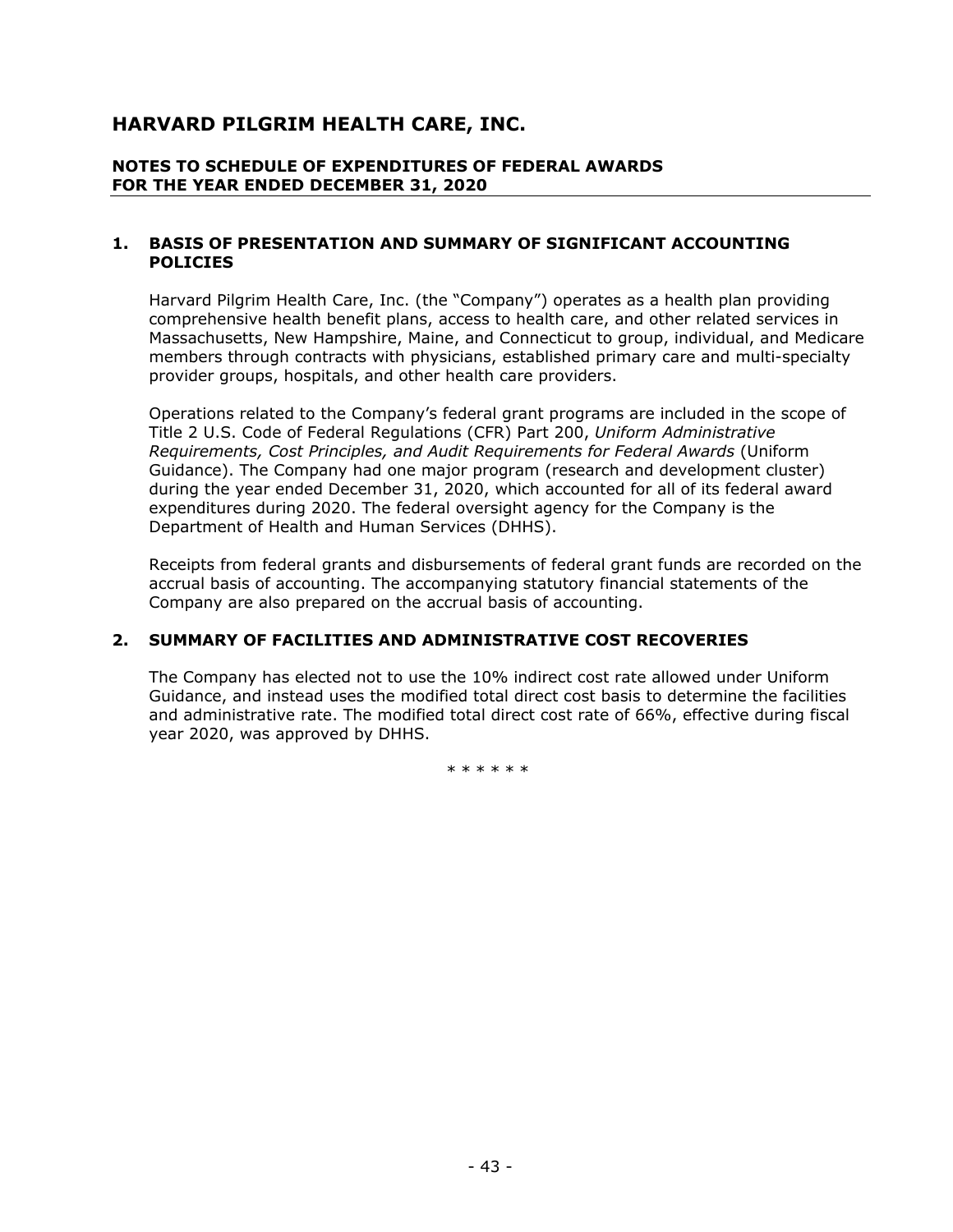

Deloitte & Touche LLP 200 Berkeley Street 10th Floor Boston, MA 02116 **USA** 

Tel:+1 617 437 2000 Fax: +1 617 437 2111 www.deloitte.com

### **INDEPENDENT AUDITORS' REPORT ON INTERNAL CONTROL OVER FINANCIAL REPORTING AND ON COMPLIANCE AND OTHER MATTERS BASED ON AN AUDIT OF STATUTORY FINANCIAL STATEMENTS PERFORMED IN ACCORDANCE WITH**  *GOVERNMENT AUDITING STANDARDS*

To the Board of Directors of Harvard Pilgrim Health Care, Inc. Wellesley, Massachusetts

We have audited, in accordance with the auditing standards generally accepted in the United States of America and the standards applicable to financial audits contained in *Government Auditing Standards* issued by the Comptroller General of the United States, the statutory financial statements of Harvard Pilgrim Health Care, Inc. (the "Company"), which comprise the statutory statements of admitted assets, liabilities, and statutory net worth as of December 31, 2020 and 2019 (restated), and the related statutory statements of operations, changes in statutory net worth, and cash flows for the years then ended, and the related notes to the statutory financial statements, and have issued our report thereon dated April 19, 2021.

#### **Internal Control over Financial Reporting**

In planning and performing our audit of the statutory financial statements, we considered the Company's internal control over financial reporting (internal control) as a basis for designing the audit procedures that are appropriate in the circumstances for the purpose of expressing our opinion on the statutory financial statements, but not for the purpose of expressing an opinion on the effectiveness of the Company's internal control. Accordingly, we do not express an opinion on the effectiveness of the Company's internal control.

A *deficiency in internal control* exists when the design or operation of a control does not allow management or employees, in the normal course of performing their assigned functions, to prevent, or detect and correct misstatements on a timely basis. A *material weakness* is a deficiency, or combination of deficiencies, in internal control, such that there is a reasonable possibility that a material misstatement of the entity's financial statements will not be prevented, or detected and corrected, on a timely basis. A *significant deficiency* is a deficiency, or a combination of deficiencies, in internal control that is less severe than a material weakness, yet important enough to merit attention by those charged with governance.

Our consideration of internal control was for the limited purpose described in the first paragraph of this section and was not designed to identify all deficiencies in internal control that might be material weaknesses or significant deficiencies. Given these limitations, during our audit we did not identify any deficiencies in internal control that we consider to be material weaknesses. However, material weaknesses may exist that have not been identified.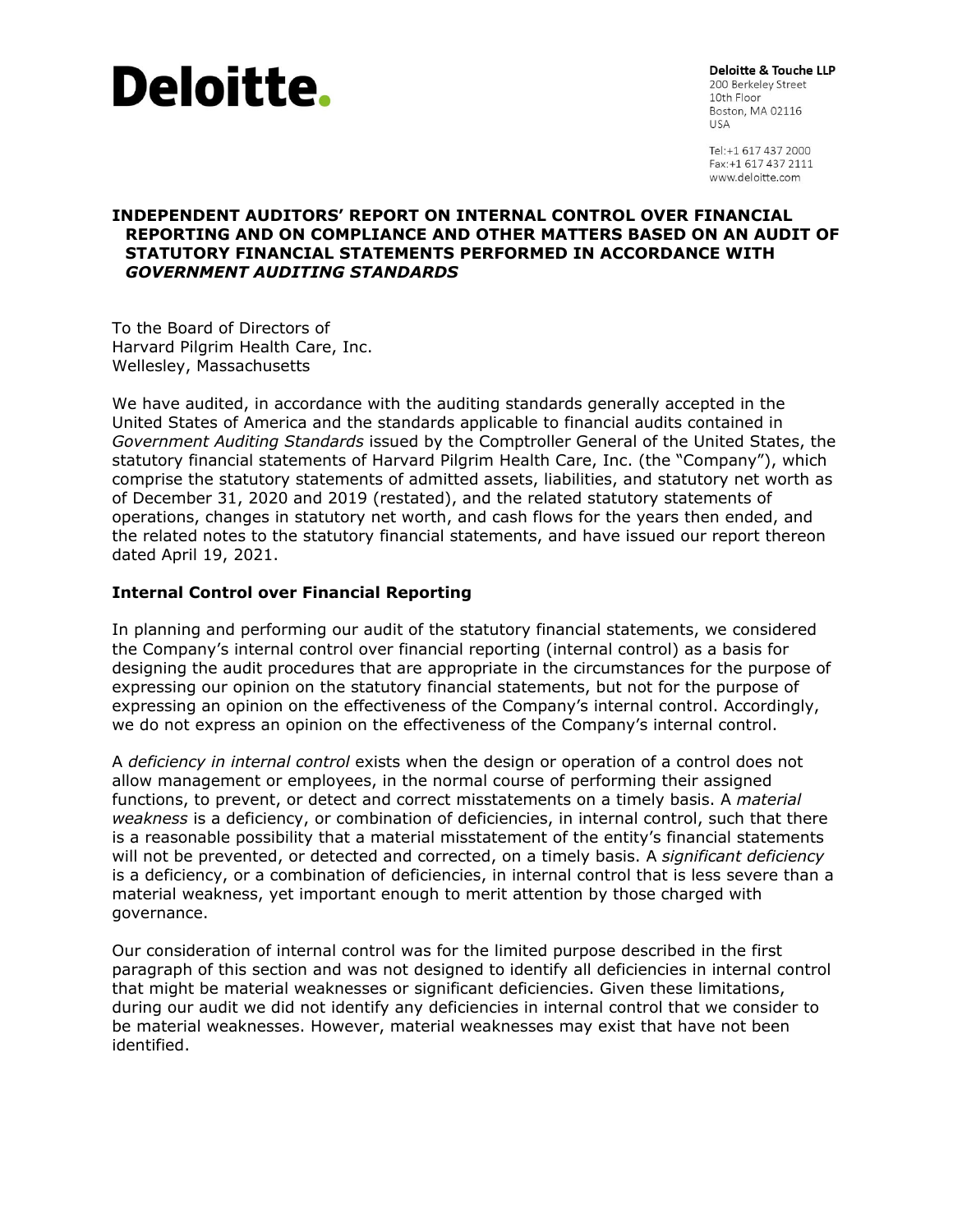### **Compliance and Other Matters**

As part of obtaining reasonable assurance about whether the Company's statutory financial statements are free from material misstatement, we performed tests of its compliance with certain provisions of laws, regulations, contracts, and grant agreements, noncompliance with which could have a direct and material effect on the statutory financial statements. However, providing an opinion on compliance with those provisions was not an objective of our audit, and accordingly, we do not express such an opinion. The results of our tests disclosed no instances of noncompliance or other matters that are required to be reported under *Government Auditing Standards*.

### **Purpose of this Report**

The purpose of this report is solely to describe the scope of our testing of internal control and compliance and the results of that testing, and not to provide an opinion on the effectiveness of the Company's internal control or on compliance. This report is an integral part of an audit performed in accordance with *Government Auditing Standards* in considering the Company's internal control and compliance. Accordingly, this communication is not suitable for any other purpose.

Deloitte + Touche LLP

April 19, 2021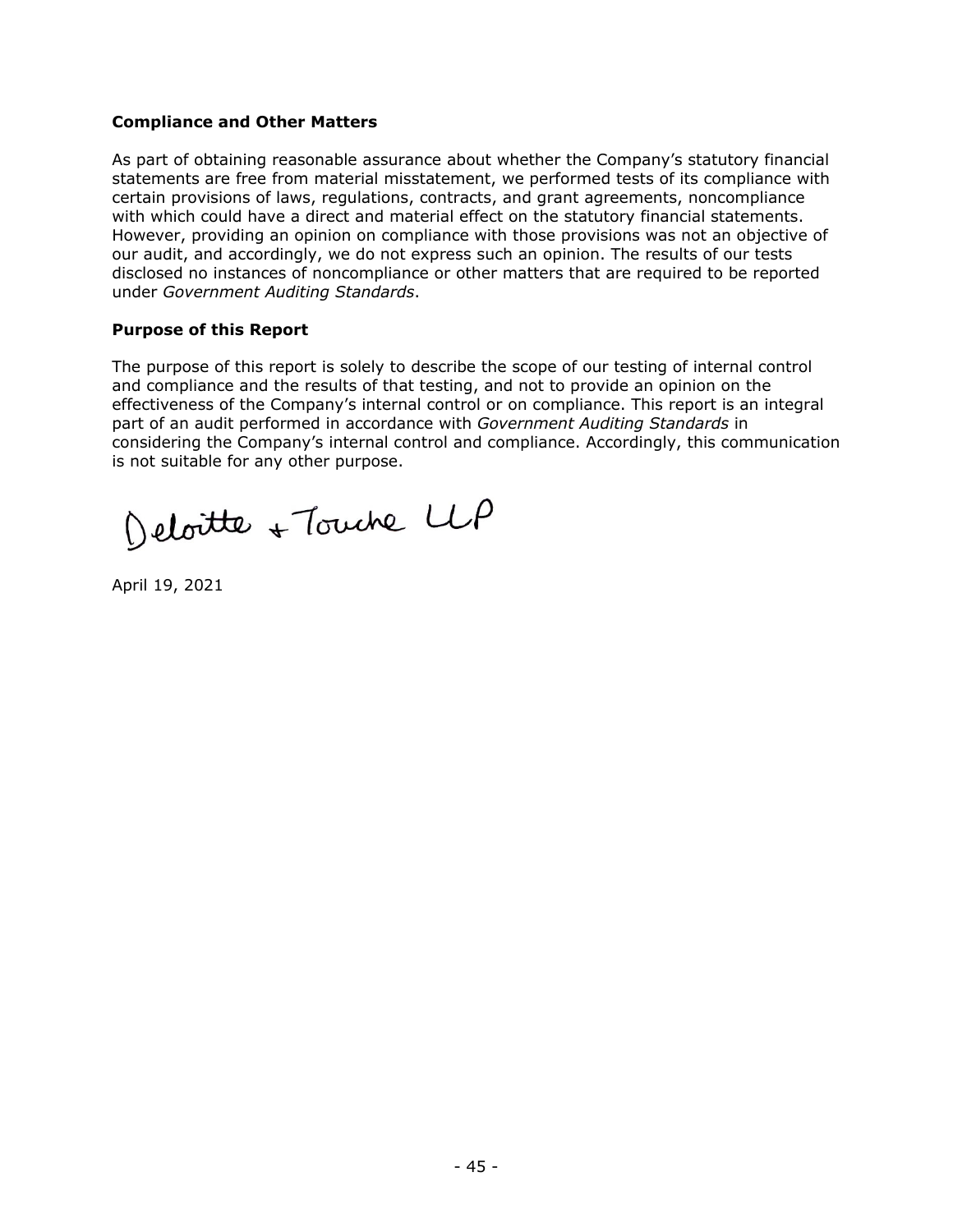

Deloitte & Touche LLP 200 Berkeley Street 10th Floor Boston, MA 02116 **USA** 

Tel:+1 617 437 2000 Fax: +1 617 437 2111 www.deloitte.com

### **INDEPENDENT AUDITORS' REPORT ON COMPLIANCE FOR EACH MAJOR FEDERAL PROGRAM, REPORT ON INTERNAL CONTROL OVER COMPLIANCE, AND REPORT ON SCHEDULE OF EXPENDITURES OF FEDERAL AWARDS REQUIRED BY THE**  *UNIFORM GUIDANCE*

To the Board of Directors of Harvard Pilgrim Health Care, Inc. Wellesley, Massachusetts

#### **Report on Compliance for Each Major Federal Program**

We have audited Harvard Pilgrim Health Care, Inc.'s (the "Company") compliance with the types of compliance requirements described in the *OMB Compliance Supplement* that could have a direct and material effect on its major federal program for the year ended December 31, 2020. The Company's major federal program is identified in the summary of auditors' results section of the accompanying schedule of findings and questioned costs.

#### **Management's Responsibility**

Management is responsible for compliance with federal statutes, regulations, and the terms and conditions of its federal awards applicable to its federal program.

#### **Auditor's Responsibility**

Our responsibility is to express an opinion on compliance for the Company's major federal program based on our audit of the types of compliance requirements referred to above. We conducted our audit of compliance in accordance with auditing standards generally accepted in the United States of America; the standards applicable to financial audits contained in *Government Auditing Standards*, issued by the Comptroller General of the United States; and the audit requirements of Title 2 U.S. Code of Federal Regulations (CFR) Part 200, *Uniform Administrative Requirements, Cost Principles, and Audit Requirements for Federal Awards* (Uniform Guidance).Those standards and the Uniform Guidance require that we plan and perform the audit to obtain reasonable assurance about whether noncompliance with the types of compliance requirements referred to above that could have a direct and material effect on a major federal program occurred. An audit includes examining, on a test basis, evidence about the Company's compliance with those requirements and performing such other procedures as we considered necessary in the circumstances.

We believe that our audit provides a reasonable basis for our opinion on compliance for each major federal program. However, our audit does not provide a legal determination of the Company's compliance.

#### **Opinion on Each Major Federal Program**

In our opinion, the Company complied, in all material respects, with the types of compliance requirements referred to above that could have a direct and material effect on its major federal program for the year ended December 31, 2020.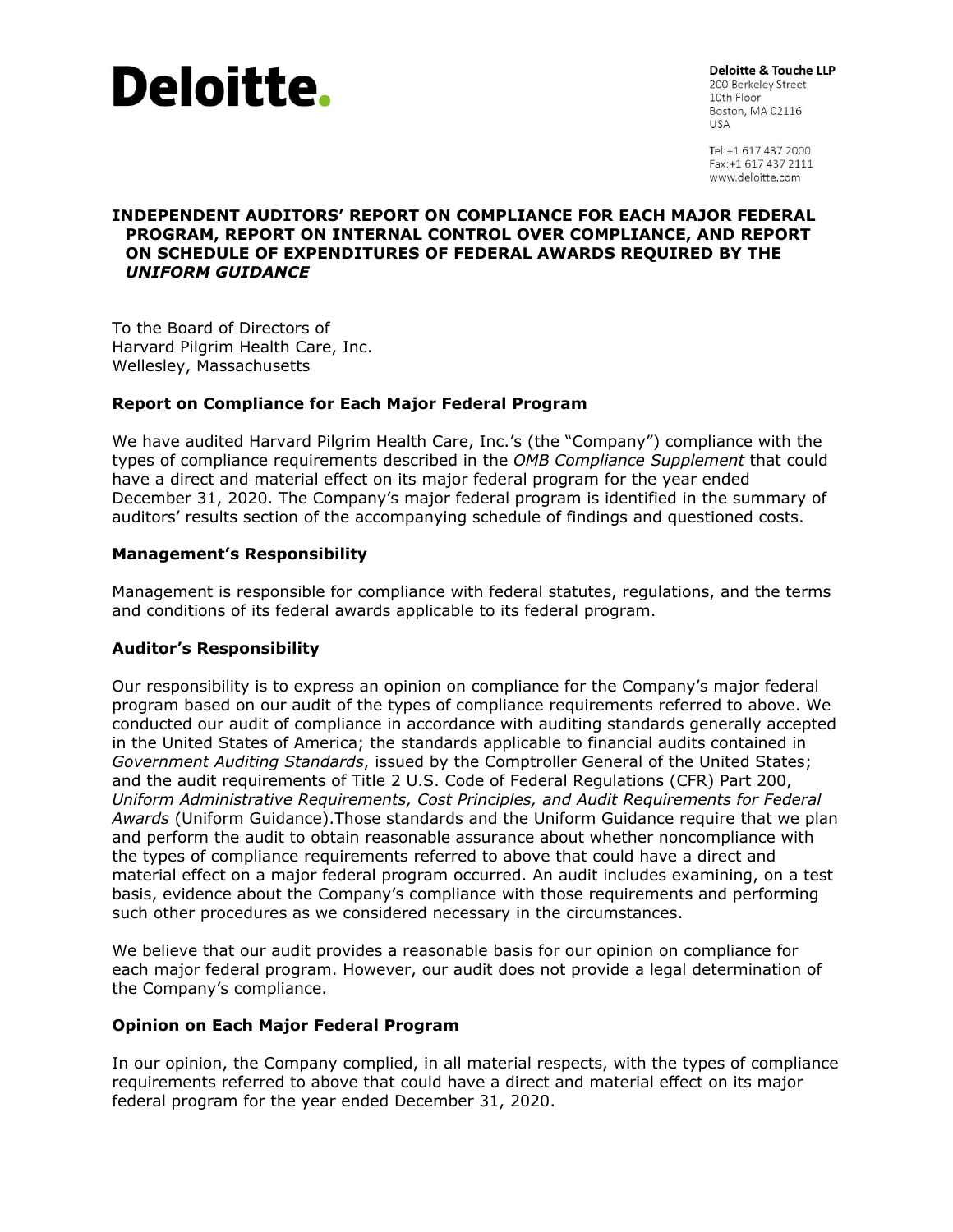### **Report on Internal Control over Compliance**

Management of the Company is responsible for establishing and maintaining effective internal control over compliance with the types of compliance requirements referred to above. In planning and performing our audit of compliance, we considered the Company's internal control over compliance with the types of requirements that could have a direct and material effect on each major federal program to determine the auditing procedures that are appropriate in the circumstances for the purpose of expressing an opinion on compliance for each major federal program and to test and report on internal control over compliance in accordance with the Uniform Guidance, but not for the purpose of expressing an opinion on the effectiveness of internal control over compliance. Accordingly, we do not express an opinion on the effectiveness of the Company's internal control over compliance.

A *deficiency in internal control over compliance exists* when the design or operation of a control over compliance does not allow management or employees, in the normal course of performing their assigned functions, to prevent, or detect and correct, noncompliance with a type of compliance requirement of a federal program on a timely basis. A *material weakness in internal control over compliance* is a deficiency, or combination of deficiencies, in internal control over compliance, such that there is a reasonable possibility that material noncompliance with a type of compliance requirement of a federal program will not be prevented, or detected and corrected, on a timely basis. A *significant deficiency in internal control over compliance* is a deficiency, or combination of deficiencies, in internal control over compliance with a type of compliance requirement of a federal program that is less severe than a material weakness in internal control over compliance, yet important enough to merit attention by those charged with governance.

Our consideration of internal control over compliance was for the limited purpose described in the first paragraph of this section and was not designed to identify all deficiencies in internal control over compliance that might be material weaknesses or significant deficiencies. We did not identify any deficiencies in internal control over compliance that we consider to be material weaknesses. However, material weaknesses may exist that have not been identified.

The purpose of this report on internal control over compliance is solely to describe the scope of our testing of internal control over compliance and the results of that testing based on the requirements of the Uniform Guidance. Accordingly, this report is not suitable for any other purpose.

#### **Report on Schedule of Expenditures of Federal Awards Required by the Uniform Guidance**

We have audited the statutory financial statements of Harvard Pilgrim Health Care, Inc. as of and for the year ended December 31, 2020, and have issued our report thereon dated April 19, 2021, which contained an unmodified opinion on those statutory financial statements. Our audit was conducted for the purpose of forming an opinion on the statutory financial statements as a whole. The accompanying schedule of expenditures of federal awards is presented for purposes of additional analysis as required by the Uniform Guidance and is not a required part of the statutory financial statements. Such information is the responsibility of the Company's management and was derived from and relates directly to the underlying accounting and other records used to prepare the statutory financial statements. The information has been subjected to the auditing procedures applied in the audit of the statutory financial statements and certain additional procedures, including comparing and reconciling such information directly to the underlying accounting and other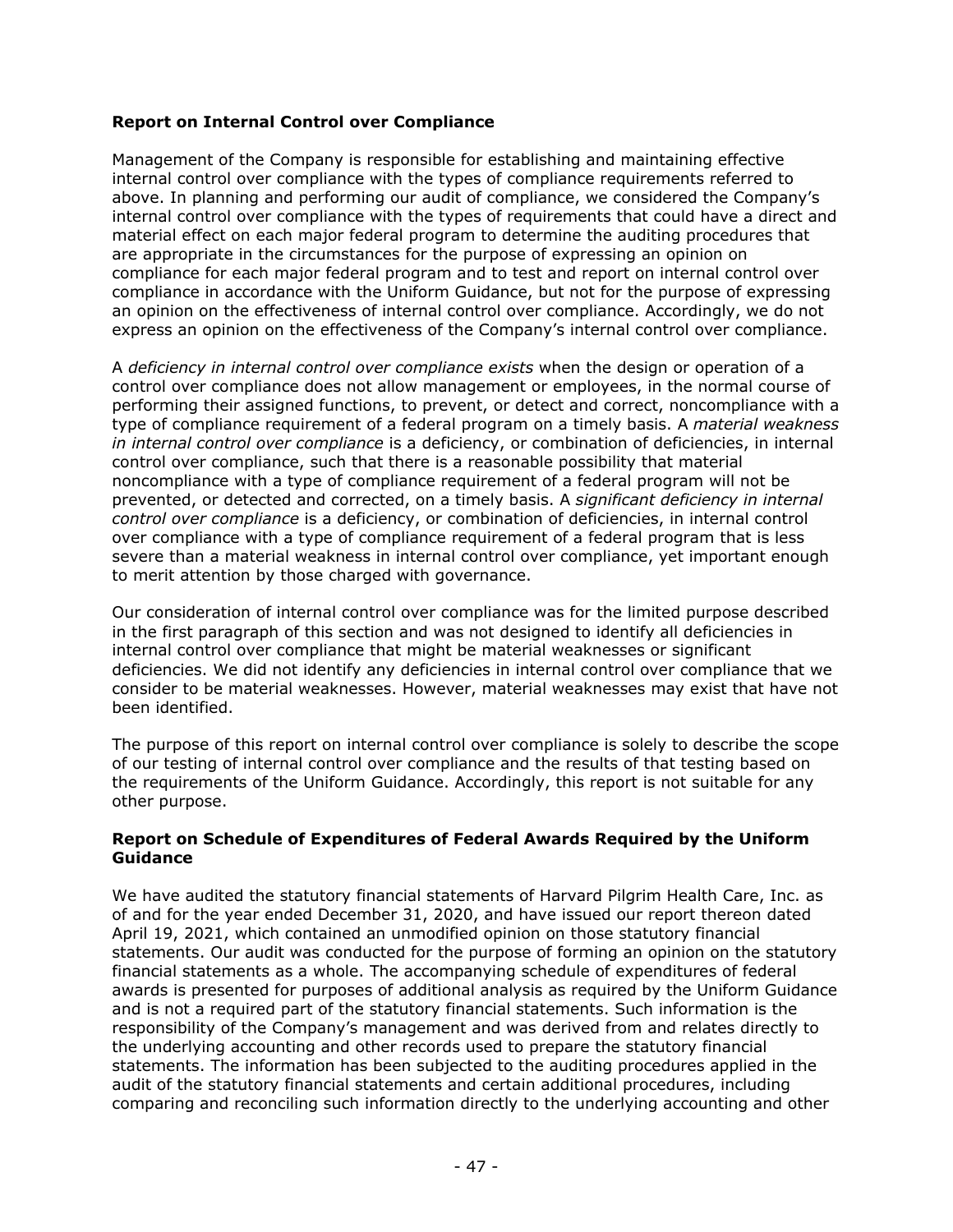records used to prepare the statutory financial statements or to the statutory financial statements themselves, and other additional procedures in accordance with auditing standards generally accepted in the United States of America. In our opinion, the schedule of expenditures of federal awards is fairly stated, in all material respects, in relation to the statutory financial statements as a whole.

Deloitte + Touche LLP

June 28, 2021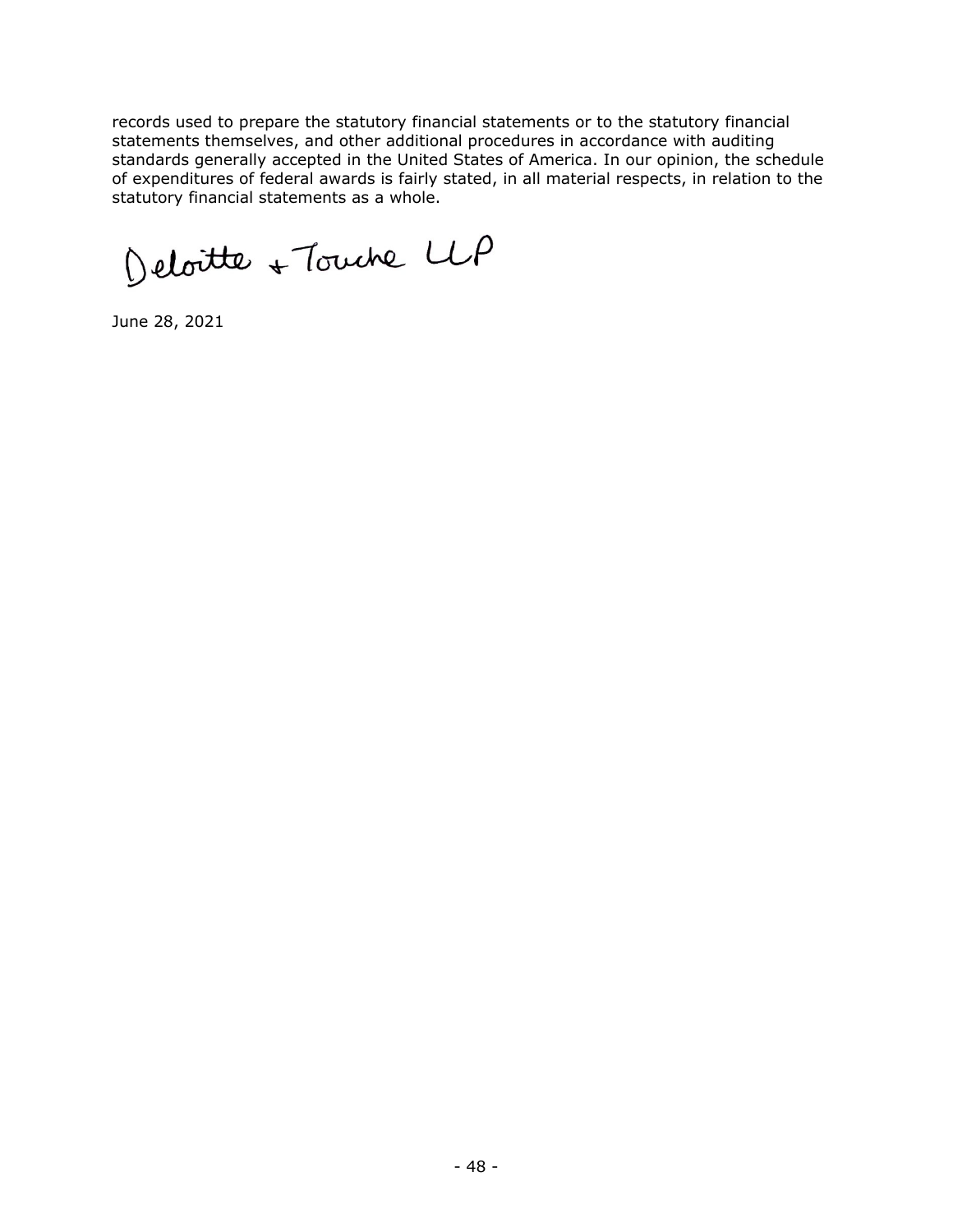### **SCHEDULE OF FINDINGS AND QUESTIONED COSTS FOR THE YEAR ENDED DECEMBER 31, 2020**

### **I. SUMMARY OF AUDITORS' RESULTS**

#### **Statutory Financial Statements:**

Type of report the auditor issued on whether the statutory financial statements audited were prepared in accordance with accounting practices prescribed or permitted by the Division of Insurance of the Commonwealth of Massachusetts: Unmodified.

Internal control over financial reporting:

| Material weaknesses identified?                                                                        |                                  | No.            |
|--------------------------------------------------------------------------------------------------------|----------------------------------|----------------|
| Significant deficiencies identified?                                                                   |                                  | None reported. |
| Noncompliance material to the statutory financial statements noted?                                    |                                  | No.            |
| <b>Federal Awards:</b>                                                                                 |                                  |                |
| Internal control over major federal programs:                                                          |                                  |                |
| Material weaknesses identified?                                                                        |                                  | No.            |
| Significant deficiencies identified?                                                                   |                                  | None reported. |
| Type of auditors' report issued on compliance for major federal programs:                              |                                  | Unmodified.    |
| Any audit findings disclosed that are required to be reported<br>in accordance with 2 CFR 200.516 (a)? |                                  | No.            |
| Identification of major programs:                                                                      |                                  |                |
| <b>CFDA Number</b>                                                                                     | <b>Name of Federal Program</b>   |                |
| Various                                                                                                | Research and Development Cluster |                |
| Dollar threshold used to distinguish between Type A and Type B programs: \$                            |                                  | 1,670,110      |
| Auditee qualifies as a low-risk auditee?                                                               |                                  | Yes.           |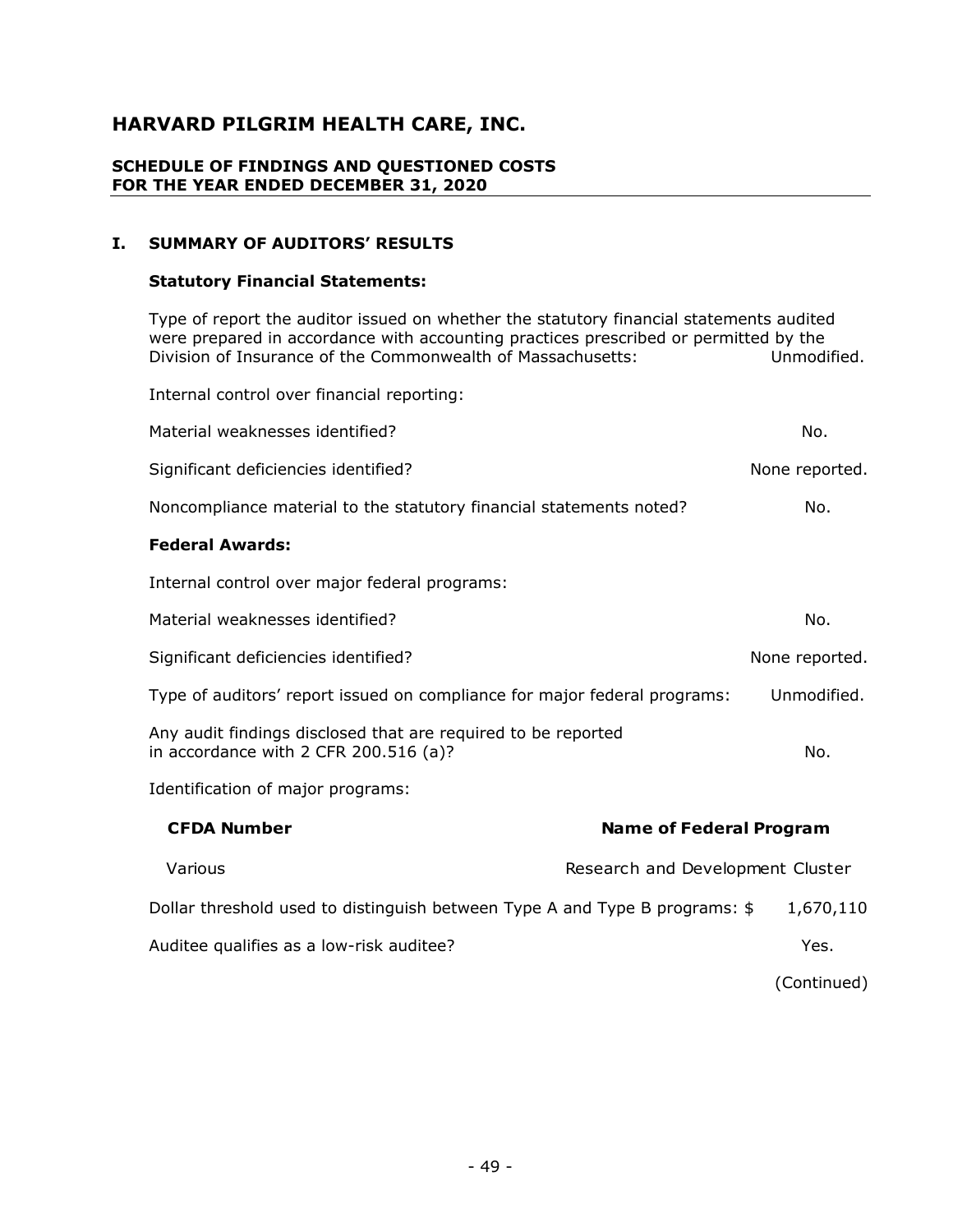### **II. STATUTORY FINANCIAL STATEMENT FINDINGS**

None reported.

### **III. FEDERAL AWARD FINDINGS AND QUESTIONED COSTS**

None reported.

(Concluded)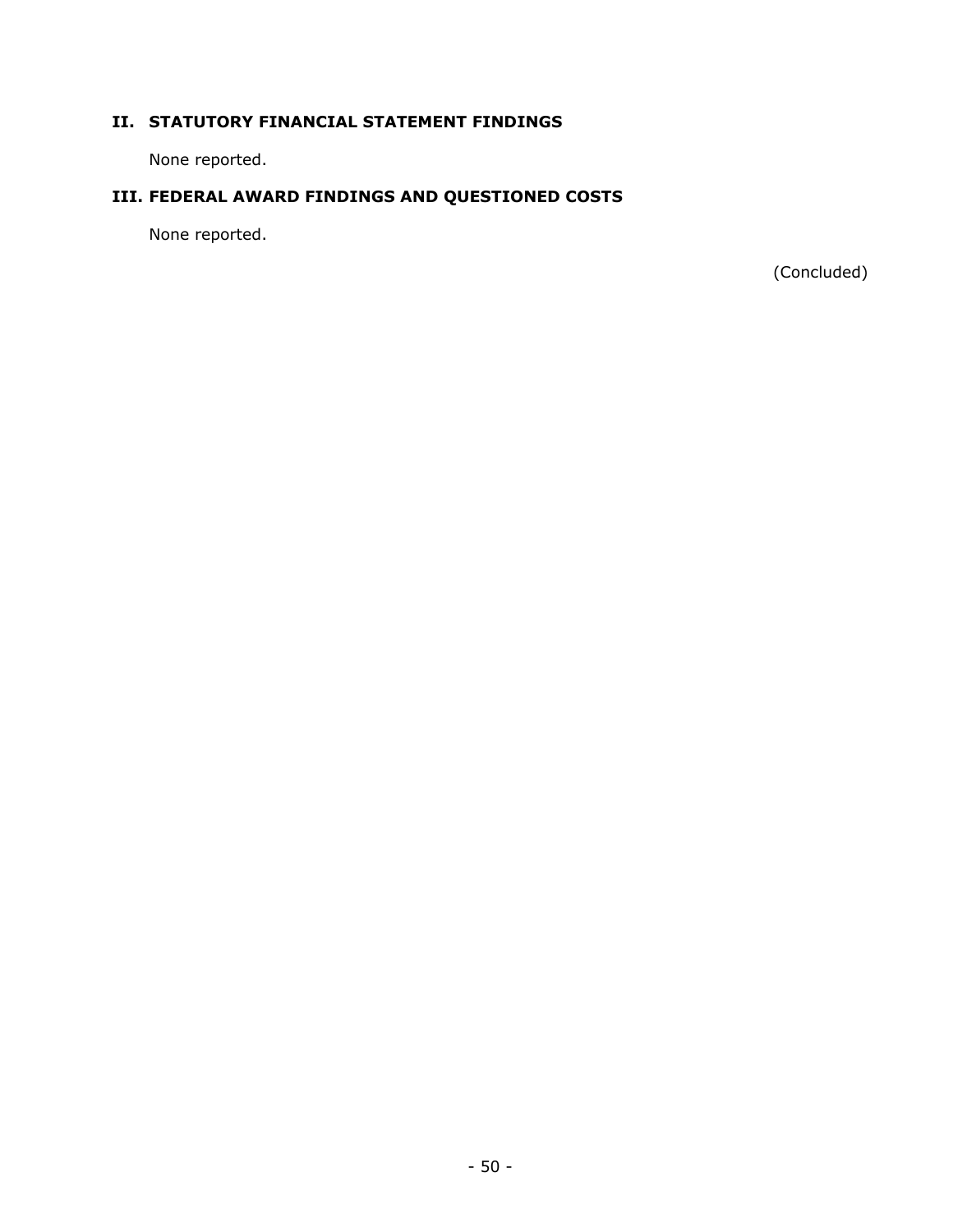### **SUMMARY SCHEDULE OF PRIOR-YEAR AUDIT FINDINGS FOR THE YEAR ENDED DECEMBER 31, 2020**

### **1. STATUTORY FINANCIAL STATEMENT FINDINGS**

No findings have been reported.

### **2. FEDERAL AWARD FINDINGS AND QUESTIONED COSTS**

No findings have been reported.